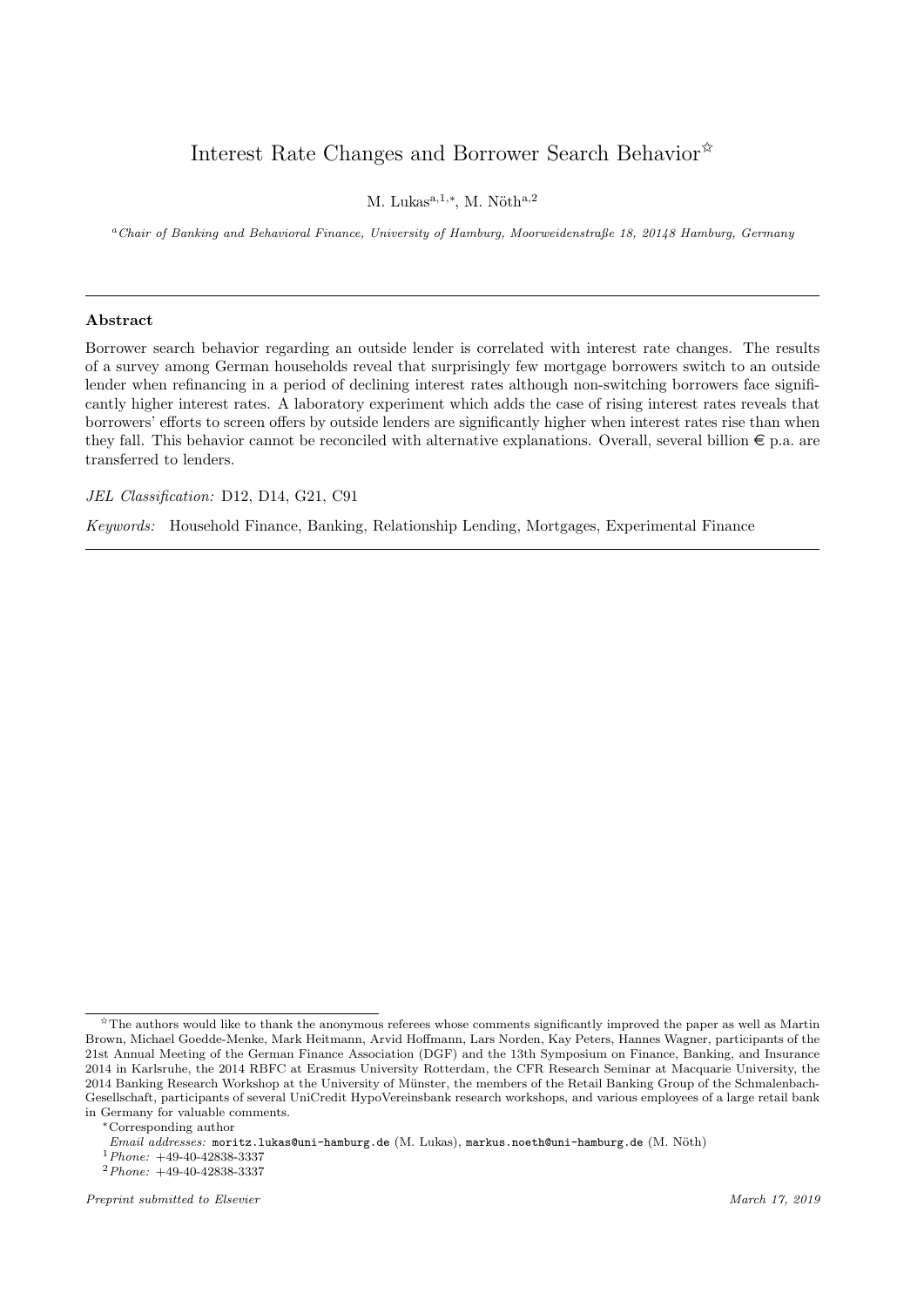## 1. Introduction

Refinancing decisions are of prime importance for households with mortgage debt since they offer the opportunity to significantly lower the monthly costs of owning a house. Unfortunately, little is known about the drivers of mortgage borrowers' loyalty to their lenders and the determinants which make borrowers switch to an outside lender when refinancing. Our study shows that borrower loyalty is correlated with the recent development of interest rates.

The research on relationship lending [\(Petersen and Rajan, 1994,](#page-25-0) [1995;](#page-25-1) [Boot, 2000\)](#page-25-2) shows that while lending relationships might be beneficial for the borrower due to lower cost of credit, higher credit availability, lower collateral requirements, or longer maturities, some borrowers must accept a higher cost of credit compared to the offers of outside lenders if interbank competition is limited and switching to an outside lender is costly [\(Sharpe, 1990;](#page-25-3) [Rajan, 1992\)](#page-25-4). However, this literature cannot explain why borrowers might be loyal to their incumbent lenders when the cost of credit is relatively high, competition is intense, and no further advantages such as high credit availability or cost advantages in other products with the same lender are implicitly paid for with the higher interest rate. Based on our novel dataset obtained in a laboratory experiment, we offer an explanation for borrower loyalty to their lenders which is based on the development of credit interest rates.

In this respect, our paper extends the research examining the optimality of mortgage borrowers' refinancing decisions. Based on actual mortgage loan data, [Campbell](#page-25-5) [\(2006\)](#page-25-5), [Agarwal, Rosen, and Yao](#page-25-6) [\(2016\)](#page-25-6), [Andersen, Campbell, Meisner-Nielsen, and Ramadorai](#page-25-7) [\(2018\)](#page-25-7), and [Johnson, Meier, and Toubia](#page-25-8) [\(2019\)](#page-25-8) find that borrowers behave in suboptimal ways when refinancing their mortgages. Systematic errors in theses decisions are primarily attributed to the low financial sophistication of some borrowers. The potential role of recent interest rates for borrowers' refinancing decisions has, however, not yet been explored. This aspect is important for policymakers with respect to regulation and consumer protection since it reveals that borrowers commit errors even in simplified financial decision environments.

With a survey among mortgage borrowers and a laboratory experiment, we are able to base our analysis on a novel dataset. Our survey, conducted in a period of declining interest rates, reveals that the majority of borrowers is loyal to their incumbent lender when refinancing. Importantly, on average, non-switching borrowers pay an annual interest rate that is almost 40 basis points (bps) higher than the interest rate paid by borrowers who switch to a new lender (after controlling for loan details and borrower demographics). These observations indicate that the results of the above-mentioned studies regarding actual US and Danish loan data also persist in survey data from Germany. Adding data on both falling and rising interest rates from a laboratory experiment, we find that the observed switching decisions of about 60% of the subjects can be traced back to the recent development of interest rates. Specifically, the propensity to compare the offers of competing lenders increases in an environment with rising interest rates (i.e., if the new loan offer by the incumbent lender has a higher interest rate than the previous one) and decreases when interest rates fall. Since the comparison of outside offers is a prerequisite for switching, this behavior has important implications regarding borrowers' switching behavior. The combination of our survey and experimental data allows us to reject potential alternative explanations for borrowers' loyalty such as credit availability, cross-subsidization,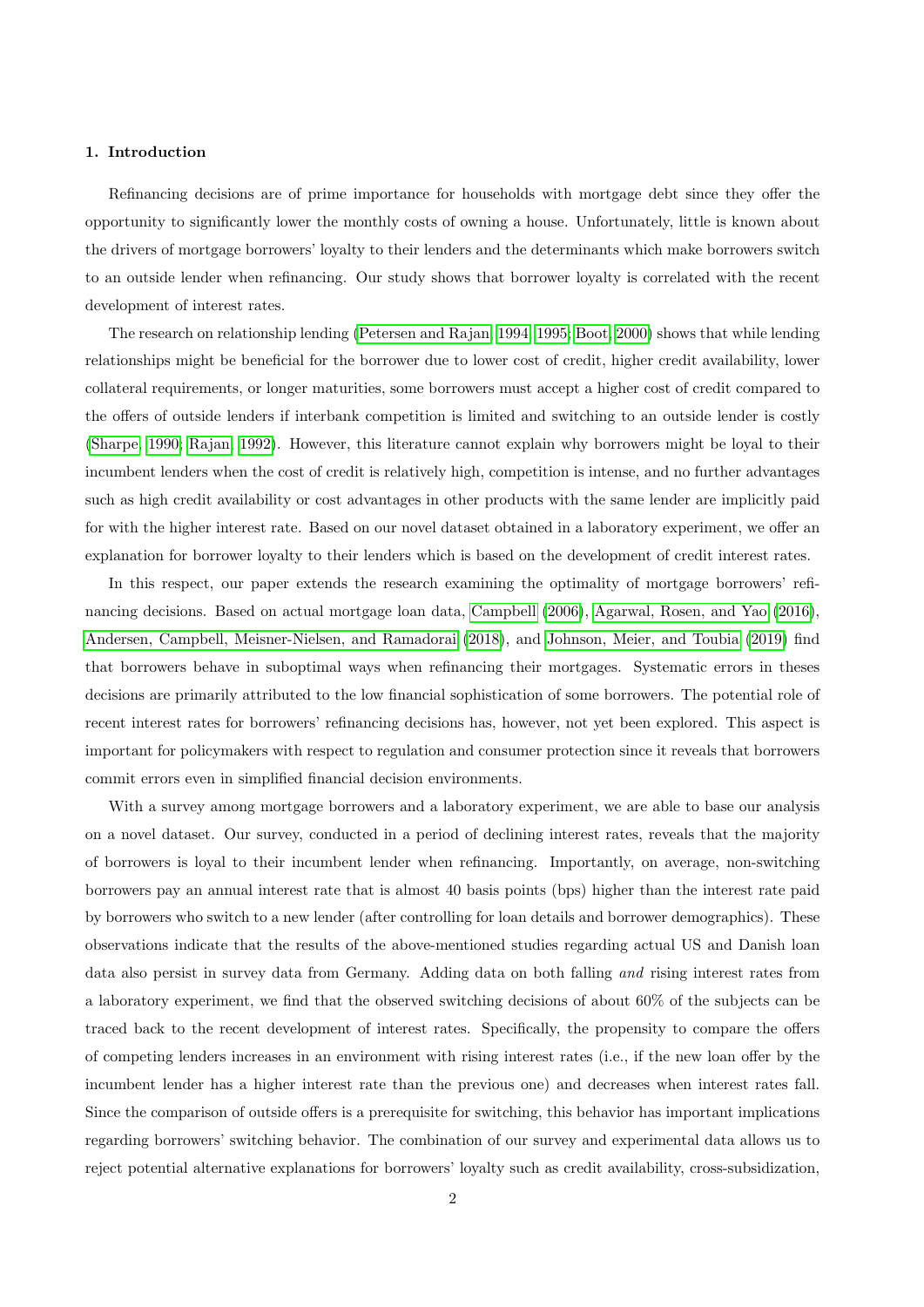or search costs considerations.

Overall, we contribute to the existing research by documenting the importance of recent interest rates for mortgage borrowers' search behavior, an observation that has not yet been documented in the context of relationship lending. Our survey motivates the analysis by showing that suboptimal mortgage refinancing behavior, a finding documented by earlier studies based on actual loan data, can also be observed in German survey data. In our laboratory experiment, we are able to replicate the switching behavior reported by the survey respondents when interest rates fall and additionally observe a substantially changed switching behavior when interest rates rise. Importantly, biases such as inertia or inattention which have been shown to matter in other mortgage markets can be excluded due to the institutional features of the German market.

Our findings are relevant to any lending relationship in which borrowers overestimate the effect of market competition on individual offers. On a more general level, we show that borrower loyalty in lending relationships can be driven by biased decision-making when the demand-side consists of individual borrowers instead of corporate clients. Our conclusions are therefore also relevant for the US and other mortgage markets where borrowers can refinance and switch to an outside lender at any time.

We proceed in Section [2](#page-2-0) with a review of the related literature. In Section [3,](#page-4-0) we describe the relevant institutional aspects of the German retail mortgage market. Section [4](#page-6-0) presents our empirical results on borrowers' switching behavior and discusses potential explanations of this behavior. Section [5](#page-23-0) concludes.

# <span id="page-2-0"></span>2. Review of Related Literature

Our study is related to the research on relationship lending and the research examining the optimality of mortgage borrowers' decision-making.

As an important part of the literature on relationship banking where a financial intermediary invests in client-specific information and evaluates the client relationship through repeated interactions with the same client, relationship lending refers to longer-term borrowing relationships [\(Boot, 2000\)](#page-25-2). As first argued by [Sharpe](#page-25-3) [\(1990\)](#page-25-3) and [Rajan](#page-25-4) [\(1992\)](#page-25-4), close ties between a borrowing firm and a lender specific to relationship lending can result in substantial costs for the borrower if the lender exploits her informational market power and extracts rents which are not justified by a borrower's true quality. As demonstrated in the analyses of [Rajan](#page-25-4) [\(1992\)](#page-25-4) and [Von Thadden](#page-26-0) [\(2004\)](#page-26-0), the mere fact of being new to a lender could thus lower a borrower's cost of credit. Yet, as shown by [Ioannidou and Ongena](#page-25-9) [\(2010\)](#page-25-9), switching costs resulting from lenders' market power and from administrative conditions can prevent borrowers from switching to a new lender. [Petersen and](#page-25-1) [Rajan](#page-25-1) [\(1995\)](#page-25-1) show that limits to spatial competition in a credit market are a further potential source of lenders' market power and rent extraction in relationship lending. If the regional intensity of interbank competition is relatively low, the interest rates charged on loans decline more slowly with firm age than they do with a higher degree of competition among lenders even in the absence of an information monopoly. With increased spatial interbank competition, lenders' rents from relationship lending are reduced and the absolute volume of relationship lending decreases, a finding similar to that of [Boot and Thakor](#page-25-10) [\(2000\)](#page-25-10). Conducting a metaanalysis of more than 100 empirical studies examining the drivers and consequences of relationship lending,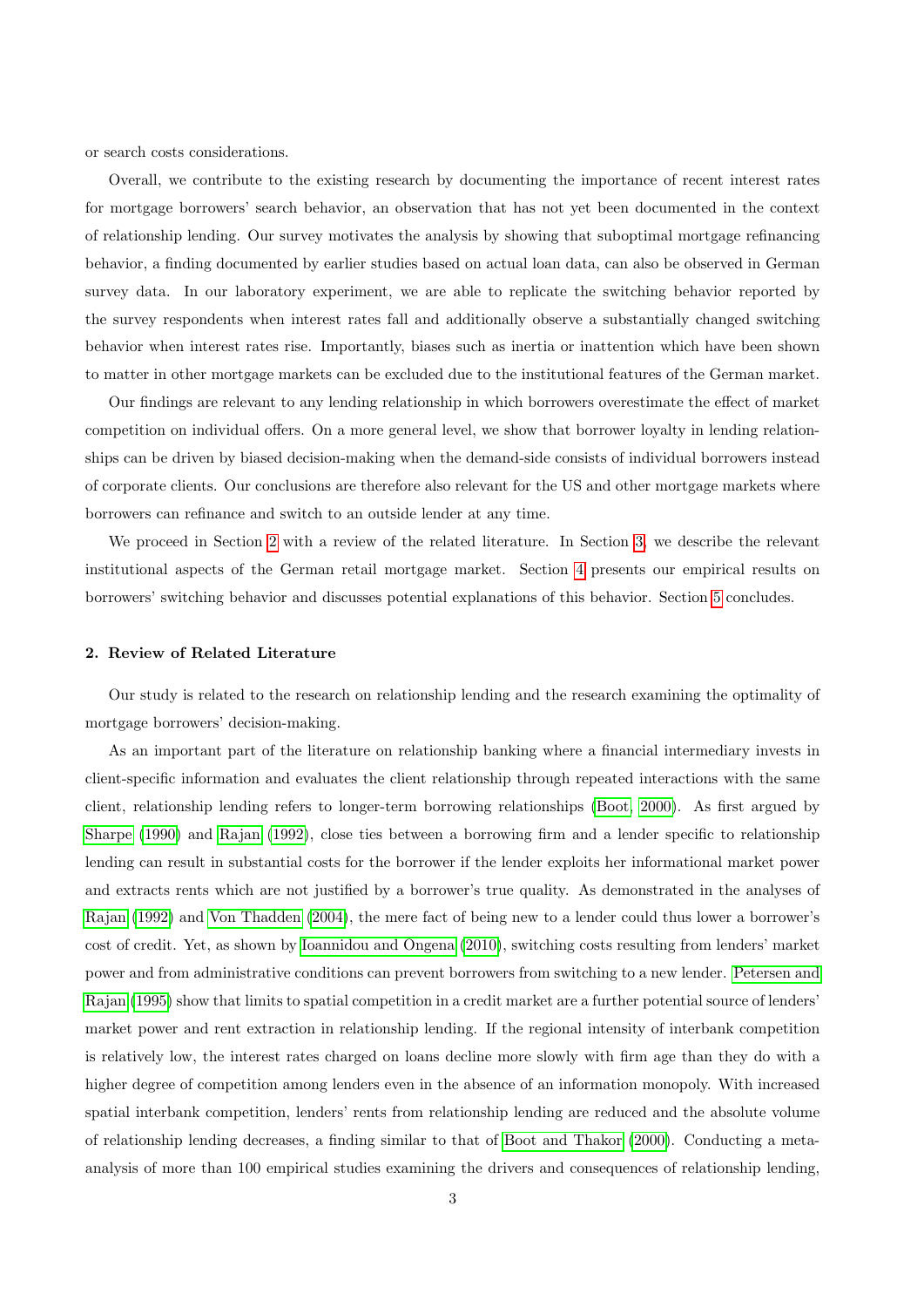[Kysucky and Norden](#page-25-11) [\(2016\)](#page-25-11) empirically investigate the potential benefits and disadvantages of relationship lending in a number of different market and country contexts. Their key findings show that strong relationships tend to be beneficial for borrowers; however, lending outcomes may differ across the different dimensions of lending relationships: in particular, long-term, exclusive, and synergy-focused lending relationships are correlated with higher credit volume and lower interest rates. These benefits are more likely to be achieved in countries with high bank competition. In sum, they conclude that relationship lending is not necessarily always beneficial for the borrower. Our paper adds to this field by providing a new perspective based on today's banking market structure. While the spatial distribution of lenders was a major determinant of credit market competitiveness in the 1990s, information and loan availability has increased dramatically due to new web-based offerings by independent websites providing interest rate comparisons by zip codes. This transparency and easy access to competitive offers – it takes less than an hour to receive competing offers – has changed the environment in the German mortgage loan market. In the context of German retail mortgages, borrower-related information can be accessed by outside lenders at the German General Credit Protection Agency. As a consequence, informational and geographical market power can be ruled out especially in the refinancing of mortgages as long as competition exists. In contrast to the existing studies, we focus on retail clients instead of corporate borrowers and provide evidence for the rent extraction of lenders without requiring lenders to have market power.<sup>[3](#page-3-0)</sup>

Instead, as documented in earlier research, retail mortgage borrowers seem to make suboptimal financial decisions caused by systematic biases in the decision-making process. [Shiller](#page-25-12) [\(2014\)](#page-25-12) argues that more attention should be paid to the behavioral aspects of mortgage financing. In fact, retail mortgage borrowers are found to make suboptimal decisions in various domains of mortgage financing. Recent evidence by [Woodward and](#page-26-1) [Hall](#page-26-1) [\(2010,](#page-26-1) [2012\)](#page-26-2) suggests that US retail mortgage borrowers do not necessarily use the increasing degree of competition on the mortgage market; by consulting too few mortgage brokers, they give away considerable savings potential.[4](#page-3-1) These results are stronger for borrowers with lower financial sophistication. [Campbell](#page-25-13) [\(2012\)](#page-25-13) points out that taking out a mortgage is a rare event for the individual household. As a result, especially households with low financial sophistication may end up with suboptimal decisions. [Campbell and](#page-25-14) [Cocco](#page-25-14) [\(2003,](#page-25-14) [2015\)](#page-25-15) provide evidence on the complexity of mortgage related decisions such as the choice of an appropriate mortgage type or prepayment. With respect to refinancing, [Campbell](#page-25-5) [\(2006\)](#page-25-5) finds that given available mortgage rates in the US, too few borrowers refinance their fixed-rate mortgages. [Agarwal, Rosen,](#page-25-6) [and Yao](#page-25-6) [\(2016\)](#page-25-6) reveal that over 50% of US borrowers who refinance their mortgages choose a suboptimal timing; a lack of financial sophistication and refinancing experience drives these results. [Agarwal, Driscoll,](#page-25-16) [and Laibson](#page-25-16) [\(2013\)](#page-25-16) develop a closed-form solution to the problem of mortgage refinancing and find that even financial advisors mostly violate this rule. [Andersen, Campbell, Meisner-Nielsen, and Ramadorai](#page-25-7) [\(2018\)](#page-25-7) show that Danish mortgage borrowers exhibit inattention and inertia when deciding whether to refinance at all;

<span id="page-3-0"></span> $3$ Potential differences between relationship lending in the retail mortgage market and in the market for corporate credit are discussed in Section [4.3.](#page-20-0)

<span id="page-3-1"></span><sup>4</sup>A recent study by the Consumer Financial Protection Bureau reveals that almost 50% of US borrowers contact one lender only when taking out a mortgage.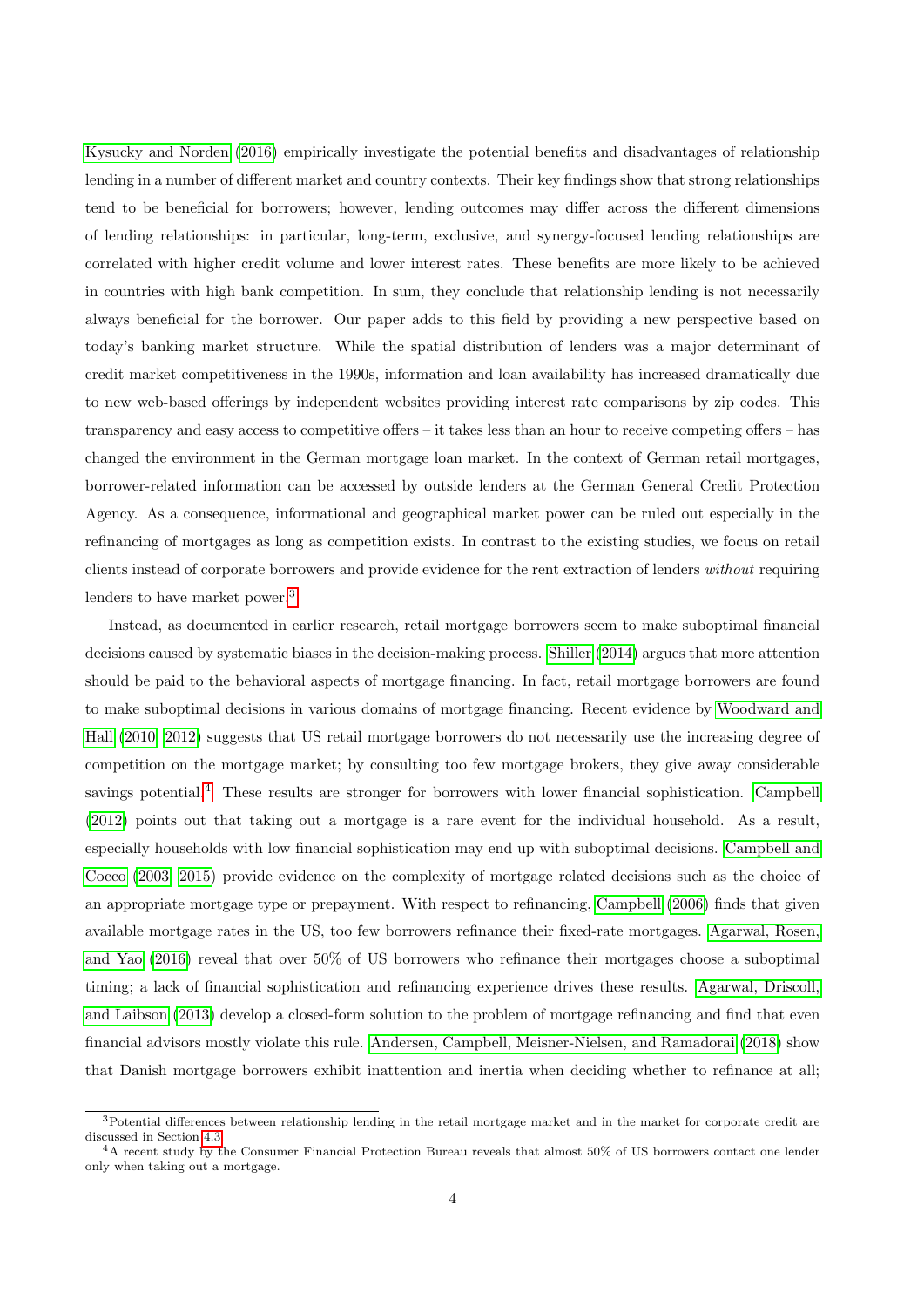the extent of both biases depends on household characteristics such as education or income. [Keys, Pope,](#page-25-17) [and Pope](#page-25-17) [\(2016\)](#page-25-17) conclude that the failure to refinance costs the median US household more than \$11,000.<sup>[5](#page-4-1)</sup> [Johnson, Meier, and Toubia](#page-25-8) [\(2019\)](#page-25-8) report that 50% of mortgage borrowers lose thousands of dollars by not refinancing and that the suspicion of banks' motives is an important driver of refinancing. Our study provides a significant extension to this work by revealing a systematic bias in the refinancing decision based on the recent development of interest rates.

#### <span id="page-4-0"></span>3. The German Mortgage Market

In most cases, German retail mortgages are full recourse debt with a fixed interest rate. Annuity loans with fixed monthly annuity payments consisting of fixed interest payments and partial repayments account for approximately 70% of all retail mortgage loans.<sup>[6](#page-4-2)</sup> The typical loan-to-value ratio (LTV) of an initial mortgage loan in Germany is around 70% to 75% (i.e., about 10 percentage points lower than the US average), and the median initial loan size is about  $\in$  165,000. Due to scheduled repayments, Germany has a lower mortgage debt to GDP ratio than many other countries, see [Green and Wachter](#page-25-18) [\(2005\)](#page-25-18) and [Campbell](#page-25-13) [\(2012\)](#page-25-13). German mortgage loans are usually provided by banks (one third by savings banks; one fourth by credit banks and cooperative banks, respectively; 10% by mortgage banks), and less than 10% are taken out with Bausparkassen or insurance companies. In the last years, independent mortgage brokers have gained market shares and currently account for more than 30% of the market.

In contrast to the standard fixed-rate self-amortizing US mortgage, the scheduled amount of repayments is not determined by the loan contract time but can be chosen by the borrower. These repayments are usually much lower than US repayment rates, starting as low as 1% or 2% annually. As a consequence, the loan contract time (in most cases either 5, 10, or 15 years during which the interest rate is fixed) is usually shorter than necessary to repay the full loan, and refinancing is necessary at least once. Importantly, when refinancing, borrowers can choose between remaining with their incumbent lender or switching to an outside lender. Partial or full fee-free prepayment before the end of the loan contract time is usually ruled out or limited to a small fraction of the original loan value for German mortgages (e.g., 5% of the original loan per year).

Figure [1](#page-5-0) summarizes the timeline of a stylized German mortgage contract. At different points in time before the loan is fully amortized at T, refinancing is necessary when the fixed interest rate period ends and the loan has not been fully repaid, i.e., a borrower needs to find an agreement for the next fixed interest rate period. As an example, the interest rate might be fixed for 10 years from  $t_0$  until  $t_1$ ; since the loan is not fully repaid during this period, refinancing is necessary at  $t_1$ . Depending on the repayment rate chosen at that

<span id="page-4-1"></span><sup>&</sup>lt;sup>5</sup>As the German median initial loan size is about  $\epsilon$  165,000 and the fixed interest rate period usually equals 10 years, the savings potential in Germany is of comparable magnitude.

<span id="page-4-2"></span><sup>6</sup>These and the following numbers are taken from statistics published by Deutsche Bundesbank and by the European Mortgage Federation (EMF) as well as the overviews in [Green and Wachter](#page-25-18) [\(2005\)](#page-25-18), [Campbell](#page-25-13) [\(2012\)](#page-25-13), and [Calza, Monacelli, and Stracca](#page-25-19) [\(2013\)](#page-25-19). Interest payments are only tax-deductible in Germany as long as the property is rented out.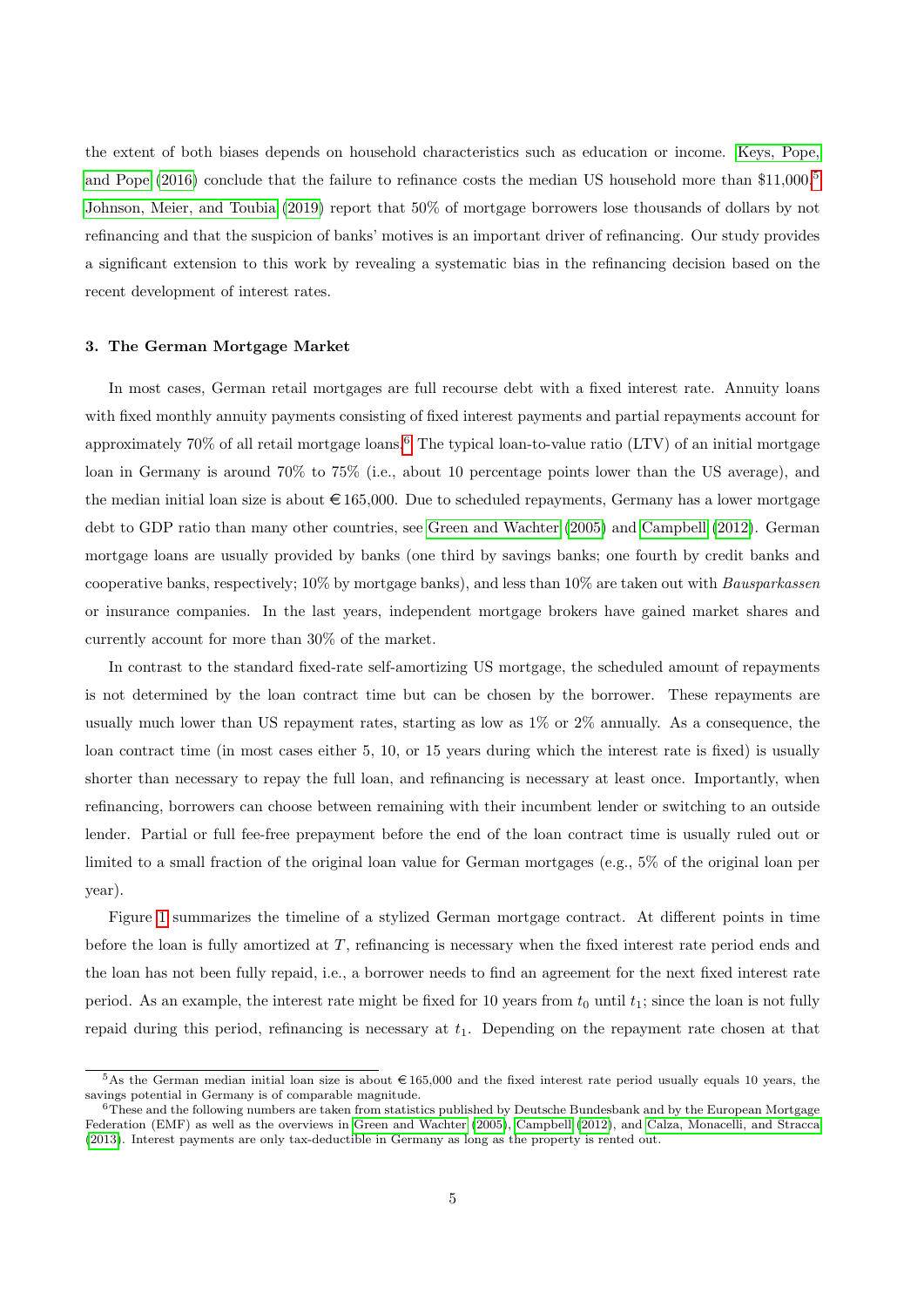#### Figure 1: Stylized Timeline of a German Retail Mortgage

<span id="page-5-0"></span>Stylized timeline of a German retail mortgage, assuming one mortgage loan outstanding. With the initial financing at  $t_0$ , the interest rate and further credit conditions are fixed for a certain period of time (e.g., ten years). At  $t_1$ , the loan must be paid back or refinanced; a further refinancing is due at  $t_2$  (e.g., after another ten years). After the second refinancing, the interest rate is fixed until the final repayment is made at  $t_3 = T$  (e.g., after another five years). The current lender is obliged to make a refinancing offer at least three months before the fixed interest rate period of the current loan expires.



point, another refinancing might be due at  $t_2$ . At  $t_1$  and  $t_2$ , the borrower can either accept the incumbent lender's refinancing offer or switch to an outside lender.<sup>[7](#page-5-1)</sup>

When refinancing, borrowers are in an almost ideal decision situation as their refinancing decisions are simplified by the following institutional and regulatory aspects: First, since German mortgage loans are not self-amortizing and full prepayment is generally ruled out prior to maturity, the refinancing decision is not about the timing of the refinancing.<sup>[8](#page-5-2)</sup> Instead, borrowers can focus on *how* to refinance their mortgage. Time pressure can thus be ruled out with respect to the refinancing decision. Second, German regulation requires the current mortgage lender to make a refinancing offer to the borrower at least three months prior to the expiration of the fixed interest rate period. As a default, the offer is accepted if the borrower does not react. The offered interest rate need not be competitive and the borrower can switch to any other mortgage lender subject to some administrative switching costs. These costs are equivalent to a one-time fee of less than  $\epsilon \neq 400$ per  $\epsilon$  100,000 of the new loan amount. Changing the bank entry in the land register constitutes the main part of this fee. In addition, the German General Credit Protection Agency collects all relevant borrower information and provides this information to all banks (for a fee). As the LTV is lower than at the original property acquisition date and assuming that no payment delays have been registered, all banks have the same information to offer a refinancing loan.[9](#page-5-3) Third, the disclosure of the cost of credit is regulated. The Preisangabenverordnung (PAngV) regulation defines the basic determinants of the effective interest rate such as the repayment rate, debt discounts, or various fees. Excluding these items from the calculation of the effective interest rate is prohibited. As intended, comparisons between different credit offers can be based on the effective interest rate and German mortgages are thus a mostly homogeneous product with a highly competitive bank market. Moreover, the effective interest rate should depend on factors such as the LTV, the loan amount, the loan type, and the length of the fixed interest rate period.[10](#page-5-4) Interest rates can be compared across lenders using websites which help to find best indicative offers, keeping constant certain parameters

<span id="page-5-2"></span><span id="page-5-1"></span><sup>7</sup>Alternatively, a borrower might try to convince the incumbent lender to match the outside lender's offer.

<sup>8</sup>The borrower has the right to refinance a mortgage with no penalty after ten years at the latest. For most mortgage contracts a prepayment option of 5% per year is available prior to signing the contract and for an interest rate mark-up. Selling a house or apartment also triggers prepayment without penalties.

<span id="page-5-3"></span><sup>&</sup>lt;sup>9</sup>In some cases, the refinancing bank contributes up to 100% of the switching costs and organizes the whole process, i.e., switching costs are already included in the offer.

<span id="page-5-4"></span><sup>&</sup>lt;sup>10</sup>The LTV should be lower with a constant value of the real estate when refinancing. As shown in Appendix [K,](#page-41-0) compared to countries such as the US, German real estate prices were stable in recent years.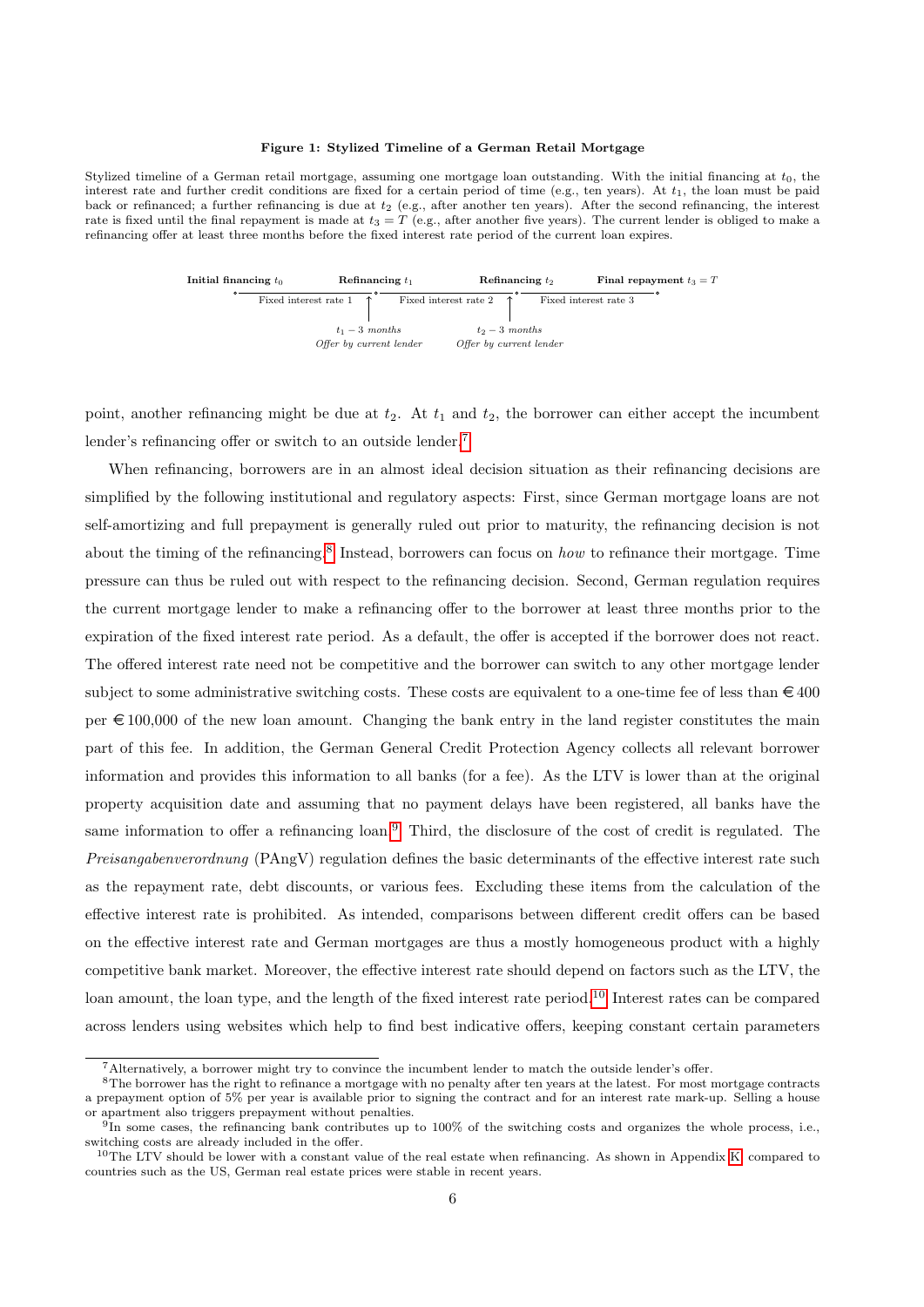such as the loan amount, LTV, repayment schedule, and maturity.

Focusing on refinancing instead of the initial loan has several advantages. All aspects related to the purchase of the real estate which require additional efforts by borrowers besides focusing on the financing aspects are irrelevant in the refinancing situation. Moreover, the default risk of borrowers is reduced since they have already adjusted their spending behavior to the necessary constant monthly payments over the course of the initial financing. Finally, from the lender's perspective, the borrower quality is usually known after the first years of a lending relationship.<sup>[11](#page-6-1)</sup>

Summing up, retail mortgage loans are standardized and homogeneous due to the regulated quotation of the effective interest rate; the market is transparent, and interbank competition is intense. In addition, a number of financial consumer magazines publishes comprehensive comparisons of mortgage offers at least once per year. Borrowers should thus be able to compare standard competing offers.

## <span id="page-6-0"></span>4. Empirical Analysis

This section presents the setup and the results of our empirical analysis. We first describe our survey and then present the results [\(4.1\)](#page-6-2). Our findings are then complemented and extended with the results of a specifically designed laboratory experiment to identify potential biases in borrowers' decision-making [\(4.2\)](#page-12-0). To strengthen our conclusions, we investigate potential alternative explanations for the observed refinancing behavior, using both the survey and the experimental results [\(4.3\)](#page-20-0).

#### <span id="page-6-2"></span>4.1. Survey Evidence on Borrowers' Switching Behavior

Using a survey approach, we investigate to what extent German mortgage borrowers remain loyal to their incumbent lenders when refinancing their mortgages. A main feature of our survey is its specific design to examine borrower loyalty in mortgage lending relationships as the fraction of prolongations versus lender switches in the context of mortgage refinancing is not registered centrally for the German retail segment.[12](#page-6-3)

#### 4.1.1. Survey Setup and Summary Statistics

We conducted the survey in 2016 as an internet-based questionnaire among current and former German mortgage borrowers who have completed at least one refinancing. To this end, we cooperated with a commercial provider of consumer panels.[13](#page-6-4) All respondents were asked to provide several demographic and personal details as well as the central characteristics of their current or latest refinancing.

<span id="page-6-1"></span><sup>11</sup>As discussed above, borrower defaults are recorded in the credit register of the German General Credit Protection Agency. Borrower quality can hence be assessed by outside lenders as well.

<span id="page-6-3"></span> $12$ The minimum reporting threshold of the regulation governing large loan exposures ( $Großkredit-$  und Millionenkreditverordnung, GroMiKV) has been lowered from  $\epsilon$ 1,000,000 to  $\epsilon$ 500,000 as of December 2013. Yet the amount exceeds virtually any loan exposure in the German retail mortgage market. In the future, smaller loans need to be reported based on the ECB's AnaCredit project.

<span id="page-6-4"></span><sup>&</sup>lt;sup>13</sup>Alternative attempts to create a large sample of refinancing borrowers in the German mortgage market besides accessing a private consumer panel – e.g., cooperations with newspapers – have proven unsuccessful. Respondents are members of the household panel of the cooperating commercial provider and receive a fixed payment for their participation in the survey. To avoid guessing or to give the chance to refuse an answer, the option 'No answer' was always available. The survey questions are provided in Appendix [A.](#page-27-0)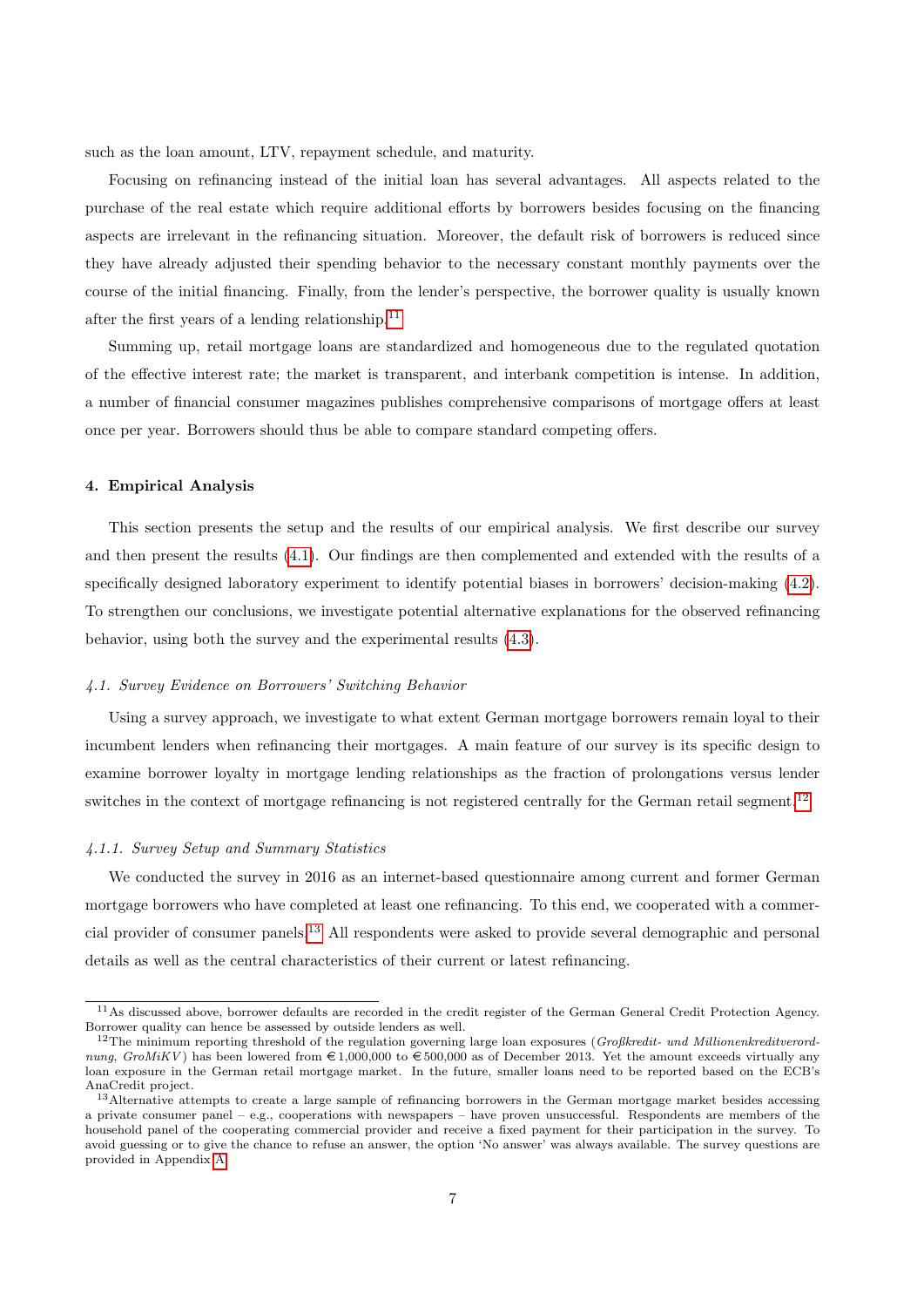<span id="page-7-0"></span>

|                              |        | Full sample |        | Switchers  |        | Non-switchers |
|------------------------------|--------|-------------|--------|------------|--------|---------------|
|                              | Mean   | Median      | Mean   | Median     | Mean   | Median        |
| Demographies                 |        |             |        |            |        |               |
| Age                          | 48.76  | 50.00       | 47.15  | 49.00      | 49.63  | 50.00         |
| Male                         | 0.60   | 1.00        | 0.62   | 1.00       | 0.60   | 1.00          |
| Yearly net income            |        | $50 - 75$   |        | $50 - 75$  |        | $50 - 75$     |
| Financial literacy           | 3.32   | 3.00        | 3.45   | 4.00       | 3.26   | 3.00          |
| Mortgage literacy            | 3.36   | 3.00        | 3.47   | 4.00       | 3.30   | 3.00          |
| Loan details                 |        |             |        |            |        |               |
| Effective interest rate p.a. | 3.11   | 2.75        | 2.85   | 2.60       | 3.25   | 2.90          |
| Nominal interest rate p.a.   | 2.90   | 2.50        | 2.74   | 2.50       | 2.98   | 2.55          |
| Volume                       |        | $75 - 100$  |        | $75 - 100$ |        | $75 - 100$    |
| Fixed interest rate period   | 116.43 | 120.00      | 117.06 | 120.00     | 116.09 | 120.00        |
| <b>LTV</b>                   |        | $60 - 70$   |        | $60 - 70$  |        | $60 - 70$     |
| Initial repayment p.a.       | 3.45   | 3.00        | 3.44   | 3.00       | 3.45   | 3.00          |
| Intermediary                 | 0.16   | 0.00        | 0.31   | 0.00       | 0.08   | 0.00          |
| Lender                       |        |             |        |            |        |               |
| Building association         | 0.10   | 0.00        | 0.13   | 0.00       | 0.09   | 0.00          |
| Cooperative bank             | 0.18   | 0.00        | 0.18   | 0.00       | 0.17   | 0.00          |
| Mortgage bank                | 0.05   | 0.00        | 0.07   | 0.00       | 0.03   | 0.00          |
| Credit bank                  | 0.21   | 0.00        | 0.24   | 0.00       | 0.20   | 0.00          |

#### Table 1: Survey: Borrower and Loan Characteristics

Switchers are refinancing borrowers who switch to an outside lender when refinancing; Non-switchers are loyal to the incumbent lender; Age denotes respondents' age, measured in years; Male is the share of male respondents; Yearly net income is the yearly disposable net income of the respondents' households, measured in thousand  $\epsilon$  (response options specified as ranges); Financial literacy and Mortgage literacy are respondents' self-assessments of their knowledge in general financial matters and in the mortgage domain, measured on a scale from 0 to 5 where 0 denotes very little and 5 represents very high knowledge; Effective interest rate p.a. is the annual effective interest rate paid on the latest mortgage loan, measured in %; Nominal interest rate p.a. is the annual nominal interest rate paid on the latest mortgage loan, measured in %; Volume is the amount of the current or latest mortgage loan, expressed in thousand  $\in$  (response options specified as ranges); Fixed interest rate period is the maturity, expressed in months; LTV is the loan-to-value ratio, expressed in % (response options specified as ranges); Initial repayment is the repayment at the onset of the latest financing, expressed in % of the loan sum; Intermediary is the share of respondents whose latest loan was taken out with support by a mortgage broker; Lender denotes the type of lender.

Savings bank  $0.32$   $0.00$   $0.22$   $0.00$   $0.37$   $0.00$ <br>Insurance company  $0.03$   $0.00$   $0.04$   $0.00$   $0.02$   $0.00$ 1 Insurance company  $\begin{array}{cccc} 0.03 & 0.00 & 0.04 & 0.00 & 0.02 & 0.00 \\ \text{Other} & 0.11 & 0.00 & 0.13 & 0.00 & 0.11 & 0.00 \end{array}$ Other 0.11 0.00 0.13 0.00 0.11 0.00

N 742 262 480

742 respondents completed the survey. As for the full sample, Table [1](#page-7-0) shows that respondents are almost 50 years old; 60% are male. The share of male respondents is consistent with numbers usually reported for the German working population.<sup>[14](#page-7-1)</sup> The survey respondents are by about 10 years older than the working population on average; since refinancing borrowers usually refinance after the initial fixed interest rate period of an average of ten years, this number seems plausible as well. While the median yearly net household income is higher than the German average, it is broadly in line with the relatively higher income of households acquiring real estate. The average self-assessed financial literacy in the general domain is 3.32 out of 5 and 3.36 out of 5 in the mortgage specific domain. The median loan size is between  $\in 75,000$  and  $\in 100,000$  and the median LTV equals 60% to 70%; since we focus on refinancing borrowers, who by definition have already paid back a potentially substantial amount of their mortgage when refinancing, the loan volumes and LTVs in our data are on average smaller than market averages containing initial loans (see Section [3\)](#page-4-0). The median length of the fixed interest rate period (120 months) is consistent with numbers that are usually reported for the overall market. The average annual effective interest rate equals 3.11%, and the initial annual repayment is 3.45%.

<span id="page-7-1"></span><sup>14</sup>Since regular income is a prerequisite for obtaining a mortgage, numbers from the working population seem to be an appropriate benchmark.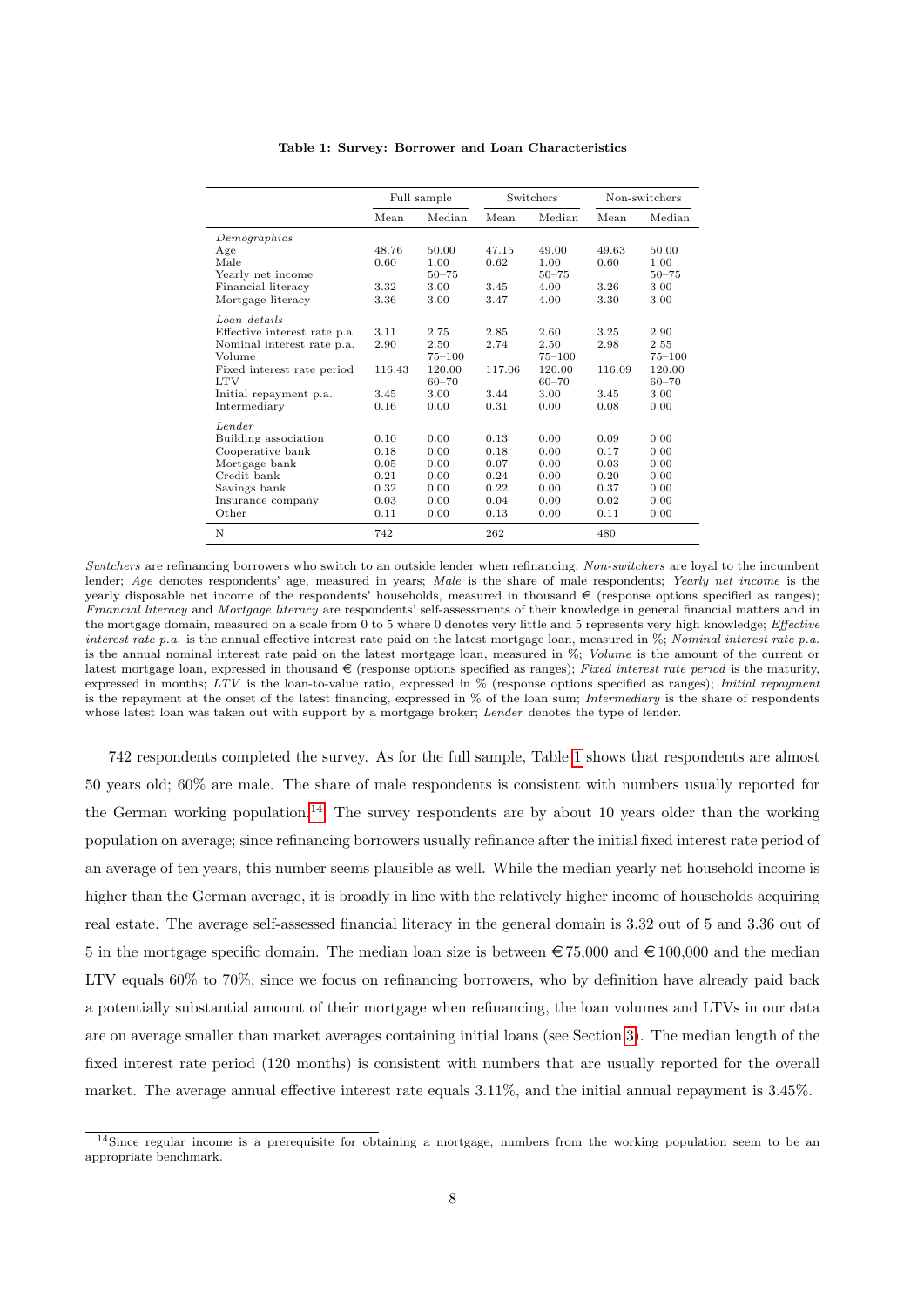$16\%$  found their mortgage via a mortgage broker.<sup>[15](#page-8-0)</sup> It is important to note that even if the initial loan contract has been arranged via a mortgage broker, a refinancing offer is usually not provided by the broker. I.e., once the initial loan contract is signed, the mortgage broker is no longer involved in the further financing process as all correspondence is transferred to the bank. As a consequence, a refinancing offer to the borrower is typically provided by the bank with which the initial loan is taken out, but not by the broker.

73% of the survey respondents chose an annuity loan in their latest financing, followed by a forward loan (9%). Many borrowers took out their loans with savings banks (32%), credit banks (21%), and cooperative banks (18%). The loan payout dates range from 1996 to 2018 (including forward loans) with 2014 being the median. Overall, these numbers are in line with the situation in the German market described in Section [3.](#page-4-0)

Although the key characteristics of the survey respondents and their mortgages are comparable to market averages, there might be a selection bias in the data if panel members who participate in the survey have a special interest in mortgage-related issues and potentially higher-than-average financial knowledge in general or mortgage-related aspects compared to panel members who do not participate. In sum, about 800 borrowers who have already refinanced a mortgage were offered to participate in the survey; out of these, 742 respondents completed the survey. Thus, virtually all panel members who were invited to participate decided to complete the survey.

However, there might still be a selection bias if panel members are financially more sophisticated than non-members. If this is the case, we might obtain conservative estimates, as higher financial sophistication should induce better decisions. In other words, our findings with respect to switching and their implications regarding the cost of credit might be more pronounced in the total population of German mortgage borrowers and the chance to observe an effect in our data should be relatively lower.

Table [1](#page-7-0) indicates that most respondents (65%) have not switched to an outside lender in their latest refinancing. Comparing borrowers who have switched to a new lender when refinancing to borrowers who have remained loyal to their incumbent lender in Table [1,](#page-7-0) we find that the former have higher self-assessed levels of financial literacy in general and in the mortgage domain (3.45 and 3.47 compared to 3.26 and 3.30, respectively; the differences between switchers and non-switchers are significant at the 1% and the 5% level). The annual effective interest rate paid by switchers (2.85%) is lower than the rate paid by non-switchers (3.25%; the difference is significant at the 1% level), while all other loan characteristics (volume, fixed interest rate period, LTV) do not substantially differ.<sup>[16](#page-8-1)</sup>

Note that almost one third of the loans of switchers have been found with the help of mortgage brokers; the share is lower than  $10\%$  for non-switchers, which seems plausible.<sup>[17](#page-8-2)</sup> To further strengthen the assumption of a high degree of competition in the German mortgage market, respondents' familiarity with mortgage

<span id="page-8-0"></span><sup>15</sup>Even if only 16% of borrowers actually took out their loan using a mortgage broker, the actual number of borrowers browsing the websites of mortgage brokers in order to access current market rates with the search engines available on these websites might be much higher.

<span id="page-8-1"></span><sup>&</sup>lt;sup>16</sup>Note that non-switchers may also pay the lowest interest rates available in the market since they may renegotiate with their incumbent lender if they have a credible threat (e.g., an outside offer).

<span id="page-8-2"></span><sup>&</sup>lt;sup>17</sup>The market share of more than [3](#page-4-0)0% for mortgage brokers reported in Section 3 refers to both initial financings and refinancings. The lower market share regarding refinancings seems plausible since many borrowers simply refinance with the current lender without screening the market, thereby not consulting a broker.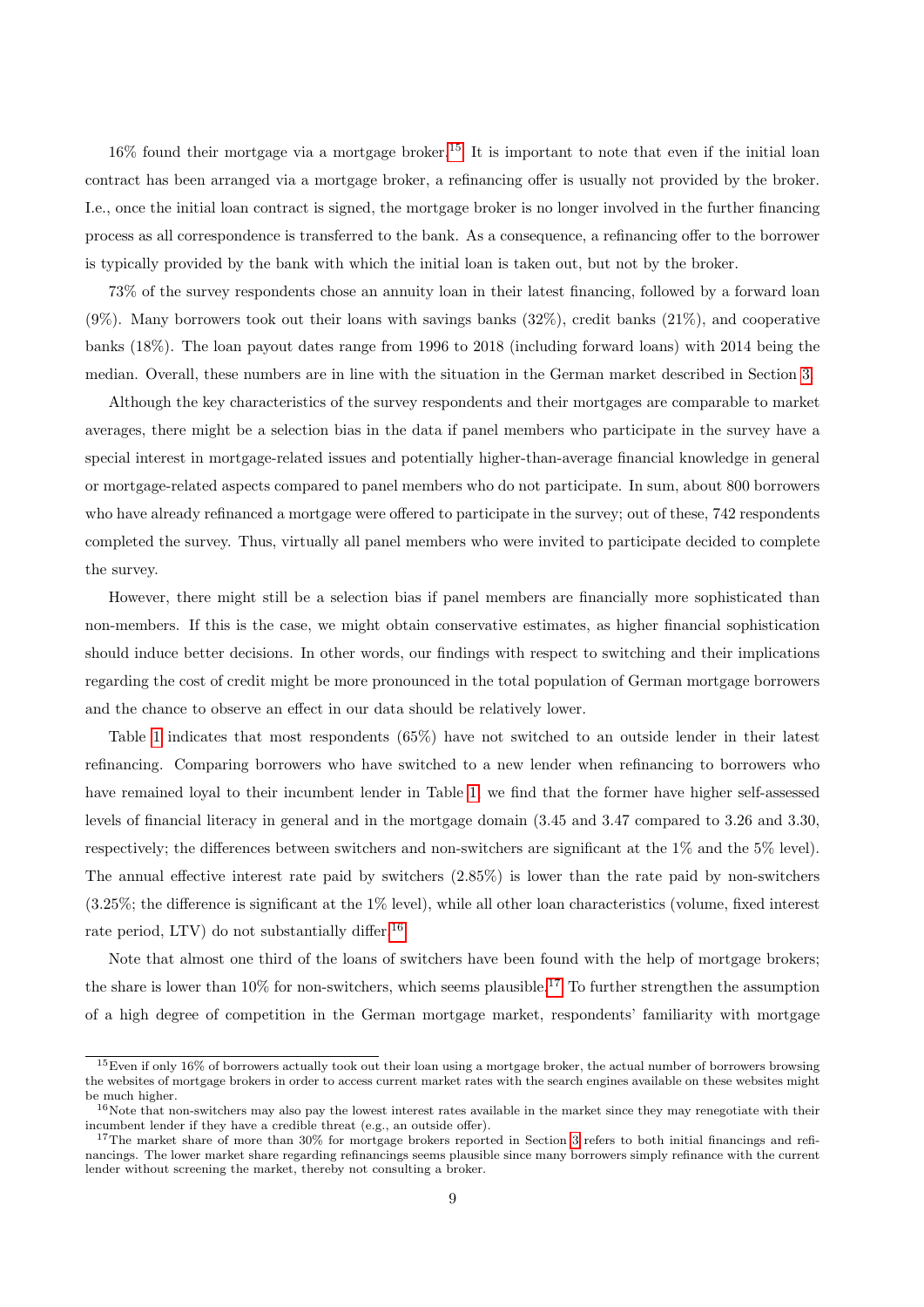## Figure 2: Survey: Annual Interest Rates of Switchers and Non-Switchers

<span id="page-9-0"></span>This figure plots the kernel densities of the annual effective interest rates, measured in %, paid by borrowers who have switched to an outside lender for their latest refinancing (Switch) and borrowers who have remained loyal to their incumbent lender (No switch).



brokers was additionally assessed. About 70% state they were aware of the existence of mortgage brokers before participating in the survey. After a short explanation of the services offered by brokers, almost 85% of all respondents explain they would generally be willing to use their services.

Figure [2](#page-9-0) plots the densities of the annual effective interest rates paid by switchers and non-switchers. While the figure confirms that switchers pay a lower interest rate on average than non-switchers, it should be noted that such conclusions should be treated with great caution in a univariate context. Importantly, the interest rate is usually driven by the loan volume, the LTV, the fixed interest rate period, and the loan type. In addition, due to time-varying interest rates, such comparisons need to take into account the month and the year in which a loan is taken out.

## 4.1.2. Results

We next assess the impact of borrowers' switching decisions on their cost of credit in a multivariate setting. As argued in Section [3,](#page-4-0) the effective interest rate is the only valid figure for comparing the cost of credit offered by competing lenders. Table [2](#page-11-0) contains the results of an OLS regression in which the dependent variable is the effective interest rate. In addition to the key building blocks of the effective interest rate – the loan volume, the LTV, the length of the fixed interest rate period, the loan type, and the date of the loan contract conclusion – we include a dummy variable which is equal to one if the borrower has switched to a new lender when refinancing the current or latest loan and zero otherwise. Moreover, we control for financial literacy, borrowers' experience with refinancing, and the type of lender chosen for the respective loan. Standard errors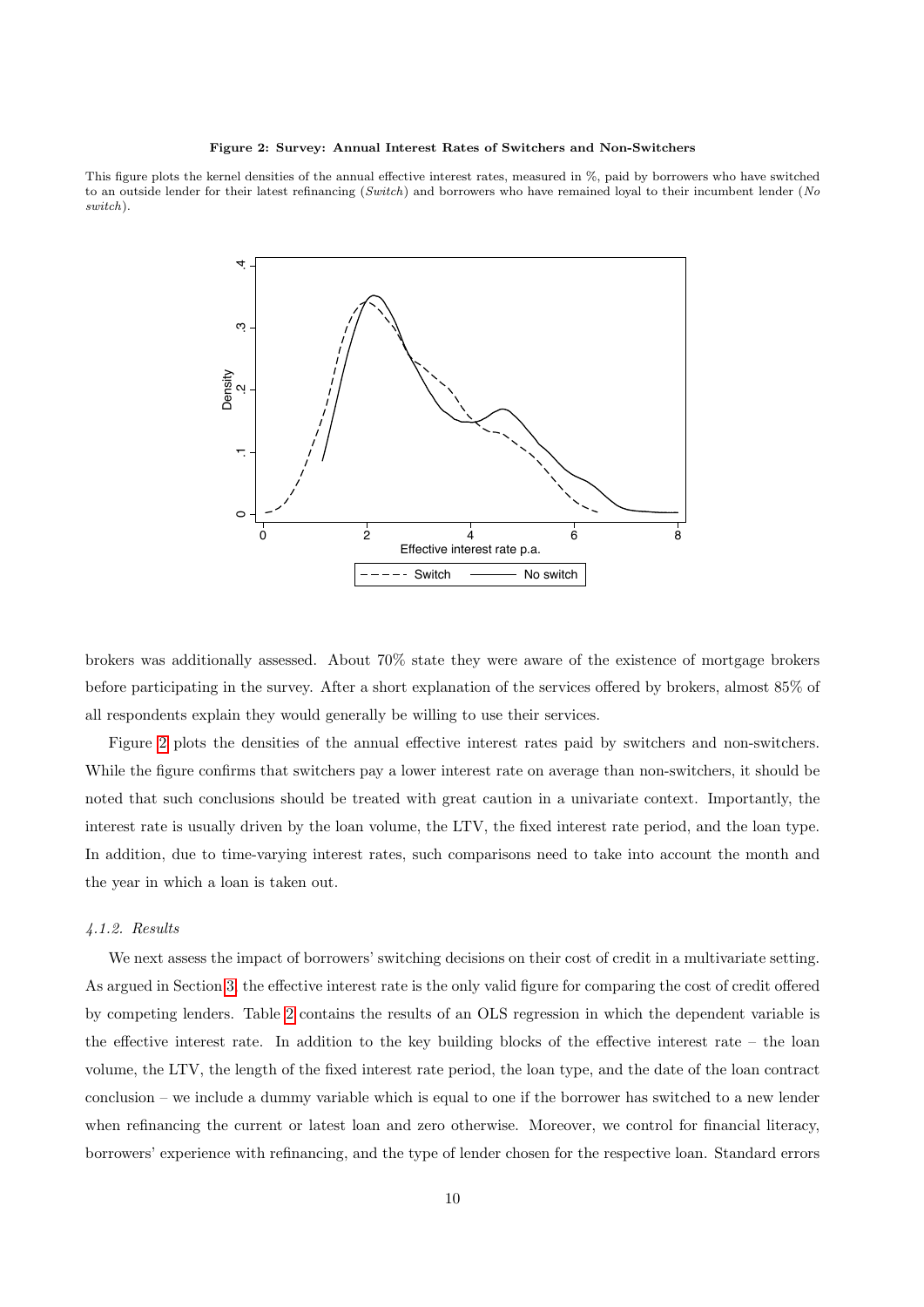are calculated based on the standard OLS variance estimator.[18](#page-10-0)

In Table [2,](#page-11-0) we first observe that the addition of further control variables in Columns 1 to 7 gradually increases the  $R^2$  from 0.02 to 0.66. Second, in all columns of Table [2,](#page-11-0) the coefficient of the switching dummy variable is significantly negative. In the full model without borrower characteristics (Column 5), it is as high as −0.397, indicating that the interest rate paid by switching borrowers is by almost 40bps lower than the rate paid by non-switching borrowers. The results are virtually the same when we include the measures of financial literacy, the number of refinancings a borrower completed in the past, the lender type, and a dummy variable indicating whether a loan has been taken out with support by a mortgage broker in Column 8. Since the inclusion of the broker dummy does not substantially alter the results, we conclude that our results are not mainly driven by the fact that some borrowers make use of mortgage brokers while others refrain from making use of them.

These estimates are comparable in relative terms to the ones obtained by [Ioannidou and Ongena](#page-25-9) [\(2010\)](#page-25-9) for firms, where switching reduces interest rates by about  $10\%$  of the average cost of credit.<sup>[19](#page-10-1)</sup> The implication of these results is economically significant. An interest rate differential of 40bps will cost a non-switching borrower about  $\in 4,000$  more than a switching borrower, assuming a loan amount of  $\in 100,000$  and a fixed interest rate period of 10 years. Savings of this magnitude easily overcompensate all costs related to switching.

To assess the robustness of these results and exclude the possibility that we compare loans which are very different, we conduct a propensity score matching [\(Rosenbaum and Rubin, 1983\)](#page-25-20) and match one or several loans of non-switching borrowers to each loan of a switching borrower. We then compute the full regression model (i.e., the same model as in Column 8 of Table [2\)](#page-11-0). The matching is conducted with respect to the loan volume, the LTV, the length of the fixed interest rate period, and the loan type.<sup>[20](#page-10-2)</sup> In our main specification, we match nearest neighbors (varying  $n$  to be 1, 3, and 5) with replacement.

Table [3](#page-12-1) shows that the matching procedure reduces the number of observations in the regressions to 389, 557, and 642, respectively. Since we match with replacement, some observations of non-switching borrowers are used multiple times.<sup>[21](#page-10-3)</sup> We account for this fact by using weights for observations which are used more than once. With respect to the coefficients of the dummy variable indicating a lender switch, we observe values similar to our previous results in all columns; switchers pay by about 40bps lower interest rates on their mortgage loans.

We note two potential caveats: First, our survey was conducted in a period in which borrowers had experienced decreasing interest rates over a relatively long period. It is not obvious whether borrower behavior will be similar in a situation with rising interest rates. With falling interest rates, monthly interest payments will be lower after refinancing. Additional interest rate reductions by switching to an outside lender might

<span id="page-10-1"></span><span id="page-10-0"></span><sup>18</sup>Using robust standard errors leaves the significance of our results virtually unchanged.

 $19$ In Appendix [B,](#page-31-0) we repeat the analysis of Table [2](#page-11-0) but use the nominal interest rate instead of the effective interest rate as the dependent variable. The results are very similar to those reported in Table [2.](#page-11-0) Appendix [C](#page-32-0) contains the coefficients of all control variables used in Table [2.](#page-11-0)

<span id="page-10-2"></span> $^{20}$ Matching on the date of the loan contract conclusion eliminates a significant number of observations since the switching decision is perfectly predicted; thus, we do not match on the date but control for it in our regressions. More details on the matching procedure are provided in Appendix [D.](#page-33-0)

<span id="page-10-3"></span> $^{21}$ In unreported regressions, we find that matching without replacement vields virtually identical results.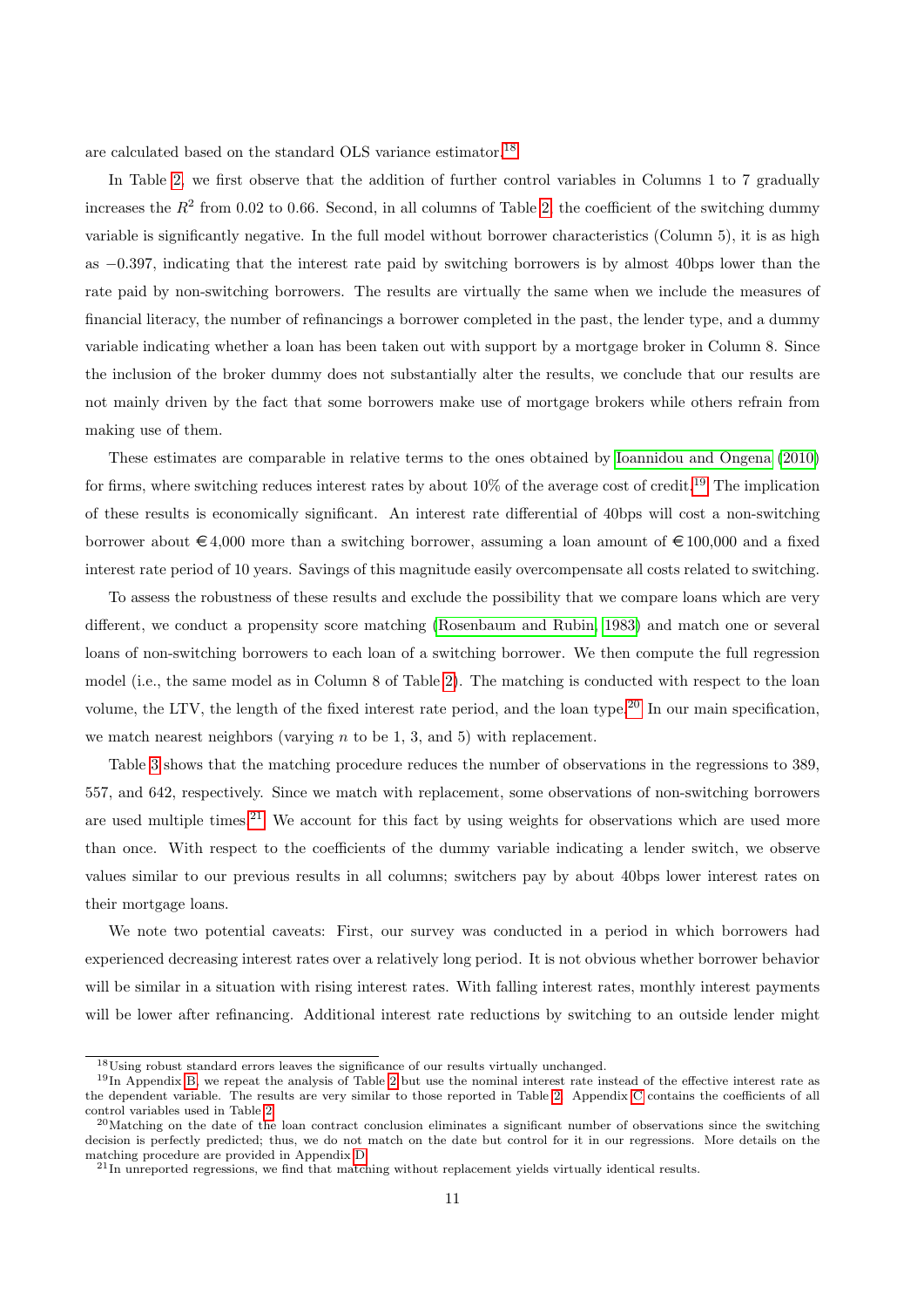#### Table 2: Survey: The Cost Impact of Lender Switches

<span id="page-11-0"></span>

|                                  | (1)         | (2)         | (3)            | (4)         | (5)         | (6)         | (7)         | (8)         |
|----------------------------------|-------------|-------------|----------------|-------------|-------------|-------------|-------------|-------------|
| Switch                           | $-0.393***$ | $-0.367***$ | $-0.390***$    | $-0.457***$ | $-0.397***$ | $-0.377***$ | $-0.398***$ | $-0.419***$ |
|                                  | $(-3.82)$   | $(-3.55)$   | $(-4.11)$      | $(-4.73)$   | $(-3.59)$   | $(-3.41)$   | $(-3.55)$   | $(-3.63)$   |
| Financial literacy               |             |             |                |             |             | $-0.122$    | $-0.118$    | $-0.132$    |
|                                  |             |             |                |             |             | $(-1.47)$   | $(-1.41)$   | $(-1.56)$   |
| Mortgage literacy                |             |             |                |             |             | 0.041       | 0.033       | 0.054       |
|                                  |             |             |                |             |             | (0.50)      | (0.40)      | (0.65)      |
| Number of refinancings completed |             |             |                |             |             | $-0.088$    | $-0.073$    | $-0.066$    |
|                                  |             |             |                |             |             | $(-1.40)$   | $(-1.16)$   | $(-1.04)$   |
| Intermediary                     |             |             |                |             |             |             |             | 0.136       |
|                                  |             |             |                |             |             |             |             | (0.92)      |
| Constant                         | $3.246***$  | $2.635***$  | $4.897***$     | $5.819***$  | $5.560***$  | $5.933***$  | $5.144***$  | $5.126***$  |
|                                  | (53.04)     | (14.60)     | (4.47)         | (4.77)      | (3.87)      | (4.12)      | (3.44)      | (3.42)      |
| Fixed interest rate period       | No          | Yes         | Yes            | Yes         | Yes         | Yes         | Yes         | Yes         |
| Volume                           | No          | Yes         | Yes            | Yes         | Yes         | Yes         | Yes         | Yes         |
| <b>LTV</b>                       | No          | Yes         | Yes            | Yes         | Yes         | Yes         | Yes         | Yes         |
| Date of loan contract conclusion | No          | No          | Yes            | Yes         | Yes         | Yes         | Yes         | Yes         |
| Loan type                        | No          | No          | N <sub>o</sub> | Yes         | Yes         | Yes         | Yes         | Yes         |
| Zip code                         | No          | No          | No             | No          | Yes         | Yes         | Yes         | Yes         |
| Bank type                        | No          | No          | No             | No          | No          | No          | Yes         | Yes         |
| $\mathbf N$                      | 742         | 742         | 742            | 742         | 742         | 742         | 742         | 736         |
| $R^2$                            | 0.02        | 0.08        | 0.56           | 0.58        | 0.65        | 0.65        | 0.66        | 0.66        |
| <b>AIC</b>                       | 2,543       | 2,527       | 2,320          | 2,314       | 2,376       | 2,372       | 2,366       | 2,350       |
| Degrees of freedom               | 740         | 726         | 551            | 542         | 443         | 440         | 433         | 427         |

This table contains the coefficients of an OLS regression (t-statistics in parentheses) in which the dependent variable is the annual effective interest rate, measured in %. Standard errors are calculated based on the standard OLS variance estimator. Switch is a dummy variable equal to one if a borrower has switched to a new lender when refinancing the current or last mortgage loan; Financial literacy and Mortgage literacy are respondents' self-assessments of their knowledge in general financial matters and in the mortgage domain, measured on a scale from 0 to 5 where 0 denotes very little and 5 represents very high knowledge; Number of refinancings completed is the number of mortgage refinancings that a borrower has conducted; Intermediary is the share of respondents whose latest loan was taken out with support by a mortgage broker; Fixed interest rate period is the maturity, expressed in months; Volume is the amount of the latest mortgage loan, expressed in thousand  $\epsilon$  (response options specified as ranges); LTV is the loan-to-value ratio, expressed in % (response options specified as ranges); Date of loan contract conclusion represents the date of the loan contract conclusion on a monthly basis; Loan type denotes the type of credit; Zip code represents the first two digits of the 5-digit zip code of the area in which the estate financed with the reported mortgage loan is located; Bank type denotes the type of lender; AIC is the Akaike information criterion.  $*,$  \*\*, and \*\*\* denote significance at the 10%, the 5%, and the 1% level, respectively.

thus seem comparatively small both in absolute size and due to the decreasing marginal utility of wealth. This could explain the low number of switchers in our survey. For the same reasons, if interest payments increase, potential savings achieved by switching could loom relatively larger. Efforts to screen the market and to switch might thus be higher with rising interest rates. $22$ 

Second, in order to attribute the observed switching behavior to biased decision-making, we need a benchmark against which we can test these and potential alternative explanations. In contrast to our survey, the laboratory experiment outlined in the following sections allows us to include the case of falling and rising interest rates to analyze individual behavior in different refinancing scenarios within subjects which might only occur in rare instances in real-world data. The simultaneous analysis of interest rate decreases and increases is not feasible with our survey data. In addition, the lab setting makes it possible to define interest rates, search costs, and switching costs such that the savings potential is standardized and can be assessed ex-ante by all subjects. Together with the high degree of control, this enables us to verify the prevalence of biased decision-making and the validity of potential alternative explanations.

<span id="page-11-1"></span> $22$ Since we have information on the latest loans of the survey respondents only, we cannot compare the initial loan of a borrower to the same borrower's loan after refinancing.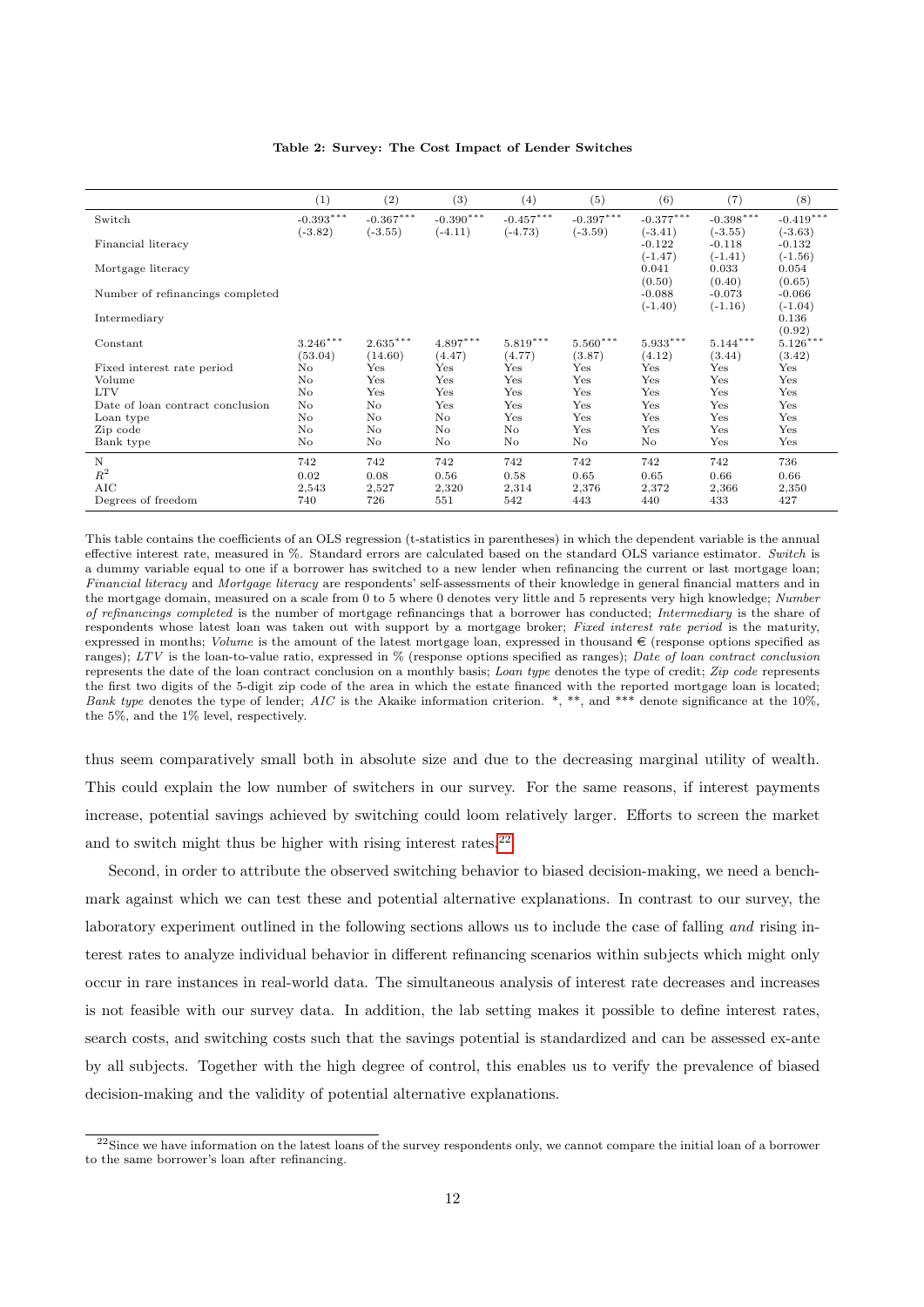|                                  | (1)<br>$n=1$ | (2)<br>$n=3$ | (3)<br>$n=5$ |
|----------------------------------|--------------|--------------|--------------|
| Switch                           | $-0.414***$  | $-0.426***$  | $-0.402***$  |
|                                  | $(-3.29)$    | $(-4.02)$    | $(-4.08)$    |
| Financial literacy               | 0.030        | 0.013        | $-0.083$     |
|                                  | (0.31)       | (0.15)       | $(-1.10)$    |
| Mortgage literacy                | $-0.129$     | $-0.150*$    | $-0.031$     |
|                                  | $(-1.37)$    | $(-1.81)$    | $(-0.42)$    |
| Number of refinancings completed | $-0.052$     | $-0.109$     | $-0.125**$   |
|                                  | $(-0.63)$    | $(-1.56)$    | $(-2.01)$    |
| Intermediary                     | 0.164        | 0.016        | 0.148        |
|                                  | (1.00)       | (0.11)       | (1.17)       |
| Constant                         | $3.936***$   | $4.131***$   | $4.083***$   |
|                                  | (3.46)       | (4.90)       | (5.12)       |
| Fixed interest rate period       | Yes.         | Yes.         | Yes          |
| Volume                           | Yes.         | Yes.         | Yes          |
| LTV                              | Yes.         | Yes          | Yes          |
| Date of loan contract conclusion | <b>Yes</b>   | <b>Yes</b>   | Yes          |
| Loan type                        | Yes          | Yes          | Yes          |
| Zip code                         | Yes          | Yes          | Yes          |
| Bank type                        | Yes          | Yes          | Yes          |
| Ν                                | 385          | 552          | 637          |
| $R^2$                            | 0.74         | 0.62         | 0.58         |

<span id="page-12-1"></span>Table 3: Survey: The Cost Impact of Lender Switches (Matched Loans)

This table contains the coefficients of an OLS regression (t-statistics in parentheses) in which the dependent variable is the annual effective interest rate, measured in %. Each loan of a switching borrower is matched with one or more loans of non-switching borrowers (n nearest neighbors, with replacement). Standard errors are calculated based on the standard OLS variance estimator. Switch is a dummy variable equal to one if a borrower has switched to a new lender when refinancing the current or last mortgage loan; Financial literacy and Mortgage literacy are respondents' self-assessments of their knowledge in general financial matters and in the mortgage domain, measured on a scale from 0 to 5 where 0 denotes very little and 5 represents very high knowledge; Number of refinancings completed is the number of mortgage refinancings that a borrower has conducted; Intermediary is the share of respondents whose latest loan was taken out with support by a mortgage broker; Fixed interest rate period is the maturity, expressed in months; Volume is the amount of the latest mortgage loan, expressed in thousand  $\epsilon$  (response options specified as ranges);  $LTV$  is the loan-to-value ratio, expressed in % (response options specified as ranges); Date of loan contract conclusion represents the date of the loan contract conclusion on a monthly basis; Loan type denotes the type of credit; Zip code represents the first two digits of the 5-digit zip code of the area in which the estate financed with the reported mortgage loan is located; Bank type denotes the type of lender. \*, \*\*, and \*\*\* denote significance at the 10%, the 5%, and the 1% level, respectively.

### <span id="page-12-0"></span>4.2. Experimental Evidence on Mortgage Refinancing

We start with an intuitive behavioral explanation for the observed behavior: Borrowers tend to believe that their incumbent lender offers a good bargain if the new offer is cheaper than the previous loan and ignore the fact that competing lenders might be even cheaper. When borrowers refinance their mortgages, they compare the monthly payments of new loan offers to those of the expiring loans. If the new loan offered by the incumbent lender has a lower interest rate or leads to lower monthly payments, search efforts for additional outside offers are reduced. As an obvious consequence, it is less likely or simply not possible to find a better offer. Put differently, borrowers overestimate the effect of competition and thus stop searching. The higher the interest rate of the new loan offer by the incumbent lender compared to the previous one, the more borrowers start screening the market for alternatives. This is also relevant since with renegotiation, lower refinancing costs can be achieved without actually switching; borrowers however need a credible threat, i.e., an outside offer.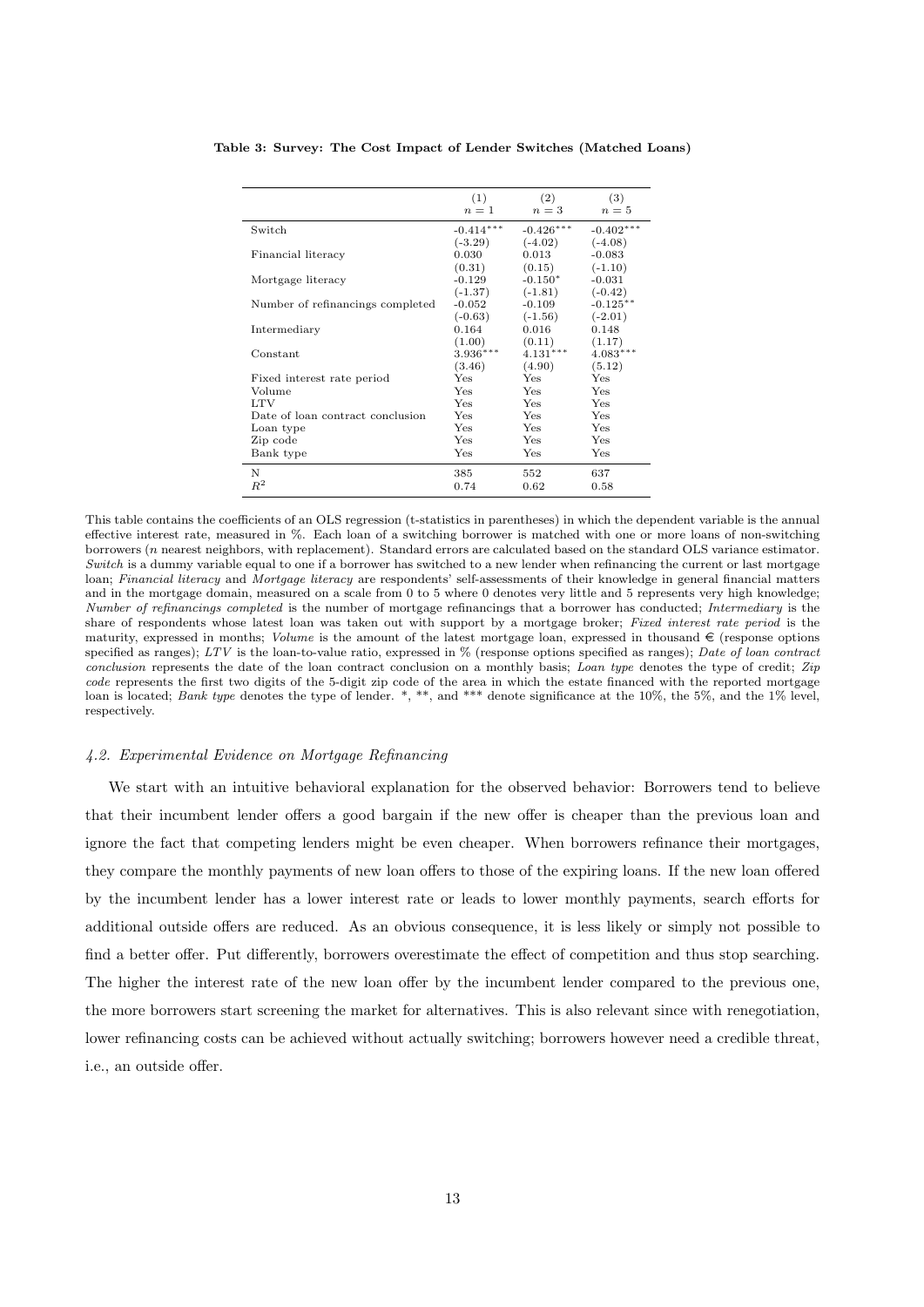#### Figure 3: Experimental Setup

<span id="page-13-4"></span>This figure displays the first three of five experimental periods. A dotted line denotes a decision to be made by the subject; a continuous line denotes the pre-simulated development of the (market) interest rate for L1. In each period, the interest rate offered by L1 can increase or decrease by 100bps compared to L1's offer in the previous period, each with a probability of 50%. In addition to the offers of L1  $(r_{1,1}, r_{1,2} \text{ etc.})$ , L2 can be contacted in each period at the cost of ECU 3,000. The offer of L2 is 100bps higher or lower than the offer of L1 in every period, each with a probability of 50%.



#### 4.2.1. Experimental Setup

All subjects in the experiment assume the role of borrowers.<sup>[23](#page-13-0)</sup> Each subject must refinance a loan  $L_{i,t}$  of 300,000 Experimental Currency Units (ECU) in four subsequent periods. Each period is five years long. An interest rate of  $r_{i,t}$  is charged on the loan of Subject i in every Period t; she receives a regular income  $I_{i,t}$  in each period out of which she has to pay interest of  $L_{i,t} \cdot r_{i,t} \cdot 5$  and finally repay the loan. A repayment  $R_{i,t}$ is only made at the end of the last period in which the loan is fully repaid.<sup>[24](#page-13-1)</sup> Equation  $(1)$  summarizes the payoff  $P_{i,t}$  of Subject i in Period t.

<span id="page-13-2"></span>
$$
P_{i,t} = I_{i,t} - L_{i,t} \cdot r_{i,t} \cdot 5 - R_{i,t} \tag{1}
$$

Before the start of the experiment, subjects are instructed that they are allowed to keep any accumulated experimental wealth which remains at the end of the experiment,  $\sum P_{i,t}$ , converted from ECU into  $\in$  at a rate of 1:10,000.[25](#page-13-3)

Figure [3](#page-13-4) displays the experimental procedure from the perspective of an individual subject. There are two lenders in the experimental mortgage market. Importantly, lender behavior is simulated and there is no market impact or strategic behavior. Subjects start with Lender 1 (L1). In each period, subjects can decide to accept the refinancing offer by L1 set at the average mortgage market interest rate or to additionally

<span id="page-13-0"></span> $23$ The detailed experiment instructions are provided in Appendix [E.](#page-34-0)

<span id="page-13-3"></span><span id="page-13-1"></span><sup>&</sup>lt;sup>24</sup>This setting ensures that the decision situation is the same in absolute  $\in$  terms in each period.

<sup>25</sup>10% of all subjects are randomly selected to receive their payments. This procedure is consistent with [Charness, Gneezy,](#page-25-21) [and Halladay](#page-25-21) [\(2016\)](#page-25-21), [Kahneman, Knetsch, and Thaler](#page-25-22) [\(1990\)](#page-25-22), Andersen, Harrison, Lau, and Rutström [\(2008\)](#page-25-23), and [Meier and](#page-25-24) [Sprenger](#page-25-24) [\(2010\)](#page-25-24).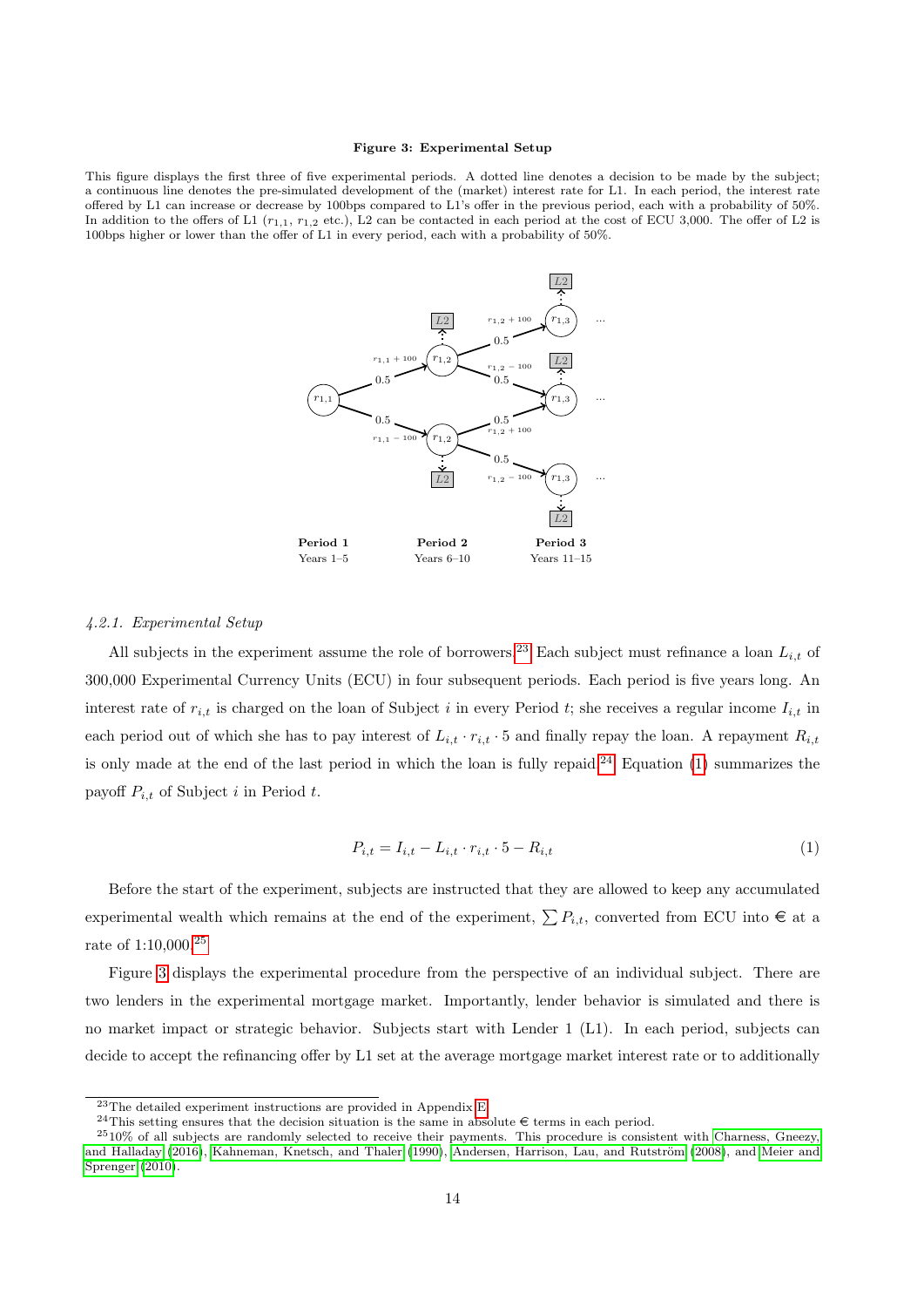consult Lender 2 (L2).<sup>[26](#page-14-0)</sup> The development of L1's offer from Period  $t-1$  to Period t can be described as  $r_{1,t} = r_{1,t-1} + 100$ bps or  $r_{1,t} = r_{1,t-1} - 100$ bps, each with a probability of 0.5 (known by the subjects).<sup>[27](#page-14-1)</sup> In total, four different interest rate paths on three interest rate levels are used, leading to twelve versions. Similar to [Baucells, Weber, and Welfens](#page-25-25) [\(2011\)](#page-25-25), the development of interest rates is simulated along pre-defined paths.<sup>[28](#page-14-2)</sup> Soliciting an offer from L2 costs ECU 3,000 in addition to the final interest rate contracted (independent of the decision to accept the offer of L2). L1 cannot react to the offers of L2 or negotiate terms with the borrower.<sup>[29](#page-14-3)</sup> Subjects know that if they pay for receiving the offer of L2, there is a probability for a cheaper offer (−100bps compared to the offer of L1) of 0.5; however, with the same probability, L2's offer is more expensive (+100bps). Thus, the likelihood of L2's current offer,  $r_{2,t}$ , compared to the offer of L1,  $r_{1,t}$ , is 0.5 for  $r_{2,t} = r_{1,t} + 100$  bps and for  $r_{2,t} = r_{1,t} - 100$  bps, respectively. Price dispersion in our experimental setting is not driven by the absolute level of interest rates and is common knowledge. Should the offer of L2 be more expensive, the existing offer of L1 can still be accepted. The market screening costs of ECU 3,000 can be thought of as search costs.[30](#page-14-4) Importantly, no further switching costs arise if subjects decide to accept the offer of L2.

An example of a potential decision in two subsequent periods is displayed in Figure [4:](#page-15-0) the interest rate offered by L1 in Period 1 is 7%; L1 offers the average mortgage market interest rate of 8% for Period 2. If the subject decides to solicit an offer from L2, she pays ECU 3,000 or 20bps per year (ECU 3,000 on a loan of ECU 300,000 for a period of 5 years) in order to have a 50% chance for a rate of 7%. An offer by L2 of 9% can be ignored and L1's offer of 8% still be accepted after paying the screening costs.

Our choice of parameters ensures that the expected value of contacting L2 is positive and constant across periods. Put differently, the incentives to contact L2 are the same with rising interest rates as with falling interest rates. As price dispersion and costs are the same in all periods, time-varying decisions cannot be attributed to these parameters and the choice of contacting L2 should only depend on the risk preferences of subjects. The risky decision is to contact L2: On the one hand, a subject has to pay and thus may lose the ECU 3,000 if the new offer is not cheaper than the offer of L1. On the other hand, she can realize substantial interest rate savings if the new offer is cheaper. If she decides not to contact L2, she will only know the new L1 interest rate, has no search costs, and receives the new L1 contract.<sup>[31](#page-14-5)</sup>

The main variables of interest are the four borrowing decisions in Periods 2 to 5 and subjects' search behavior. At the end of the experiment, subjects have to answer a short questionnaire in order to shed light on their decision-making process and to gather data on demographic aspects, financial literacy, risk preferences, and cognitive abilities as measured with the cognitive reflection test (CRT) described in [Frederick](#page-25-26) [\(2005\)](#page-25-26).<sup>[32](#page-15-1)</sup>

Table [4](#page-15-2) displays the experimental parameters. Each subject goes through one of the twelve versions only.

<span id="page-14-0"></span> $^{26}$ Obviously, there are many more parameters in the real-world environment (e.g., selecting the original time to maturity, fixing the initial repayment rate) but we want to focus here on changing interest rates since they are most salient.

<span id="page-14-1"></span> $^{27}$ This setting is similar to [Gneezy](#page-25-27) [\(2005\)](#page-25-27) where the price of a stock follows a random walk with potential movements of  $+\$1$ and -\$1.

<span id="page-14-3"></span><span id="page-14-2"></span> $28$ With the runs test as described in [Swed and Eisenhart](#page-25-28) [\(1943\)](#page-25-28), the randomness of each interest rate development was verified.  $^{29}$ L1 always moves first in our experiment and just offers the average market rate.

<span id="page-14-4"></span> $30$ [Greenbaum, Kanatas, and Venezia](#page-25-29) [\(1989\)](#page-25-29) argue that such costs exist because the borrower must provide the potential lender with references and further information in order to be made an offer.

<span id="page-14-5"></span> $31$ Subjects face no time limit and can read all screens including the instructions as long as they need to. The experiment can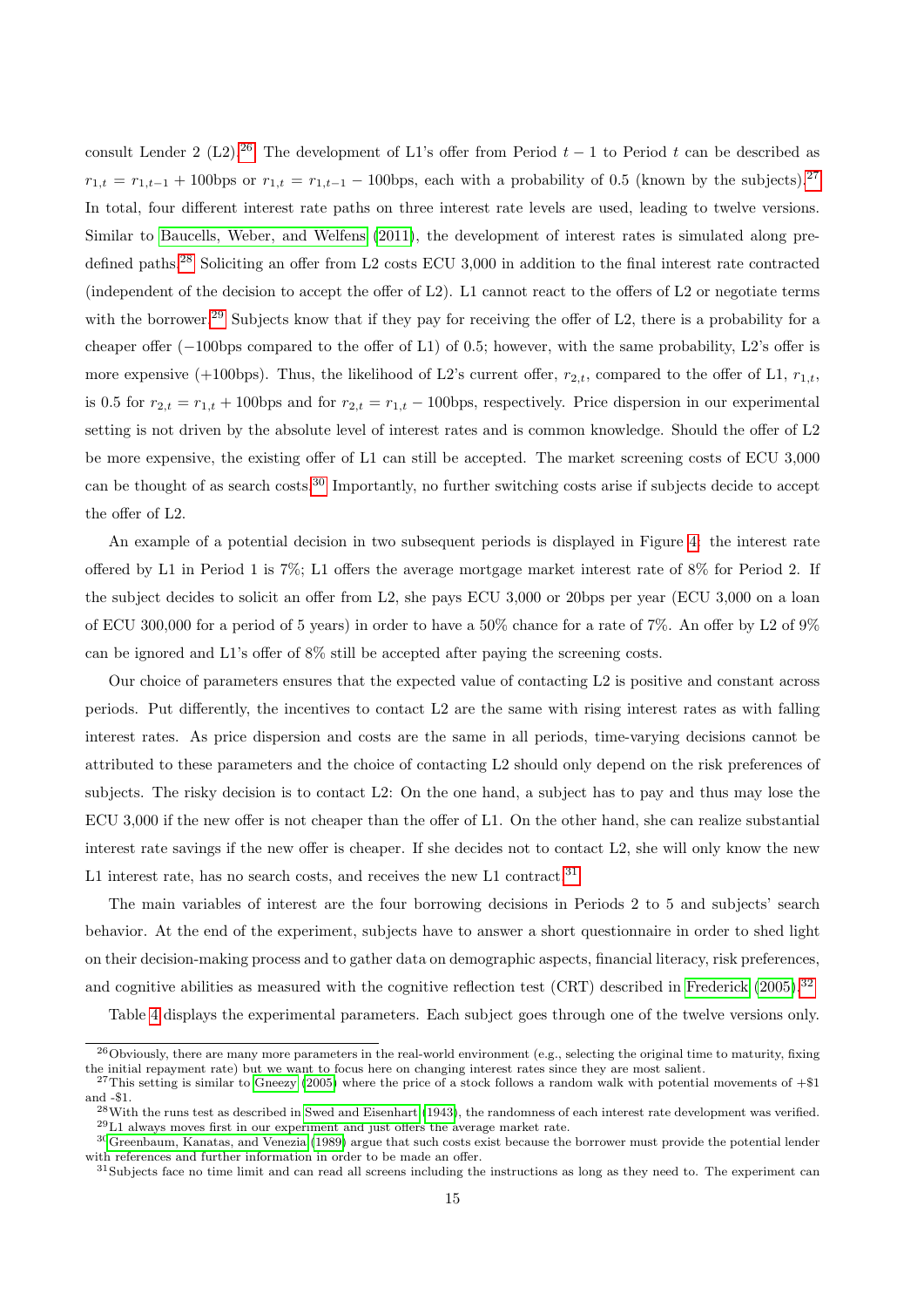#### Figure 4: Experiment: Decision-Making Example

<span id="page-15-0"></span>This figure contains a decision-making example over two subsequent periods. After Period 1 with a fixed interest rate of 7%, L1 will offer a new contract for the next period (= 5 years) at an equally likely interest rate of  $\pm$  100bps. The subject can immediately accept the new offer of 8% or solicit an additional offer by L2. This offer can be higher or lower by 100bps than the existing offer of L1. A higher offer of L2 does not need to be accepted, but the screening costs of 20bps per year or ECU 3,000 are still incurred if L2 has been contacted.



<span id="page-15-2"></span>

|       |                |             |               |             |                |     | Probability |    |                     | L1 Interest Rate/Per. |                     |        |             |
|-------|----------------|-------------|---------------|-------------|----------------|-----|-------------|----|---------------------|-----------------------|---------------------|--------|-------------|
| Path  | Vers.          | Loan<br>ECU | Income<br>ECU | Per.<br>No. | Dec.<br>No.    | Up  | Down        | %  | $\overline{2}$<br>% | 3<br>%                | $\overline{4}$<br>% | 5<br>% | Cost<br>ECU |
| ノヽノノ  | 1              | 300,000     | 240,000       | 5           | 4              | 0.5 | 0.5         | 9  | 10                  | 9                     | 10                  | 11     | 3,000       |
|       | $\overline{2}$ | 300,000     | 195,000       | 5           | 4              | 0.5 | 0.5         | 6  | $\overline{7}$      | 6                     | 7                   | 8      | 3,000       |
|       | 3              | 300,000     | 315,000       | 5           | 4              | 0.5 | 0.5         | 14 | 15                  | 14                    | 15                  | 16     | 3,000       |
| $x^2$ | $\overline{4}$ | 300,000     | 240,000       | 5           | 4              | 0.5 | 0.5         | 11 | 10                  | 11                    | 10                  | 9      | 3,000       |
|       | 5              | 300,000     | 195,000       | 5           | 4              | 0.5 | 0.5         | 8  | 7                   | 8                     | 7                   | 6      | 3,000       |
|       | 6              | 300,000     | 315,000       | 5           | 4              | 0.5 | 0.5         | 16 | 15                  | 16                    | 15                  | 14     | 3,000       |
| ヘススス  | 7              | 300,000     | 240,000       | 5           | $\overline{4}$ | 0.5 | 0.5         | 9  | 8                   | 9                     | 10                  | 11     | 3.000       |
|       | 8              | 300,000     | 195,000       | 5           | $\overline{4}$ | 0.5 | 0.5         | 6  | 5                   | 6                     | 7                   | 8      | 3,000       |
|       | 9              | 300,000     | 315,000       | 5           | $\overline{4}$ | 0.5 | 0.5         | 14 | 13                  | 14                    | 15                  | 16     | 3,000       |
| ノヘレヘ  | 10             | 300,000     | 240,000       | 5           | 4              | 0.5 | 0.5         | 11 | 12                  | 11                    | 10                  | 9      | 3,000       |
|       | 11             | 300,000     | 195,000       | 5           | 4              | 0.5 | 0.5         | 8  | 9                   | 8                     | 7                   | 6      | 3,000       |
|       | 12             | 300,000     | 315,000       | 5           | 4              | 0.5 | 0.5         | 16 | 17                  | 16                    | 15                  | 14     | 3,000       |

Table 4: Experiment: Parameters

This table contains the parameters of the experimental setup. There are four different interest rate paths. In addition, each path is shifted by several percentage points to control for potential level effects, leading to twelve versions of an interest rate path which are allocated to subjects in the order of their login. The choice of parameters ensures that the expected value of the final wealth is the same for all subjects within each interest rate path. Path shows period-by-period increases ( $\geq$ ) and decreases ( $\geq$ ) of the interest rate offer of L1 from Period 1 to 5 by one percentage point; Vers. is the version number; Loan denotes the amount of the loan in ECU on which the interest payments have to be made and which has to be repaid in the final period; Income is the constant income in ECU subjects receive in each period; Per. denotes the number of periods each subject encounters; Dec. is the number of decisions each subject has to make; Probability denotes the probability of an  $Up$  or a  $Down$  movement of the interest rate offer of L1 in the next period; L1 Interest Rate/Per. shows the pre-simulated interest rate sequences of L1 in % by period; Cost is the cost in ECU of soliciting an offer from L2.

The development within each of the four interest rate paths is the same in terms of the absolute differences in the interest rate offered by L1 from one period to the next in order to test our hypothesis for different levels

only be started after providing the correct answers to various comprehension questions.

<span id="page-15-1"></span> $32\text{As}$  discussed in [Frederick](#page-25-26) [\(2005\)](#page-25-26), CRT scores have been found to have predictive power regarding decision-making. The CRT questions and the questionnaire are provided in Appendix [F](#page-36-0) and Appendix [G.](#page-37-0)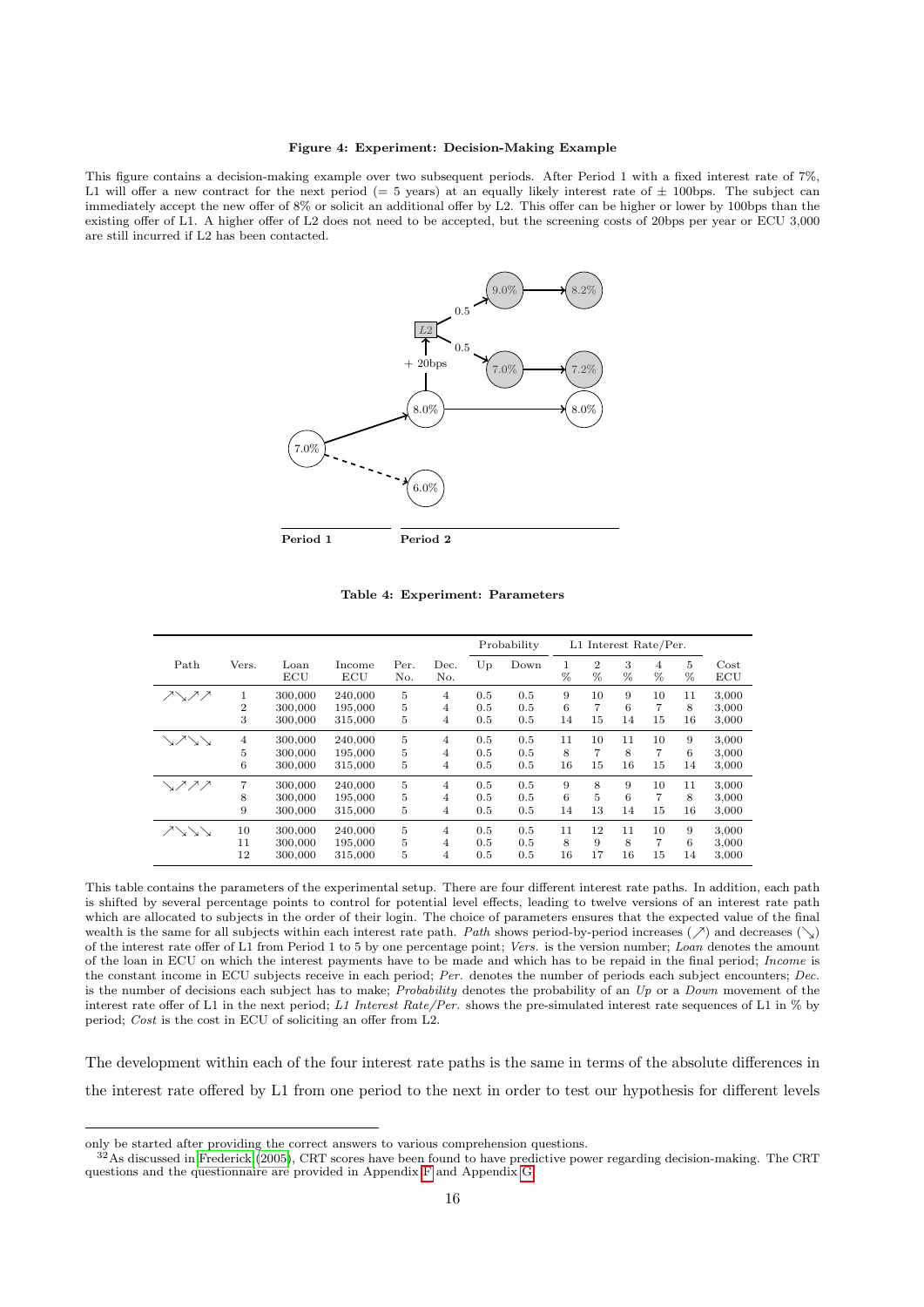of interest rates. Note that the expected value of final wealth is the same for all subjects within each path.

In each period, subjects are provided with information on the old interest rate, the new interest rate offered by L1, the difference between the two rates, the current income, the interest payments to be made in absolute terms in the current period with the rate offered by L1, the total wealth to be expected after the current period, and a graphical display of the interest rate path since Period 1 (refer to Appendix [H](#page-38-0) for a screenshot of the experimental setup). If a subject decides to solicit an offer from L2, the interest rate and the resulting payment are added to the information displayed.

#### 4.2.2. Decision Theories and Hypotheses

As a benchmark, we consider an expected utility maximizing borrower adhering to the axioms of rational choice as described by [Von Neumann and Morgenstern](#page-26-3) [\(1944\)](#page-26-3).[33](#page-16-0) Following [Arrow](#page-25-30) [\(1971\)](#page-25-30), it is a natural assumption to assume non-increasing absolute risk aversion (NIARA), see also the discussion by [Gneezy](#page-25-27) [\(2005\)](#page-25-27): with increasing expected terminal wealth, absolute risk aversion remains constant or decreases.

Empirically, many individuals deviate from the axioms of rationality in decisions under risk. In (cumulative) prospect theory [\(Kahneman and Tversky, 1979;](#page-25-31) [Tversky and Kahneman, 1992\)](#page-25-32) gains and losses compared to some reference point drive individual decision-making.<sup>[34](#page-16-1)</sup> While individuals typically exhibit risk-averse behavior in the gain domain (i.e., for positive deviations from the reference point), risk-seeking behavior dominates the loss domain (i.e., when outcomes fall short of the reference point). Previous research has tried to identify potential candidates for intertemporal reference points. In previous research related to asset market settings, the initial, the last, the highest, the lowest, and the average price are identified as potential reference points in the decision to sell [\(Weber and Camerer, 1998;](#page-26-4) [Gneezy, 2005;](#page-25-27) [Baucells, Weber,](#page-25-25) [and Welfens, 2011\)](#page-25-25). As found in a recent study by [Dougal, Engelberg, Parsons, and Van Wesep](#page-25-33) [\(2015\)](#page-25-33), previously contracted interest rates can serve as reference points in a credit market setting. Similar to [Weber](#page-26-4) [and Camerer](#page-26-4) [\(1998\)](#page-26-4), [Baucells, Weber, and Welfens](#page-25-25) [\(2011\)](#page-25-25), and [Shefrin and Statman](#page-25-34) [\(1985\)](#page-25-34), we analyze the initial and the most recent (loan) price.

We define a subject as being consistent with constant absolute risk aversion (CARA) if the decision to solicit an offer from L2 is the same in each period as the same absolute amounts are at stake. We define a subject as being consistent with constant relative risk aversion (CRRA) and decreasing absolute risk aversion (DARA) if, with increasing levels of expected final wealth, the willingness to take a risky decision (i.e., to contact L2) does not decrease. We hypothesize that a decrease in the interest rate offered by L1 in Period t compared to Period  $t - 1$  is perceived as a gain while an increase is regarded as a loss.<sup>[35](#page-16-2)</sup> The curvature of the value function implies that decreasing interest rates (i.e., gains) should lower the willingness to take risks

<span id="page-16-0"></span><sup>33</sup>Our specification of expected utility does not specify the risk preferences of the subjects. In any case, a risk-neutral or a risk-loving subject would always choose to contact L2 as the expected value of doing so is positive; for risk-averse subjects, the case is less clear-cut and depends on the individual risk aversion parameters. For sufficiently risk-averse subjects, it can be optimal not to solicit an offer from L2.

<span id="page-16-1"></span><sup>&</sup>lt;sup>34</sup>We assume that probabilities are perceived in a non-distorted way. In the absence of highly skewed distributions, this is a reasonable assumption, see e.g. [Barberis and Xiong](#page-25-35) [\(2009\)](#page-25-35).

<span id="page-16-2"></span><sup>&</sup>lt;sup>35</sup>Rising interest rates imply higher interest payments and thus a lower disposable income for borrowers. This further supports the assumption that borrowers perceive increasing interest rates as a loss. The choice of the experimental parameters (e.g., loan volume and income) ensures that all subjects exhibit the same liquidity constraints.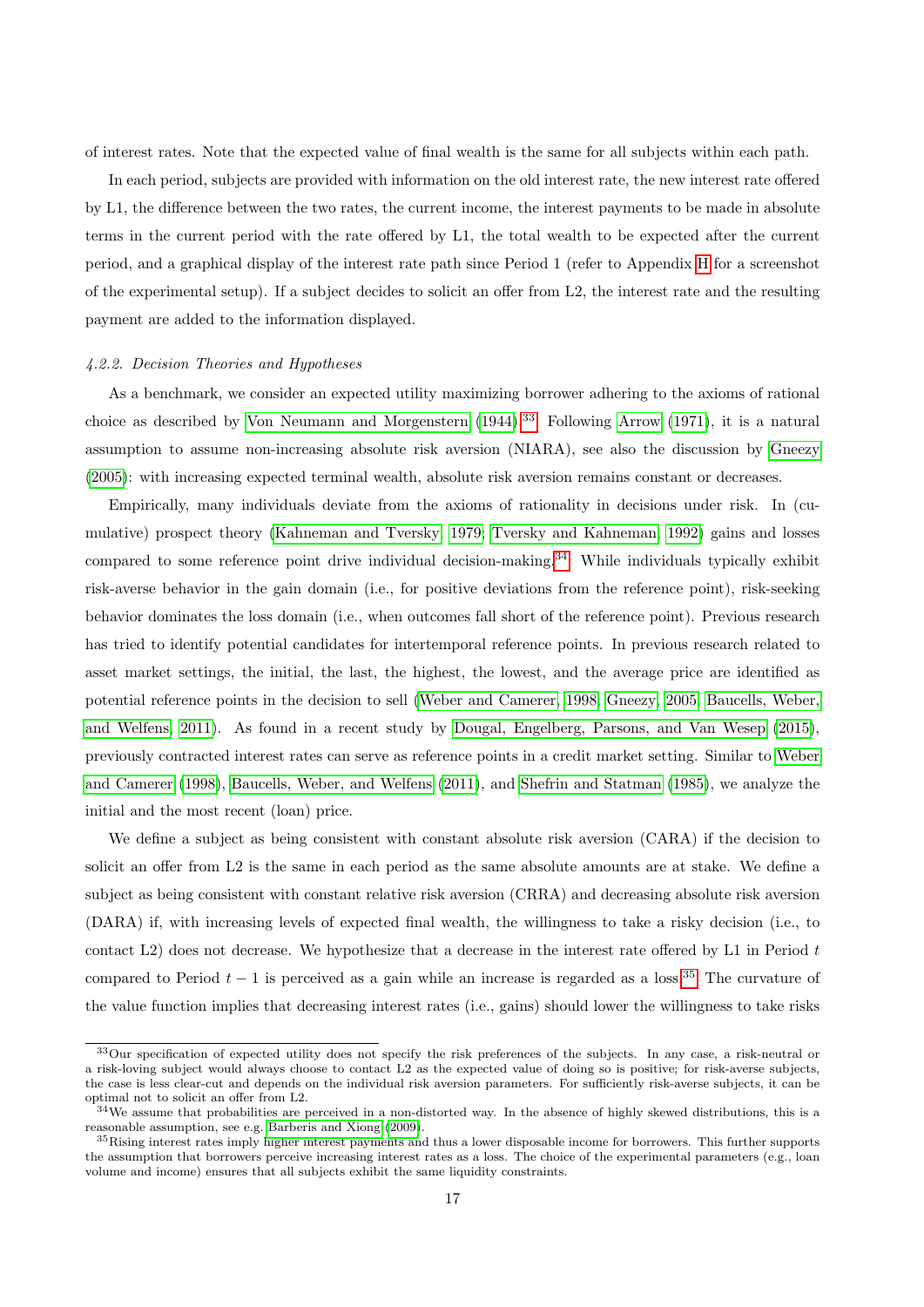|                                 | Mean | Median |
|---------------------------------|------|--------|
| Financial literacy              | 4.62 | 5      |
| General risk preferences        | 5.14 | 5      |
| Financial risk preferences      | 3.91 |        |
| Cognitive reflection test score | 1.94 | 2      |
| Age                             | 25   | 25     |
| Male                            | 0.54 |        |
| Economics as field of study     | 0.56 |        |
|                                 | 250  | 250    |

#### <span id="page-17-1"></span>Table 5: Experiment: Summary Statistics of Subjects

This table shows the summary statistics of the 250 subjects. Financial literacy is the self-assessed financial literacy, measured on a scale where 0 is lowest and 10 is highest; General risk preferences and Financial risk preferences are the self-assessed risk preferences in general and in financial matters, measured on a scale where 0 is no risk tolerance and 10 is high risk tolerance; Cognitive reflection test score is the total score of the three cognitive reflection tasks, ranging from 0 to 3; Age is the age of subjects, measured in years; Male is a dummy variable equal to 1 if subjects are male; Economics as field of study is a dummy variable equal to 1 if the field of study is related to economics or business administration.

while increasing interest rates (i.e., losses) should increase the willingness to take risks. As the risky decision is to solicit an offer from L2, we should observe relatively more contacts to L2 after an increase in interest rates than after a decrease if previous interest rates serve as reference points.[36](#page-17-0)

#### 4.2.3. Results

The 250 subjects who participate in the experiment are university students in the subject pool of the experimental laboratory where the experiment was conducted. No restrictions with respect to the background of potential subjects were implemented such that subjects from all fields of study and all age groups were invited to participate. Subjects could participate on a first-come, first-served basis until the maximum number of 250 subjects had been reached.

Table [5](#page-17-1) reveals that subjects assess their financial literacy with an average value (median) of 4.62 (5) on a scale ranging from 0 to 10 (where 0 is lowest and 10 is highest). On the same scale (0 being the lowest and 10 the highest risk tolerance), the average (median) self-assessed risk preference in general matters equals 5.14 (5); the corresponding value in financial matters equals 3.91 (4). The average (median) subject is 25 (25) years old. 54% are male.[37](#page-17-2)

Using students as experimental subjects is common practice. However, our experimental subjects might differ from the survey respondents in several ways. As should be expected, the experimental subjects are younger on average; however, the direction of a potential bias resulting from younger subjects is not obvious ex-ante. The share of male subjects (54%) is similar to the share of male survey respondents in the survey (60%). Besides age and gender, education and experience could influence subjects' decisions: On the one hand, since more than half of the experimental subjects study an economics-related subject, they might be financially more sophisticated. In this respect, they might make more informed decisions than the survey respondents. On the other hand, the experimental subjects lack the mortgage financing experience of the survey respondents. This is why they might make less informed decisions than the survey respondents. The

<span id="page-17-0"></span> $36$  For loss aversion values of up to about 3.3, the value of contacting L2 is still positive with the piecewise power value function of [Tversky and Kahneman](#page-25-32) [\(1992\)](#page-25-32).

<span id="page-17-2"></span><sup>37</sup>Further details are provided in Appendix [I.](#page-39-0)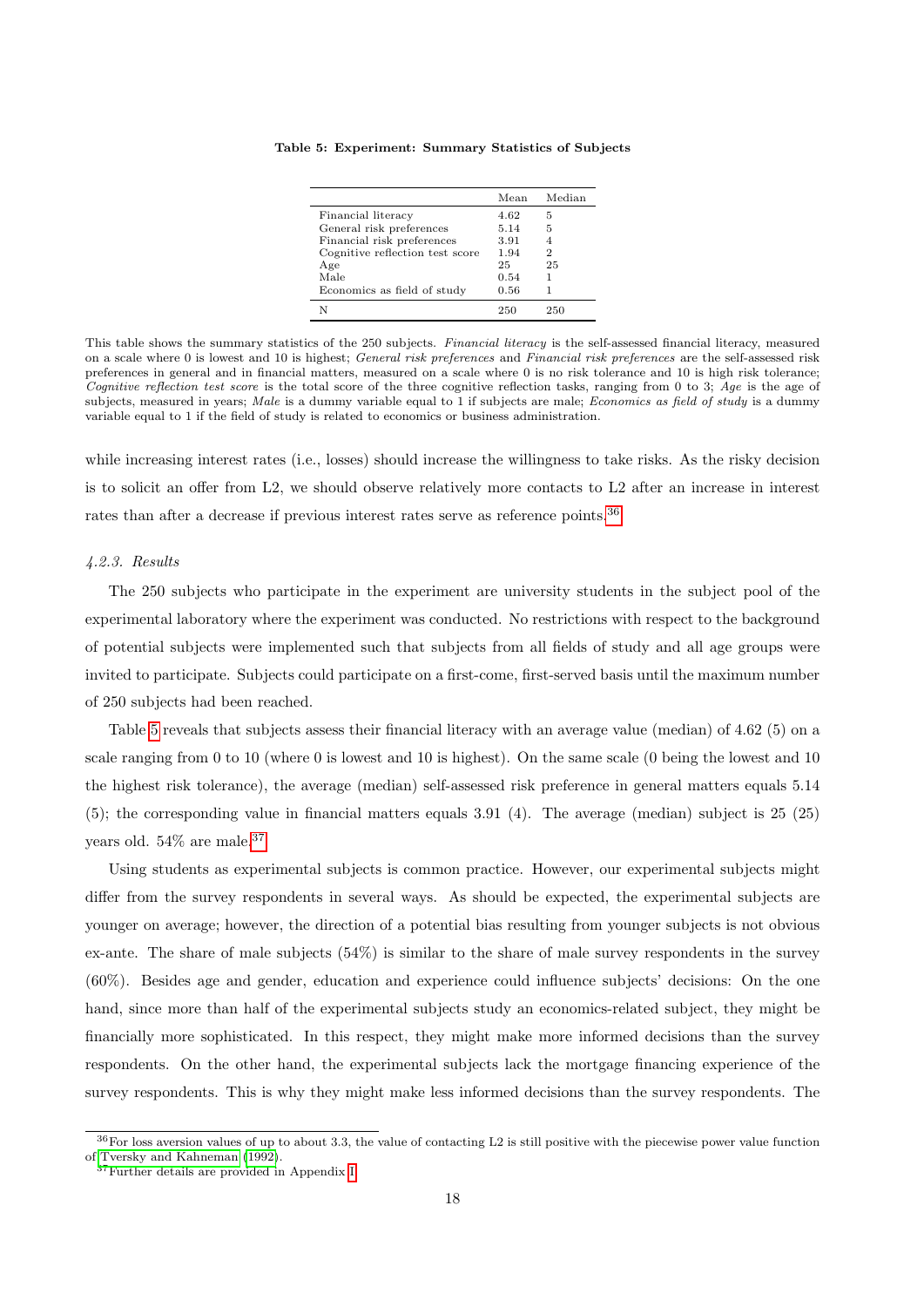#### Figure 5: Experiment: Decisions to Contact Lender L2, Grouped by Interest Rate Delta

<span id="page-18-0"></span>This figure shows the individual decisions to solicit an offer from L2, grouped by the difference  $\Delta r_{t,t-1}$  between the rate offered by L1 in the respective Period t and the finally contracted interest rate from the previous Period  $t - 1$  (left-hand panel) as well as  $\Delta r_{t,1}$ , which denotes the difference between the rate offered by L1 in the respective period and the final interest rate from the initial Period 1 (right-hand panel);  $> 0$  denotes a positive difference;  $= 0$  denotes a difference of exactly 0 (a difference between the current offer by L1 in Period t and the rate contracted in the previous Period  $t - 1$  of exactly 0 can only arise if the offer of L2 has been accepted in the previous period); < 0 denotes a negative difference. The figure is based on 1,000 decisions (four decisions by each subject).



net effect of these two potential biases is not clear ex-ante. Moreover, in spite of these concerns, choosing students as subjects should not bias the results as we are primarily interested in *within-subject* variation.

Our first finding is that about 30% of the subjects decide consistent with CARA as their decisions are identical at all wealth levels. The behavior of about 5% of the subjects is consistent with DARA (not including CARA); they make riskier decisions (i.e., contact L2) with increasing final wealth levels. In sum, less than 40% of the subjects display a behavior which can be reconciled with the common assumptions of expected utility theory.

The decisions to contact L2 are summarized in Figure [5.](#page-18-0) In 558 of 1,000 cases (250 subjects with four decisions each), subjects decide to solicit an offer from L2, indicating that on average, contacting L2 is regarded more beneficial than immediately accepting the offer of L1.  $\Delta r_{t,t-1} = r_{1,t} - r_{t-1}$  (left-hand panel) denotes the difference between the current offer of  $L1$  in Period t and the interest rate contracted in the previous period (which could be either with L1 or L2). About 75% contact L2 after an increase in the interest rate  $r_{1,t}$  offered by L1 compared to the previous period's finally contracted rate. After a decrease in the rate offered by L1, only slightly more than 30% decide to contact L2. With a difference of exactly 0, less than 60% contact L2.[38](#page-18-1) This monotonic pattern is consistent with the role of recent interest rates as reference points. Regarding the difference  $\Delta r_{t,1} = r_{1,t} - r_1$  between  $r_{1,t}$  and the rate from Period 1 (right-hand panel), more than 75% solicit an offer from L2 after an increase while only about 35% and less than 55% do so after a decrease and if the difference is equal to 0, respectively. Again, the monotonicity of the results supports the assumption of reference-dependent search efforts.

<span id="page-18-1"></span> $38A$  difference between the current offer by L1 in Period t and the rate contracted in Period t – 1 of exactly 0 can only arise if the offer of L2 was accepted in the previous period.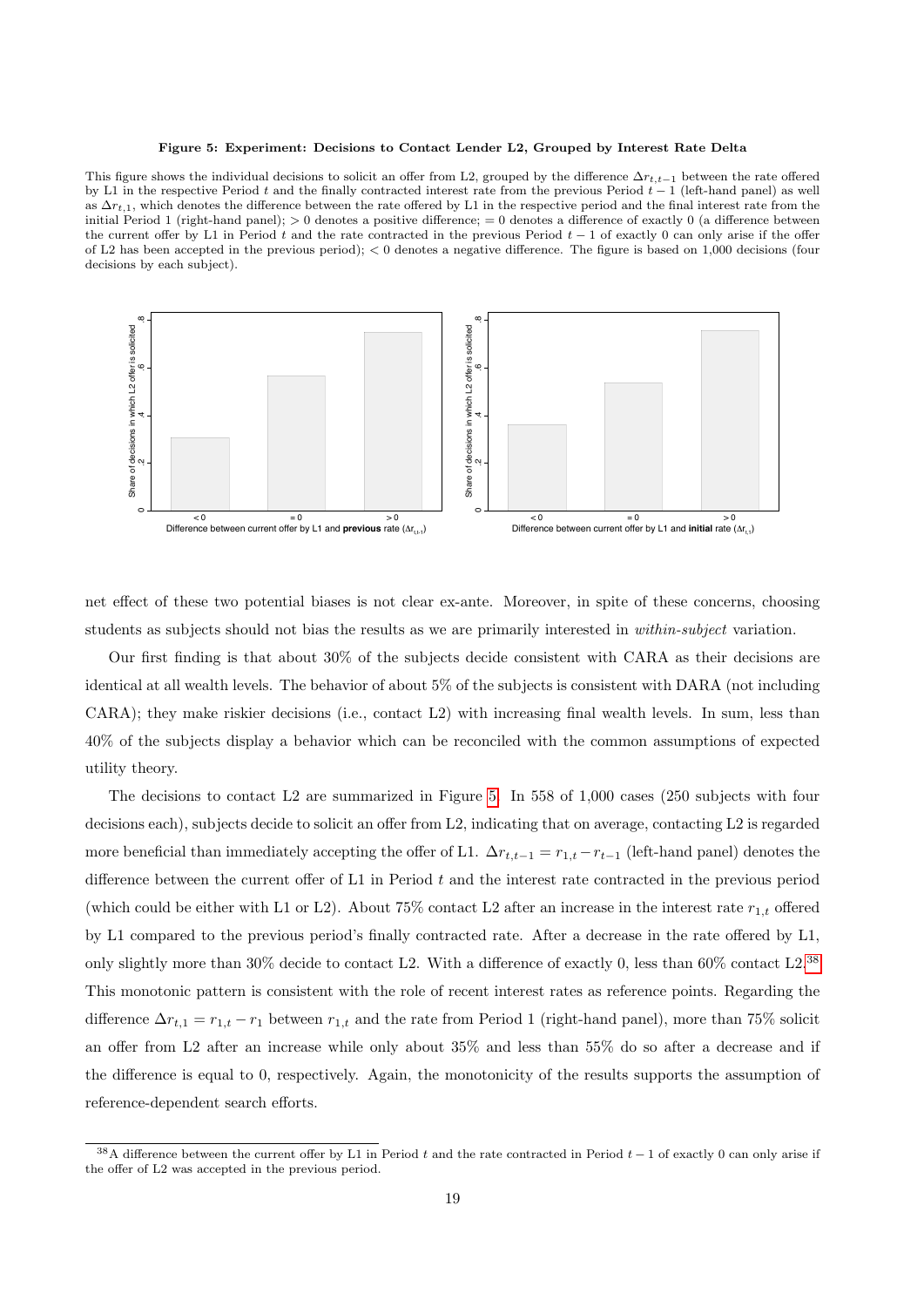In sum, a higher difference between L1's current offer and either the previous interest rate or the initial interest rate increases the share of subjects contacting L2.[39](#page-19-0) Considering that most survey respondents took out their refinancing loans in a decreasing interest rate environment, the 35% of switchers among the survey respondents are in line with the about 30% to 35% of experimental subjects soliciting an offer from L2 after a decrease in interest rates.

As our experiment captures real-world borrower behavior when interest rates are falling, we assume that its conclusions are also valid for rising interest rates. Interestingly, after an increase in the cost of credit, the share of subjects soliciting an offer from L2 rises significantly to more than 70% in both reference point specifications. Thus, while we can replicate the results of our survey, the experiment adds the relevant case of rising interest rates in which the chance to realize interest rate savings is recognized and realized more often by the subjects. The interest earnings of L1 thus significantly decrease when interest rates rise compared to the situation in which interest rates decline.

The dependent variable in our multivariate analyses is the decision to solicit an offer from L2 in any period of the experiment. As we analyze several observations for the same subjects over time, we control for autocorrelation and heteroskedasticity. The results are summarized in Table [6.](#page-20-1) Controlling for various subject and experiment related background variables (such as age, gender, main field of study as well as the experimental period and the interest rate path version), we find that a positive difference between the current offer by L1 and the interest rate from the previous period,  $\Delta r_{t,t-1} > 0$ , is a highly significant (1% level) predictor of the decision to solicit an outside offer with a marginal effect of 0.243 (Column 1). An increase in the interest rate compared to the preceding period significantly increases the likelihood of contacting L2 compared to a situation with decreasing or constant rates. Similarly, the influence of a positive difference between the current offer by L1 and the interest rate in Period 1,  $\Delta r_{t,1} > 0$ , is significant at the 1% level with a positive marginal effect of 0.371 (Column 3). This implies that the propensity to contact L2 increases the more the current offer is above the initially contracted rate.

The self-assessed degrees of financial literacy and general risk preferences do not or only weakly influence the decision; a positive coefficient for the latter is plausible as a higher willingness to take risks should increase the propensity to contact  $L2^{40}$  $L2^{40}$  $L2^{40}$  The outcome of the CRT is significant (1% level) with a positive effect. The higher the score achieved in the CRT, calculated as the sum of correct answers (with 0 as the minimum and 3 as the maximum), the more likely a subject is to contact L2. We attribute the positive influence of the CRT to the correct calculation of the positive expected value of soliciting an offer from L2. Positive previous experience with contacting L2, defined as at least one solicited offer that turned out to be less expensive than the offer of L1, has a strong positive influence (1% level). Controlling for previous experience slightly increases the marginal effects of  $\Delta r_{t,t-1} > 0$  and  $\Delta r_{t,1} > 0$ .<sup>[41](#page-19-2)</sup>

<span id="page-19-1"></span><span id="page-19-0"></span><sup>39</sup>In our dataset, subjects accept the offer made by L2 whenever this offer is lower than the offer provided by L1.

<sup>&</sup>lt;sup>40</sup>The insignificance of financial literacy is due to the fact that the self-assessed measure is positively correlated with the general risk preferences measure. We exclude the self-assessed financial risk preferences due to the high correlation ( $\rho = 0.69$ ) with the general risk preferences measure.

<span id="page-19-2"></span> $41$ In Appendix [J,](#page-40-0) we repeat the analysis of Table [6](#page-20-1) but include the first decision of each subject only. The results are virtually unchanged.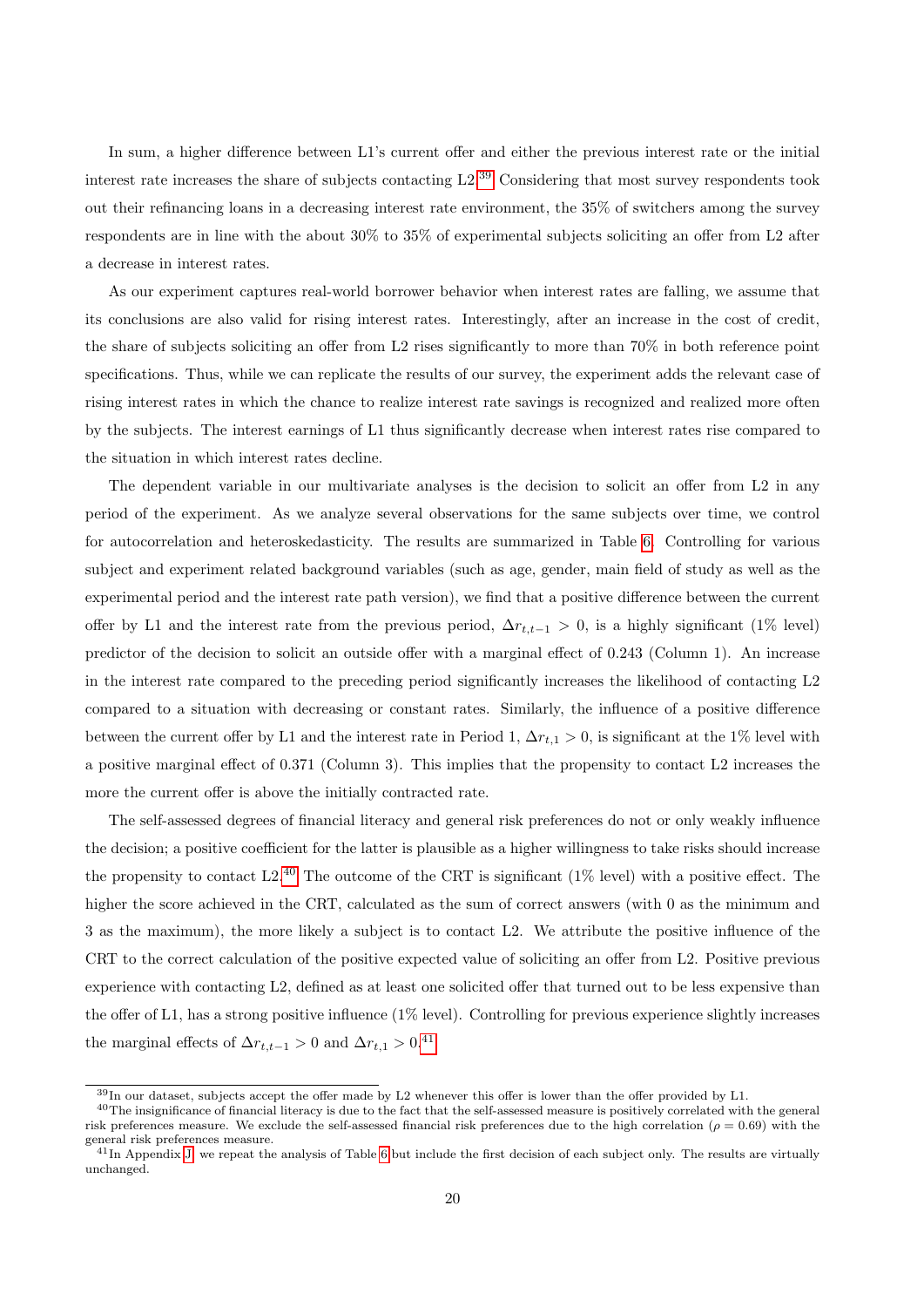<span id="page-20-1"></span>

| (1)        | (2)                                                    | (3)                                                    | (4)                                                    |
|------------|--------------------------------------------------------|--------------------------------------------------------|--------------------------------------------------------|
| $0.243***$ | $0.267***$                                             |                                                        |                                                        |
|            |                                                        | $0.371***$                                             | $0.400***$<br>(4.96)                                   |
| $0.112***$ | $0.098***$                                             | $0.072**$                                              | $0.056*$<br>(1.71)                                     |
| 0.002      | 0.002                                                  | 0.003                                                  | 0.003<br>(0.28)                                        |
| $0.022**$  | $0.021*$                                               | $0.019*$                                               | $0.018*$<br>(1.66)                                     |
| $0.057***$ | $0.061***$                                             | $0.059***$                                             | $0.063***$<br>(3.05)                                   |
|            | $0.208***$<br>(4.63)                                   |                                                        | $0.200***$<br>(4.52)                                   |
| Yes        | Yes                                                    | Yes                                                    | Yes                                                    |
| 1,000      | 1,000                                                  | 1,000                                                  | 1,000<br>0.19                                          |
|            | (4.78)<br>(4.39)<br>(0.15)<br>(2.04)<br>(2.64)<br>0.18 | (4.99)<br>(3.72)<br>(0.17)<br>(1.92)<br>(2.92)<br>0.20 | (4.65)<br>(2.28)<br>(0.24)<br>(1.79)<br>(2.75)<br>0.17 |

Table 6: Experiment: Probit Regression Results

This table shows the marginal effects of a probit regression of the decision to solicit an offer from L2 (z-statistics in parentheses). Standard errors are clustered at the subject level. The dependent dummy variable is equal to 1 if L2 is contacted in Period t.  $\Delta r_{t,t-1} > 0$  is a dummy variable which is equal to 1 if the interest rate difference between the current offer made by L1 and the preceding period's final rate is positive;  $\Delta r_{t,1} > 0$  is a dummy variable which is equal to 1 if the interest rate difference between the current offer made by L1 and the initial period's final rate is positive; Current interest rate is the interest rate of L1, offered in the current period t; Financial literacy is the self-assessed financial literacy of the subjects, measured on a scale from 0 to 10 (with 10 being highest); General risk preferences represents the self-assessed risk tolerance of the subjects, measured on a scale from 0 to 10 (with 10 denoting the highest level of risk tolerance); Cognitive reflection test score is the score achieved in the CRT section, measured on a scale from 0 to 3; Positive previous experience is a dummy variable equal to 1 if at least 1 previous offer of L2 was cheaper than the offer of L1; All further controls include subjects' age, gender, field of study, the experimental period, and the version of the experiment  $(1-12)$ , \*, \*\*, and \*\*\* denote significance at the 10%, the 5%, and the 1% level, respectively.

In sum, the propensity to solicit additional offers increases when interest rates rise and decreases when interest rates fall. Search efforts are thus reference-dependent even when the costs and benefits of switching are clearly defined, constant, and known. These results are significant, both statistically and economically.

#### <span id="page-20-0"></span>4.3. Alternative Explanations

To strengthen the conclusion that recent interest rates as reference points drive borrowers' search efforts and switching behavior, this section discusses potential alternative explanations for their observed decisions. Using the results of the survey and the laboratory experiment, we show that none of these approaches is capable of explaining borrowers' switching decisions.

#### 4.3.1. Further Relationship Lending Outcomes

Following [Kysucky and Norden](#page-25-11) [\(2016\)](#page-25-11), the cost of credit is only one of several potential outcomes of relationship lending, and focusing on interest rate savings in the context of a borrower's mortgage loan may be misleading. Credit availability (1), collateral requirements (2), and maturity aspects (3) are additional important variables related to close ties between a borrower and her lender. In contrast to the research on relationship lending with a focus on corporate borrowers, the latter two aspects are irrelevant in the context of retail mortgage refinancing as collateralization is standardized and the maturity can be chosen at the borrower's discretion. In our context, credit availability might constitute a reason for borrowers to remain loyal to their incumbent lender even if the cost of credit is lower with outside lenders. Moreover, the cost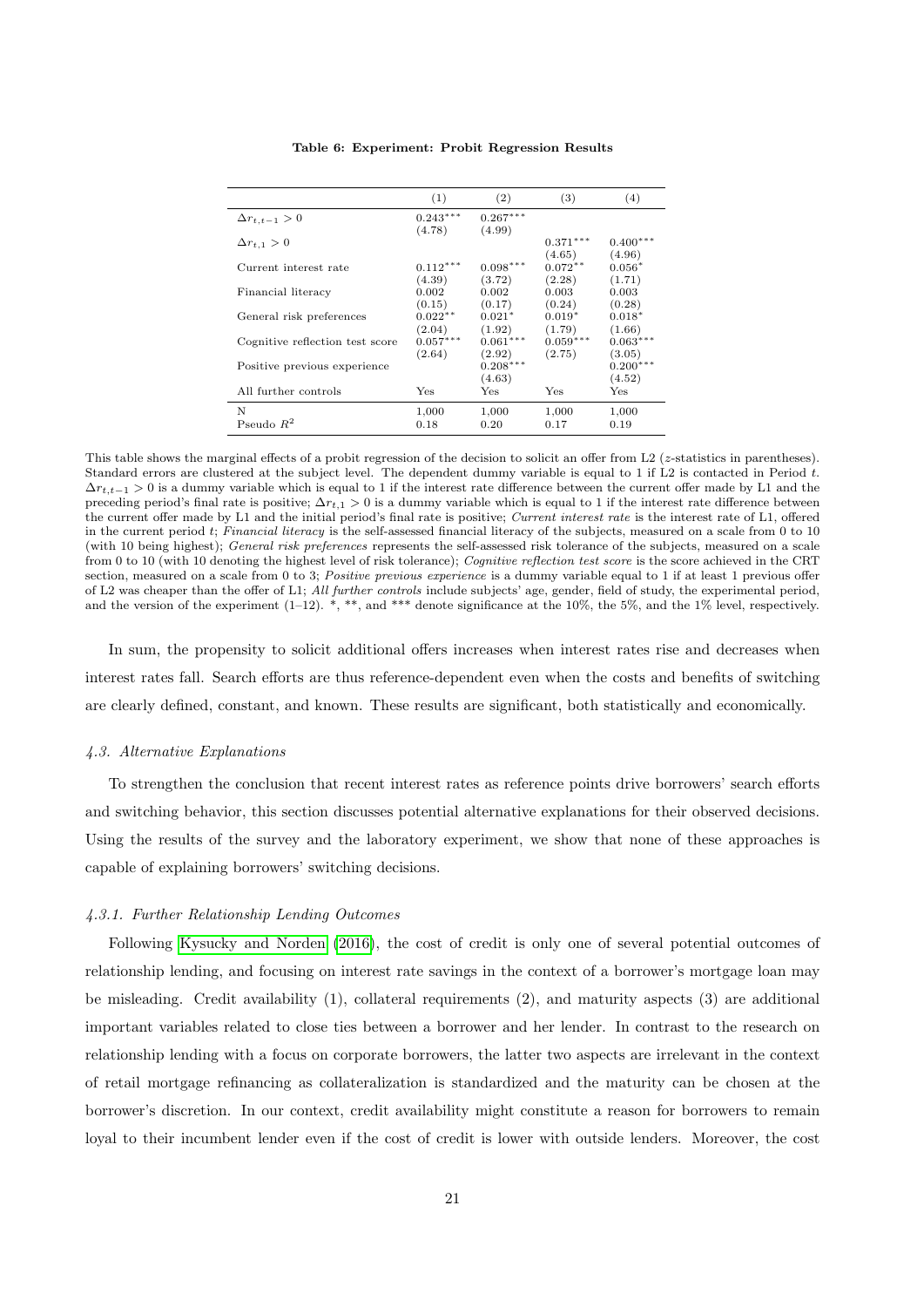### <span id="page-21-0"></span>Table 7: Survey: Determinants of Income Risk, Cross-Subsidization, and Search Costs

|                                           | Switchers | Non-Switchers | Significance | Obs. |
|-------------------------------------------|-----------|---------------|--------------|------|
| Mortgage-to-income ratio                  | 1.67      | 1.67          | 0.623        | 742  |
| House bank as current lender (yes $= 1$ ) | 0.38      | 0.44          | 0.715        | 742  |
| Search costs for refinancing              | None      | None          | 0.821        | 742  |

This table shows the variables related to credit availability, cross-subsidization, and search costs for switchers and non-switchers. Switchers are refinancing borrowers who switch to an outside lender when refinancing; Non-switchers are loyal to the incumbent lender; Significance denotes the p-value of a ranksum or  $\chi^2$ -test; Obs. shows the number of survey respondents included. Mortgage-to-income ratio represents the median of the relation between a borrower's loan amount and the yearly net income; House bank as current lender is the share of borrowers whose current loan was taken out with their house bank; Search costs for *refinancing* denote the median of the expected search costs for finding a suitable refinancing, expressed in  $\epsilon$  (response options specified as ranges).

of other products within a bank-customer relationship (4) might be included in the assessment whether to switch or not.

First, as pointed out by [Petersen and Rajan](#page-25-0) [\(1994\)](#page-25-0), higher credit availability is a major advantage of relationship lending from the borrower's perspective. In particular, credit might be available to relationship borrowers to a greater extent than to non-relationship borrowers in times of financial difficulties. In the context of mortgage financing, borrowers' primary concern is that they could lose their homes to which they are emotionally attached. In situations in which borrowers are temporarily unable to meet their monthly payment obligations towards their lender, they could benefit from their previous reputation in the credit relationship and thus delay further action by the lender to the extent that regulatory requirements provide lenders with some discretion.

The possibility of building a reputation is excluded in our laboratory experiment by design since borrowers cannot default, i.e., credit availability is not an issue. If credit availability considerations were driving the results, switching considerations should not depend on interest rate changes. The share of decisions to view offers other than the incumbent lender's is as low as about 30% to 35% in decreasing interest rate environments (which is roughly consistent with our survey) and increases significantly when interest rates rise. Our experimental results thus suggest that loyalty to the current lender rises when interest rates fall even when credit availability considerations can be ruled out and the expected benefits of switching are always the same.

As further evidence, the survey data allows us to determine whether switching borrowers differ from nonswitching borrowers with respect to the ability of making their monthly payments to the lender. Intuitively, borrowers with a higher mortgage-to-income ratio should be most interested in high credit availability since they are more likely to not meet the required payments in a given month than borrowers with a lower ratio. If credit availability played a role in borrowers' decision-making, we should observe significant differences between switchers and non-switchers in this regard. As shown in Table [1](#page-7-0) and Table [7,](#page-21-0) among the 742 survey respondents, we find that switchers and non-switchers do not exhibit significant differences in terms of the median mortgage size ( $\in 75,000$  to  $\in 100,000$ ), income range ( $\in 50,000$  to  $\in 75,000$ ), and mortgage-to-income ratio (1.67).

Second, a mark-up on the interest rate of a mortgage loan might constitute a cross-selling premium, i.e.,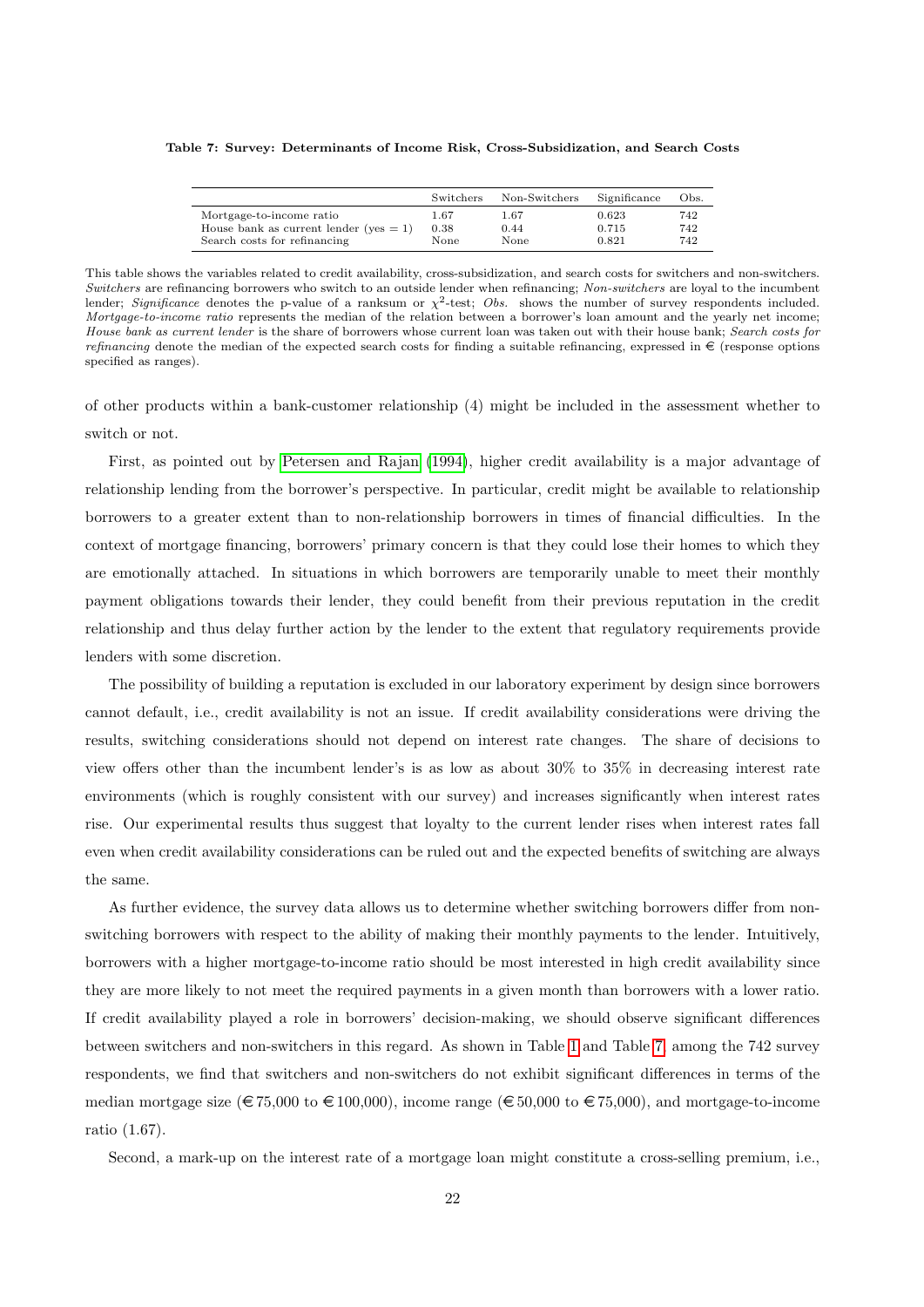the higher cost of credit could be compensated with a discount on other products such as further loans or higher interest on the same borrower's deposits with the same bank. By design, cross-selling is excluded in our experimental setting where the setup allows for one product (the mortgage loan to be refinanced) only; the switching propensity, especially with falling interest rates, is still remarkably low. A cross-selling premium should be most relevant for the survey respondents who have taken out their mortgage with their house bank where they are most likely to have other financial products such as deposits, investments, or further loans; such borrowers should exhibit a lower propensity to switch to an outside lender when refinancing if a crossselling premium drives the results. As shown in Table [7,](#page-21-0) although the share of borrowers who have taken out the mortgage with their house bank is higher for non-switching borrowers (44%) than for switching borrowers  $(38\%)$ , a  $\chi^2$ -test reveals that these differences are not significant. Besides, it is unlikely that borrowers will accept higher costs for a large mortgage loan in exchange for higher interest rates on their deposits which might be comparatively small.

## 4.3.2. Search Costs

A further challenge to our conclusions is that endogenous search costs could prevent borrowers from screening the market. Assuming a sequential search process as described e.g. in [Weitzman](#page-26-5) [\(1979\)](#page-26-5) and [Morgan](#page-25-36) [and Manning](#page-25-36) [\(1985\)](#page-25-36), borrowers might anticipate that the search process for an appropriate refinancing is long and costly, in particular if renegotiations are anticipated. Such behavior could be optimal and would not be classified as a bias. This explanation would imply that borrowers who anticipate high search efforts would refrain from searching and thus from switching due to simple cost considerations. If high search costs determined borrowers' decisions, we should observe that borrowers with higher assessments of search costs deem a lender switch less profitable on average.

The experimental setup defines the same constant exogenous search costs for all individuals. Subjects can view one additional offer, thereby ruling out the possibility that search costs are endogenous and the search process is sequential. Even in the absence of endogenous search costs, we observe the reported pattern of reference-dependent search efforts and the low switching propensity in falling interest rate environments, indicating that factors other than endogenous search costs drive the results.

As further evidence, all 742 survey respondents are asked to assess the costs of screening the market for alternative offers. Table [7](#page-21-0) shows that the median response is 0 for both groups; importantly, the responses of switchers and non-switchers do not significantly differ. Since the loan amounts between the two groups do not differ significantly, these results also hold for relative search costs (i.e., search costs in relation to the loan amount). A potential caveat is the fact that the survey respondents are asked to assess potential monetary search costs. However, in addition to such monetary costs, borrowers might expect non-monetary search costs when screening the market for further offers (such as the time needed to compare alternative offers and to understand differences in interest rates). Based on our survey setup, we cannot rule out that non-switchers have different expectations of non-monetary search costs than switchers and that these differences are not reflected in our results.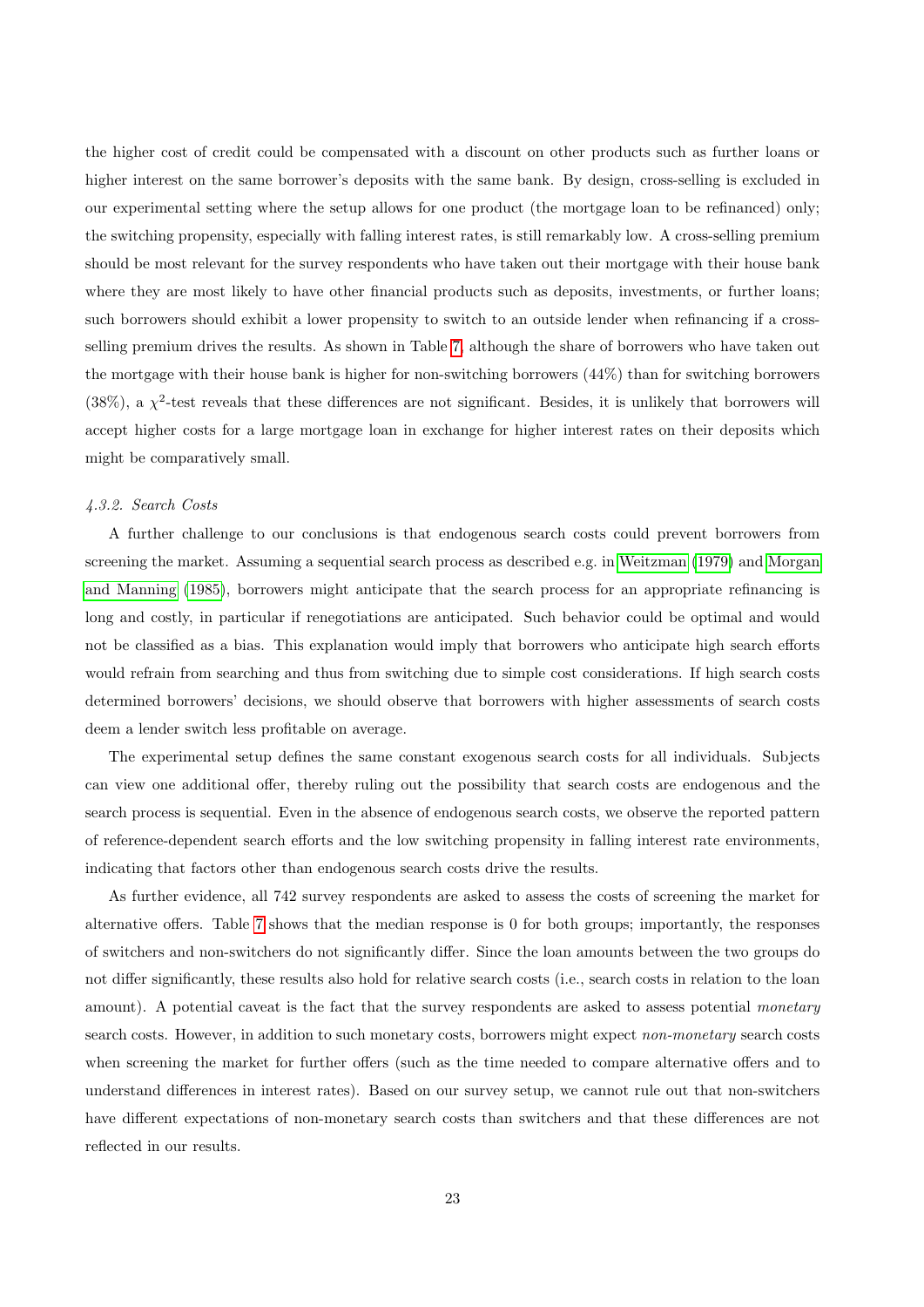### 4.3.3. Further Potential Explanations

A number of further alternative explanations could drive the observed refinancing decisions.

Following [Andersen, Campbell, Meisner-Nielsen, and Ramadorai](#page-25-7) [\(2018\)](#page-25-7), inattention implies that only few mortgage borrowers refinance optimally while inertia refers to the observation that borrowers who are inattentive to refinancing incentives are unlikely to refinance. Both biases are, however, much less important in the context of German mortgages since borrowers need to refinance at a specified date even in the absence of refinancing incentives. Moreover, the asymmetry in borrowers' switching behavior observed in the experiment cannot be explained by inattention and inertia since the incentives to contact the outside lender are the same with rising interest rates as with falling interest rates and inattentive borrowers' probability of contacting the outside lender should be constant across periods. For the same reasons, the status quo bias [\(Samuelson and](#page-25-37) [Zeckhauser, 1988\)](#page-25-37) is unlikely to drive the observed decision-making.

Procrastination of refinancing [\(O'Donoghue and Rabin, 1999\)](#page-25-38) can be ruled out for the same reasons. German borrowers need to refinance at a specific date which cannot be postponed, and the experiment uses this very setting.

Borrowers' awareness of the potential benefits of a lender switch might constitute a further driver of their search effort. Following this potential interpretation, some borrowers might be unable to accurately estimate the costs of not switching to an outside lender. This possible explanation is further supported by the observation that subjects' scores achieved in the CRT are significantly related to their search efforts in the experiment. However, this interpretation is unable to explain the asymmetric search efforts observed in the experiment; if subjects underestimated the benefits of switching, they should do so both after interest rate increases and interest rate decreases.

## <span id="page-23-0"></span>5. Conclusion

We focus on the demand-side of lending relationships and investigate the impact of past interest rates on the refinancing of their mortgages. Previous research argues that increasing interbank competition lowers lenders' rents, but this research cannot explain why borrowers remain loyal to their incumbent lender without any cross-selling compensation or better credit availability when competition is intense and the cost of credit is relatively high.

To this end, we analyze to what extent borrowers remain loyal to their incumbent lender when refinancing their mortgages and estimate the effects of this decision on the cost of credit. We base our analysis on unique data obtained by a survey among mortgage borrowers and experimental data. This enables us to analyze several competing explanations for borrowers' refinancing decisions.

The survey results are the starting point of our analysis. We observe that less than 40% of borrowers switch to a new lender when refinancing. Borrowers who are loyal to their incumbent lenders face higher costs of credit by almost 40bps on average. In this respect, we confirm the findings of earlier studies that document similar behavior using actual US and Danish loan data. Our major result is based on a laboratory experiment and shows that changing interest rates affect borrowers' search behavior. Even if market screening costs are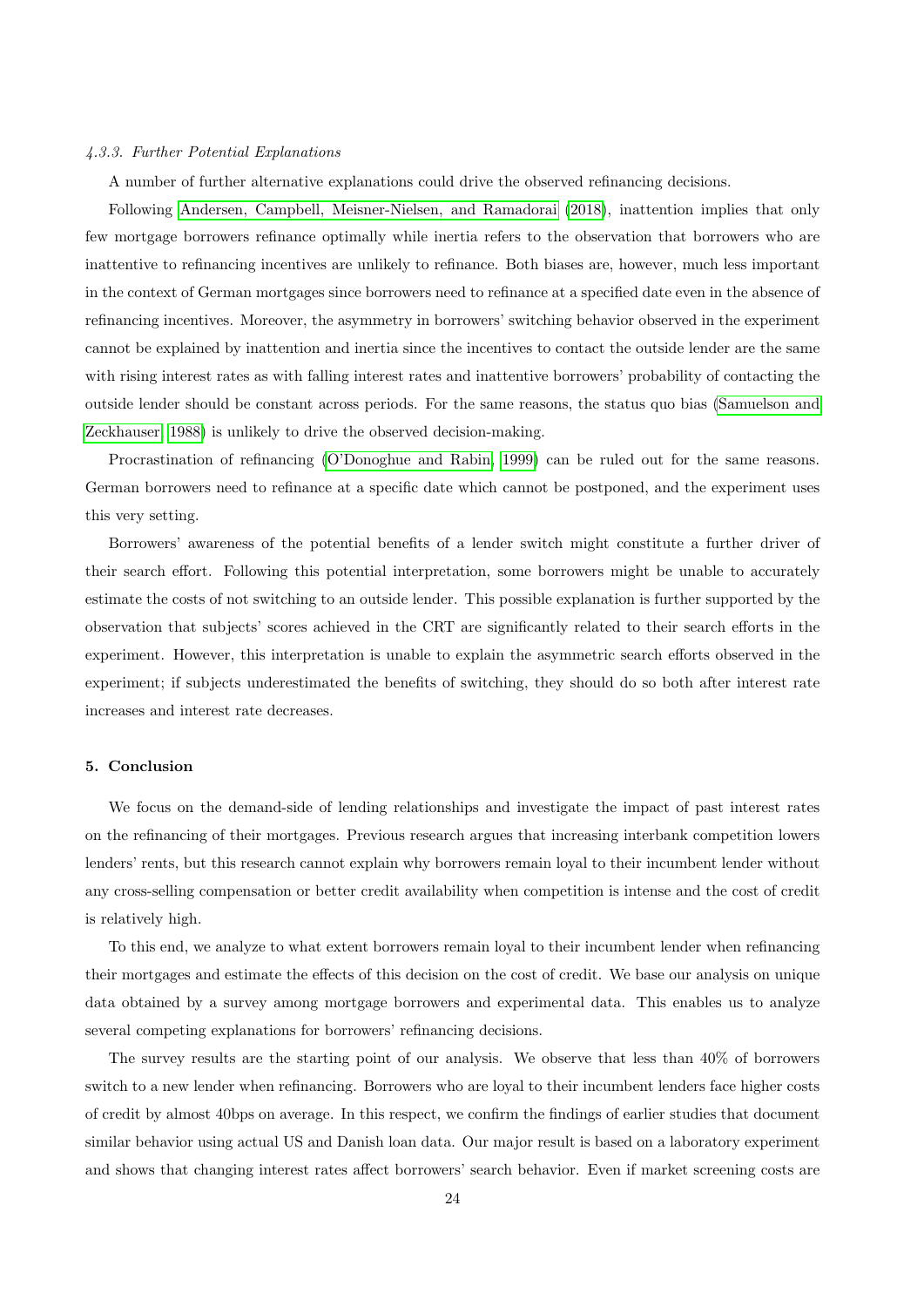negligible and fixed, switching costs are nonexistent and shopping around has a well-defined and obvious positive expected value, the decision to screen outside offers significantly depends on the past development of contracted interest rates. If interest rates have increased compared to the previous loan, efforts to screen the market for alternative outside offers are intensified compared to an environment of decreasing or constant interest rates. Traditional decision theories such as expected utility theory cannot explain this variation in search efforts. We also show that alternative explanations cannot explain borrowers' switching decisions. Credit availability, cross-product subsidization, search costs, and biases usually found in other mortgage market settings do not seem to drive our results. In sum, although supply-side competition is intense, many borrowers are not able to realize the substantial savings potential when refinancing due to demand-side biases.

These results have important implications on the aggregate level. With the total German market size of more than  $\epsilon$  1.2trn of mortgage loans and with the survey loans' median length of the fixed interest rate period of 10 years, the prolongation ratio of 65% results in a yearly prolongation volume of more than  $\in$  70bn. Assuming potential average interest rate savings of 40bps, the total savings potential in the German mortgage market thus amounts to about  $\in$  3bn each year.<sup>[42](#page-24-0)</sup>

In theory, the existing regulation should put borrowers in the position to compare alternative loan offers between competing lenders. In addition, with the rise of the internet-based loan search, borrowers should be able to obtain a satisfactory overview of the market. These factors underline that further regulation of lenders with respect to mortgage refinancing is not necessary. Due to intense regulatory efforts in the past, all mechanisms which enable borrowers to make sensible refinancing decisions are already in place. As long as borrowers act in the way described above, however, lenders can generate relatively high income with these customers.

Our conclusions are not confined to the German mortgage loan market but applicable to any lending relationship in which the borrower has the option to opt out at a given time. Whenever borrowers are subject to the misconceptions outlined in this paper, lenders can extract rents in a competitive market. Thus, in line with [Shiller](#page-25-12) [\(2014\)](#page-25-12), further research in housing finance with a behavioral perspective is important.

<span id="page-24-0"></span><sup>&</sup>lt;sup>42</sup>A loan is thus refinanced after 10 years on average, leading to a yearly refinancing volume of about  $\in$  120bn. Prolongations account for 65% of this volume (as indicated by our survey, see Section [4.1\)](#page-6-2), i.e. about  $\epsilon$ 78bn. Interest rate savings of 40bps occur each year over a loan's lifetime (10 years).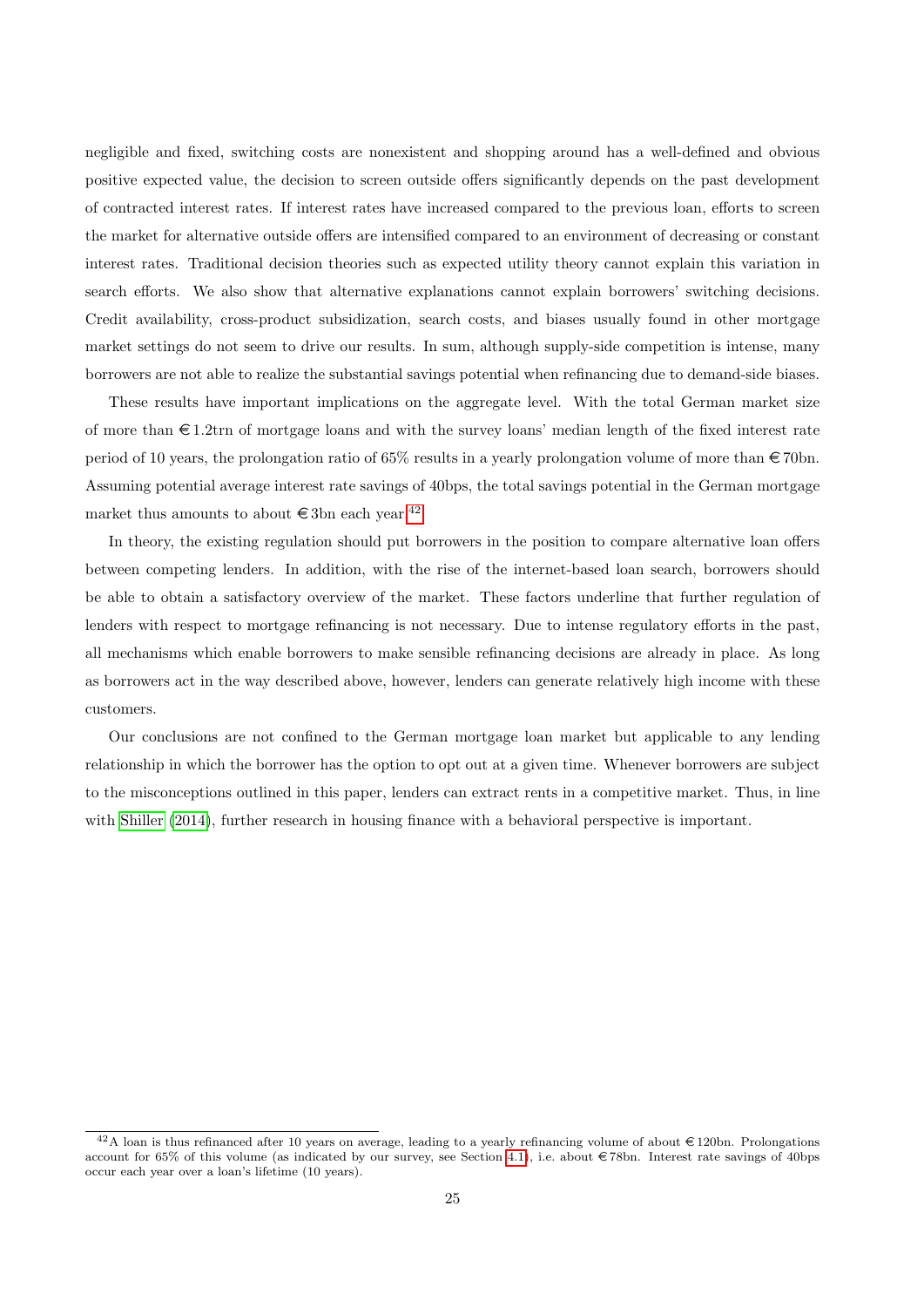<span id="page-25-16"></span>Agarwal, Sumit, John C. Driscoll, and David Laibson, 2013, Optimal Mortgage Refinancing: A Closed-Form Solution, Journal of Money, Credit and Banking 45, 591–622.

<span id="page-25-6"></span>Agarwal, Sumit, Richard J. Rosen, and Vincent Yao, 2016, Why Do Borrowers Make Mortgage Refinancing Mistakes?, Management Science 62, 3494–3509.

<span id="page-25-7"></span>Andersen, Steffen, John Y. Campbell, Kasper Meisner-Nielsen, and Tarun Ramadorai, 2018, Sources of Inaction in Household Finance: Evidence from the Danish Mortgage Market, Working Paper.

<span id="page-25-23"></span>Andersen, Steffen, Glenn W. Harrison, Morten I. Lau, and E. Elisabet Rutström, 2008, Eliciting Risk and Time Preferences, Econometrica 76, 583–618.

<span id="page-25-30"></span>Arrow, Kenneth Joseph, 1971, Essays in the Theory of Risk-Bearing (North-Holland).

<span id="page-25-35"></span>Barberis, Nicholas, and Wei Xiong, 2009, What Drives the Disposition Effect? An Analysis of a Long-Standing Preference-Based Explanation, Journal of Finance 64, 751–784.

<span id="page-25-25"></span>Baucells, Manel, Martin Weber, and Frank Welfens, 2011, Reference-Point Formation and Updating, Management Science 57, 506–519.

<span id="page-25-2"></span>Boot, Arnoud W.A., 2000, Relationship Banking: What Do We Know?, Journal of Financial Intermediation 9, 7–25.

<span id="page-25-19"></span><span id="page-25-10"></span>, and Anjan V. Thakor, 2000, Can Relationship Banking Survive Competition?, Journal of Finance 55, 679–713. Calza, Alessandro, Tommaso Monacelli, and Livio Stracca, 2013, Housing Finance and Monetary Policy, Journal of the European

Economic Association 11, 101–122.

<span id="page-25-13"></span><span id="page-25-5"></span>Campbell, John Y., 2006, Household Finance, Journal of Finance 61, 1553–1604.

, 2012, Mortgage Market Design, Review of Finance 17, 1–33.

<span id="page-25-14"></span>, and Jo ao F. Cocco, 2003, Household Risk Management and Optimal Mortgage Choice, *Quarterly Journal of Economics* 118, 1449–1494.

<span id="page-25-15"></span>-, 2015, A Model of Mortgage Default, Journal of Finance 70, 1495-1554.

<span id="page-25-21"></span>Charness, Gary, Uri Gneezy, and Brianna Halladay, 2016, Experimental Methods: Pay One or Pay All, Journal of Economic Behavior & Organization 131, 141–150.

<span id="page-25-33"></span>Dougal, Casey, Joseph Engelberg, Christopher A. Parsons, and Edward D. Van Wesep, 2015, Anchoring on Credit Spreads, Journal of Finance 70, 1039–1080.

<span id="page-25-39"></span>Drucker, Steven, and Manju Puri, 2005, On the Benefits of Concurrent Lending and Underwriting, Journal of Finance 60, 2763–2799.

<span id="page-25-26"></span>Frederick, Shane, 2005, Cognitive Reflection and Decision Making, Journal of Economic Perspectives 19, 25–42.

<span id="page-25-27"></span>Gneezy, Uri, 2005, Updating the Reference Level: Experimental Evidence, in Rami Zwick, and Amnon Rapoport, ed.: Experimental Business Research Volume III . pp. 263–284 (Springer).

<span id="page-25-18"></span>Green, Richard K., and Susan M. Wachter, 2005, The American Mortgage in Historical and International Context, Journal of Economic Perspectives 19, 93–114.

<span id="page-25-29"></span>Greenbaum, Stuart I., George Kanatas, and Itzhak Venezia, 1989, Equilibrium Loan Pricing Under the Bank-Client Relationship, Journal of Banking and Finance 13, 221–235.

<span id="page-25-9"></span>Ioannidou, Vasso, and Steven Ongena, 2010, Time for a Change: Loan Conditions and Bank Behavior when Firms Switch Banks, Journal of Finance 65, 1847–1877.

<span id="page-25-8"></span>Johnson, Eric J., Stephan Meier, and Olivier Toubia, 2019, What's the Catch? Suspicion of Bank Motives and Sluggish Refinancing, Review of Financial Studies 32, 467–495.

<span id="page-25-22"></span>Kahneman, Daniel, Jack L. Knetsch, and Richard H. Thaler, 1990, Experimental Tests of the Endowment Effect and the Coase Theorem, Journal of Political Economy 98, 1325–1348.

<span id="page-25-31"></span>Kahneman, Daniel, and Amos Tversky, 1979, Prospect Theory – An Analysis of Decision under Risk, Econometrica 47, 263–292.

<span id="page-25-17"></span><span id="page-25-11"></span>Keys, Benjamin J., Devin G. Pope, and Jaren C. Pope, 2016, Failure to Refinance, Journal of Financial Economics 122, 482–499. Kysucky, Vlado, and Lars Norden, 2016, The Benefits of Relationship Lending in a Cross-Country Context: A Meta-Analysis, Management Science 62, 90–110.

<span id="page-25-24"></span>Meier, Stephan, and Charles Sprenger, 2010, Present-Biased Preferences and Credit Card Borrowing, American Economic Journal: Applied Economics 2, 193–210.

<span id="page-25-36"></span>Morgan, Peter, and Richard Manning, 1985, Optimal Search, Econometrica 53, 923–944.

<span id="page-25-38"></span>O'Donoghue, Ted, and Matthew Rabin, 1999, Doing it Now or Later, American Economic Review 89, 103–124.

<span id="page-25-0"></span>Petersen, Mitchell A., and Raghuram G. Rajan, 1994, The Benefits of Lending Relationships: Evidence from Small Business Data, Journal of Finance 49, 3–37.

<span id="page-25-4"></span><span id="page-25-1"></span>, 1995, The Effect of Credit Market Competition on Lending Relationships, Quarterly Journal of Economics 110, 407–443. Rajan, Raghuram G., 1992, Insiders and Outsiders: The Choice between Informed and Arm's-Length Debt, Journal of Finance 47, 1367–1400.

<span id="page-25-20"></span>Rosenbaum, Paul R., and Donald B. Rubin, 1983, The Central Role of the Propensity Score in Observational Studies for Causal Effects, Biometrika 70, 41–55.

<span id="page-25-37"></span>Samuelson, William, and Richard J. Zeckhauser, 1988, Status Quo Bias in Decision Making, Journal of Risk and Uncertainty 1, 7–59.

<span id="page-25-40"></span>Saunders, Anthony, and Sascha Steffen, 2011, The Costs of Being Private: Evidence from the Loan Market, Review of Financial Studies 24, 4091–4122.

<span id="page-25-3"></span>Sharpe, Steven A., 1990, Asymmetric Information, Bank Lending, and Implicit Contracts: A Stylized Model of Customer Relationships, Journal of Finance 55, 1069–1087.

<span id="page-25-34"></span>Shefrin, Hersh, and Meir Statman, 1985, The Disposition to Sell Winners Too Early and Ride Losers Too Long: Theory and Evidence, Journal of Finance 40, 777–790.

<span id="page-25-12"></span>Shiller, Robert J., 2014, Why is Housing Finance Still Stuck in Such a Primitive Stage?, American Economic Review: Papers & Proceedings 104, 73–76.

<span id="page-25-28"></span>Swed, Frieda S., and Churchill Eisenhart, 1943, Tables for Testing Randomness of Grouping in a Sequence of Alternatives, The Annals of Mathematical Statistics 14, 66–87.

<span id="page-25-32"></span>Tversky, Amos, and Daniel Kahneman, 1992, Advances in Prospect Theory: Cumulative Representation of Uncertainty, Journal of Risk and Uncertainty 5, 297–323.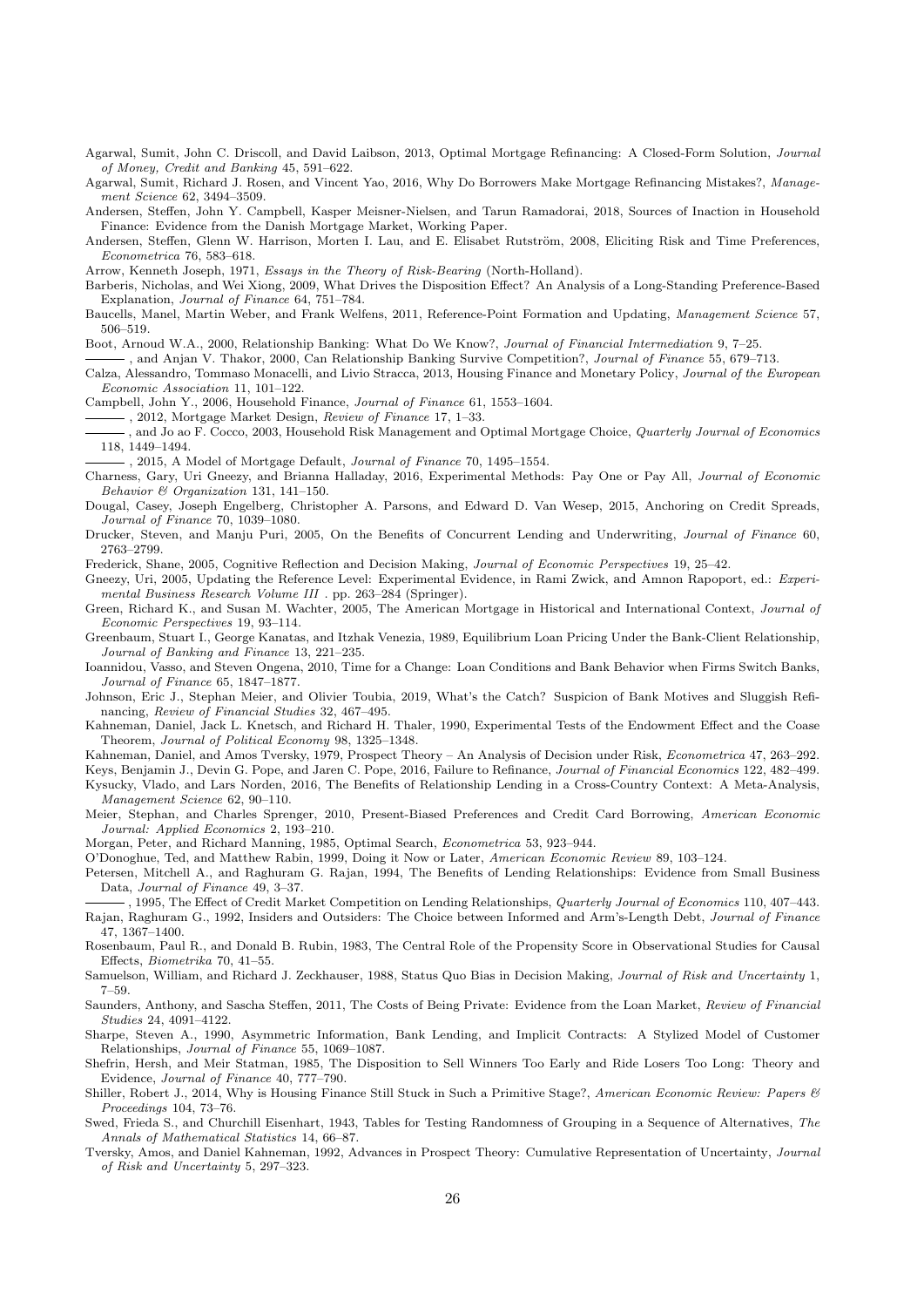<span id="page-26-3"></span>Von Neumann, John, and Oskar Morgenstern, 1944, Theory of Games and Economic Behavior (Princeton University Press).

<span id="page-26-0"></span>Von Thadden, Ernst-Ludwig, 2004, Asymmetric Information, Bank Lending, and Implicit Contracts: The Winner's Curse, Finance Research Letters 1, 11–23.

<span id="page-26-4"></span>Weber, Martin, and Colin F. Camerer, 1998, The Disposition Effect in Securities Trading: An Experimental Analysis, Journal of Economic Behavior & Organization 33, 167–184.

<span id="page-26-5"></span>Weitzman, Martin L., 1979, Optimal Search for the Best Alternative, Econometrica 47, 641–654.

<span id="page-26-2"></span><span id="page-26-1"></span>Woodward, Susan E., and Robert E. Hall, 2010, Consumer Confusion in the Mortgage Market: Evidence of Less than a Perfectly Transparent and Competitive Market, American Economic Review: Papers & Proceedings 100, 511–515.

, 2012, Diagnosing Consumer Confusion and Sub-Optimal Shopping Effort: Theory and Mortgage-Market Evidence, American Economic Review 102, 3249–3276.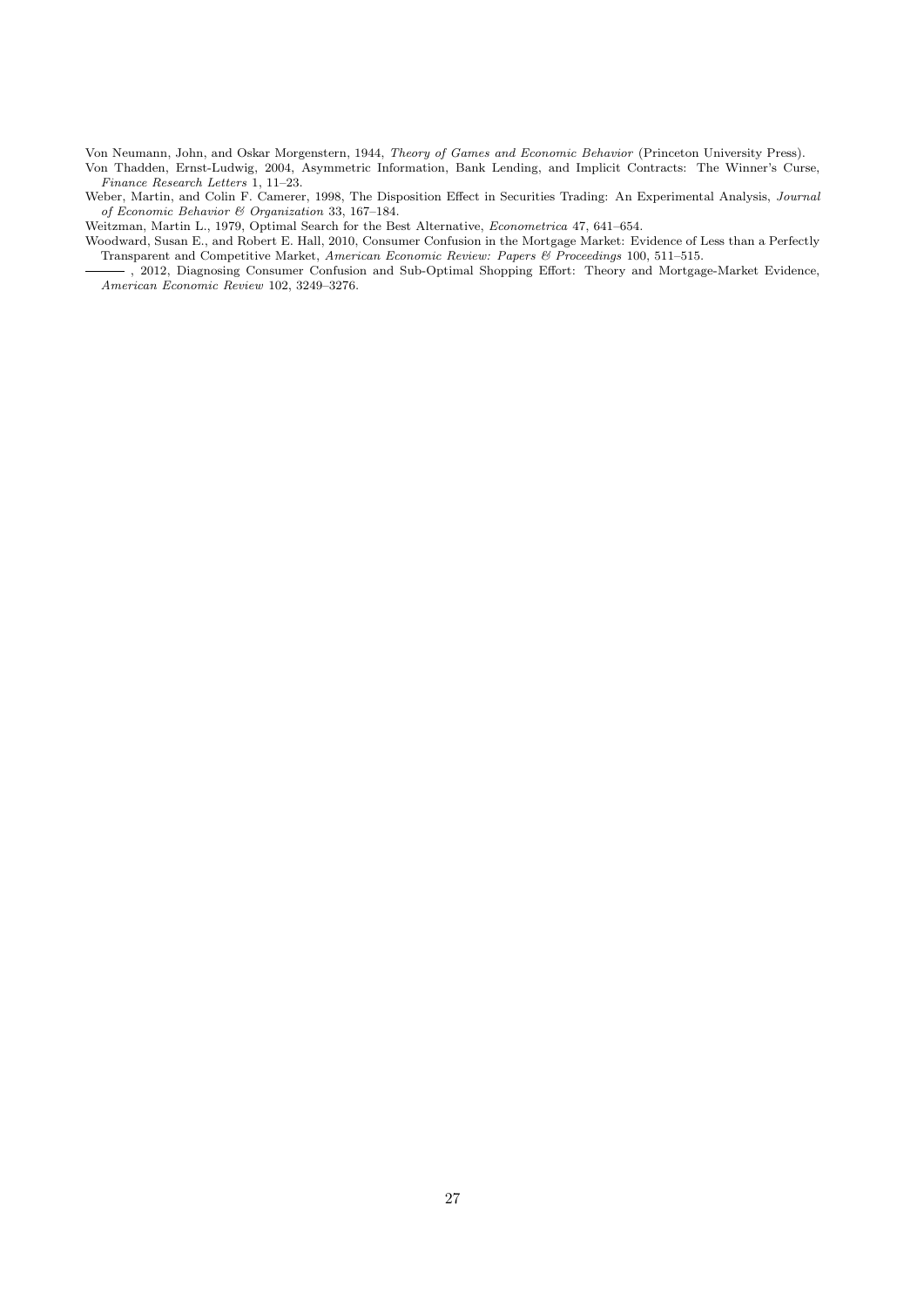# Appendices for online publication

#### <span id="page-27-0"></span>A. Survey: Questions

(translated from German)

Self-Assessment of General Financial Knowledge and Mortgage Specific Financial Knowledge Below we would like to ask you to rate your knowledge regarding general financial issues as well as your knowledge concerning retail mortgages. For this purpose please use a scale from "0" to "5" where "0" indicates no or very little knowledge and "5" represents extensive knowledge.

- 1. How do you rate your general financial knowledge?  $\Box$  0  $\Box$  1  $\Box$  2  $\Box$  3  $\Box$  4  $\Box$  5
- 2. How do you rate your knowledge with respect to mortgage financing?  $\Box$  0  $\Box$  1  $\Box$  2  $\Box$  3  $\Box$  4  $\Box$  5

## Current Mortgage Financing Situation and Financing Details

In the following, please refer to your current loan if you are currently conducting a real estate financing, respectively to your last repaid loan if you conducted a financing in the past.

If your current respectively last financing consists/consisted of several loans, please refer exclusively to the highest one at payout.

If you have already financed several private real estates, please refer to your last financed real estate.

- 1. How many refinancings have you already conducted?  $\Box$  1  $\Box$  2  $\Box$  3  $\Box$  More than 3
- 1. Have you switched to an outside lender for your current/last refinancing?
	- $\square$  Yes, I have switched to an outside lender for my current/last refinancing
	- $\Box$  No, I have not switched to an outside lender for my current/last refinancing
	- $\Box$  No answer
- 2. Which type of loan have you chosen for your current/last financing?
	- Annuity loan
	- $\Box$  Loan by savings and loan association
	- Forward loan
	- $\Box$  Fixed loan
	- $\Box$  Loan with variable interest rate
	- $\Box$  Full repayment loan
	- Loan in foreign currency
	- Other
	- $\hfill\Box\;$  No answer
- 3. How high was your current/last loan at the beginning of your current/last financing?
	- $\Box$  More than  $\in$  1,000,000
	- $\Box \in 750,001$  to  $\in 1,000,000$
	- $\Box \in 500,001$  to  $\in 750,000$
	- $\Box \in 250,001$  to  $\in 500,000$
	- $\Box \in 200,001$  to  $\in 250,000$
	- $\Box \in 150,001$  to  $\in 200,000$
	- $\Box \in 100,001$  to  $\in 150,000$
	- $\Box \in 75,001$  to  $\in 100,000$
	- $\Box\ \in$  50,001 to  $\in$  75,000
	- $\Box$  Up to  $\in$  50,000 No answer
	-
- 4. When was your current/last loan paid out to you?
	- □ Month:

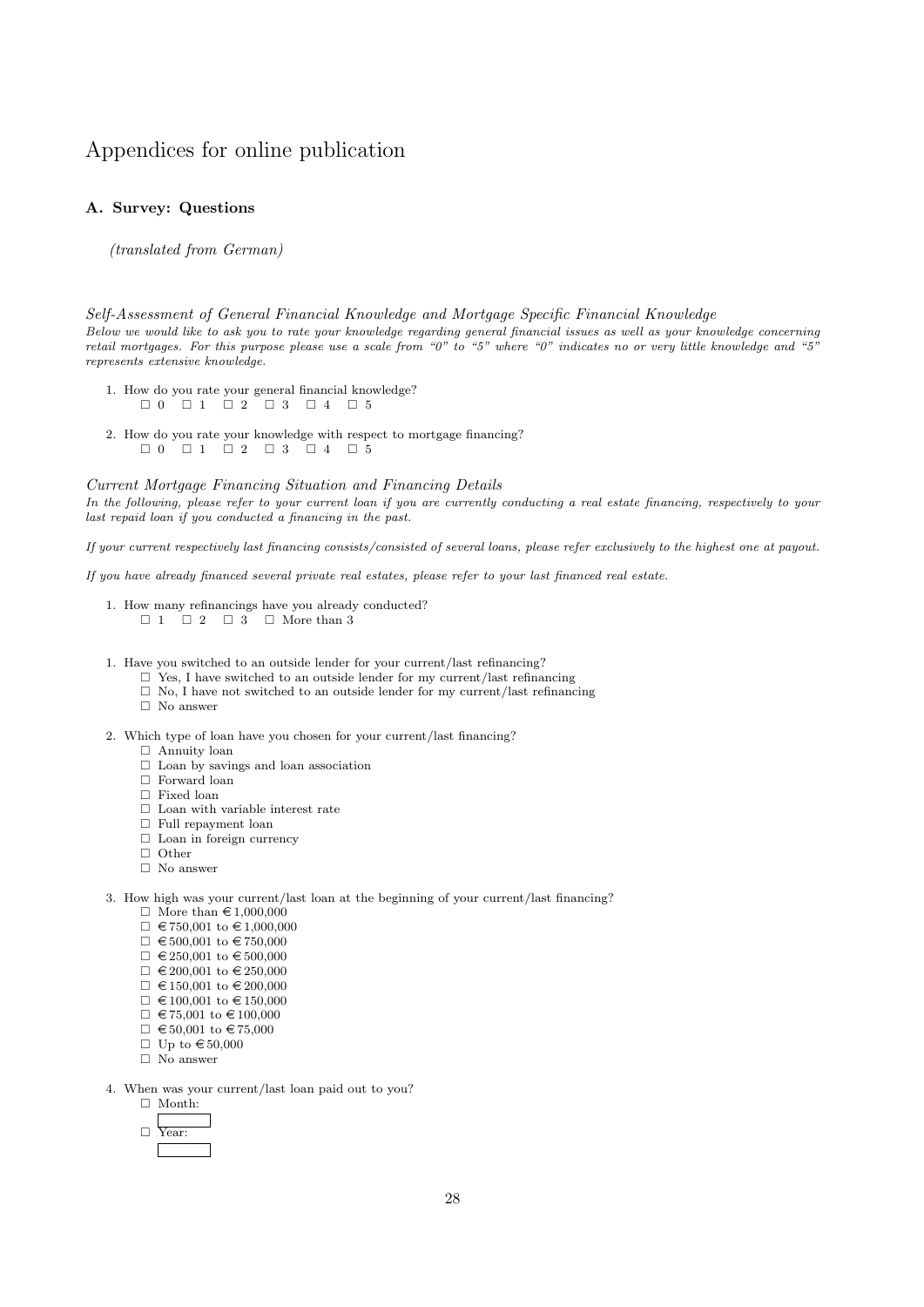- 5. How long is/was the length of the fixed interest rate period of your current/last loan?
	- Years:  $\Box$  Months:
- 6. How high is/was the annual nominal interest rate of your current/last loan?  $\hfill\Box$  Nominal interest rate:
- 7. How high is/was the annual effective interest rate of your current/last loan?  $\Box$  Effective interest rate:
- 8. How high is/was the initial annual repayment of your current/last loan?  $\Box$  Initial annual repayment:
- 9. With which lender did you take out your current/last loan?
	- $\Box$  Credit bank
	- $\Box~$  Savings bank
	- $\Box$  Cooperative bank
	- $\Box$  Savings and loan association
	- $\Box$  Mortgage bank
	- $\Box$  Insurance company
	- $\Box$  Other
	- $\Box~$  No answer
- 10. Before participating in this survey, were you aware that mortgage loans can be taken out (or refinanced) with independent mortgage brokers?
	- $\quad \Box \ \ \text{Yes, I was aware of the existence of such services}$
	- $\Box$  No, I was not aware of the existence of such services
	- □ No answer
- 11. An independent mortgage broker acts as an intermediary between lenders and borrowers and facilitates the comparison of alternative loan offers for borrowers. If a loan contract is signed, the broker usually receives a compensation (which is usually paid by the lender).
	- Would you be willing to take out (or refinance) a mortgage loan with an independent mortgage broker?
		- $\Box$  Yes, I would be willing to take out (or refinance) a mortgage loan with an independent mortgage broker
		- $\Box$  No, I would not be willing to take out (or refinance) a mortgage loan with an independent mortgage broker  $\Box$  No answer
- 12. Has your loan been arranged by a mortgage broker?
	- $\Box$  Yes, the loan has been arranged by a mortgage broker
	- $\Box$  No, the loan has not been arranged by a mortgage broker
	- □ No answer
- 13. Have you taken out the loan with your house bank?
	- $\Box$  Yes, I have taken out the loan with my house bank
	- $\Box~$  No, I have not taken out the loan with my house bank
	- $\Box$  No answer

# Real Estate

Below we would like to ask you to answer some questions about the financed real estate.

- 1. How do you use the financed real estate?
	- Own use
	- Partial renting
	- $\Box$  Full renting
	- $\Box$  Other
	- No answer
- 2. How high was the total value of the financed real estate at the beginning of the current/last financing?
- 3. Which loan-to-value ratio underlies/underlay your current/last financing?
	- $\Box$  More than 90%
	- $\Box~$  Up to  $90\%$
	- $\square$  Up to 80%
	- $\Box$  Up to 70%
	- $\square$  Up to 60%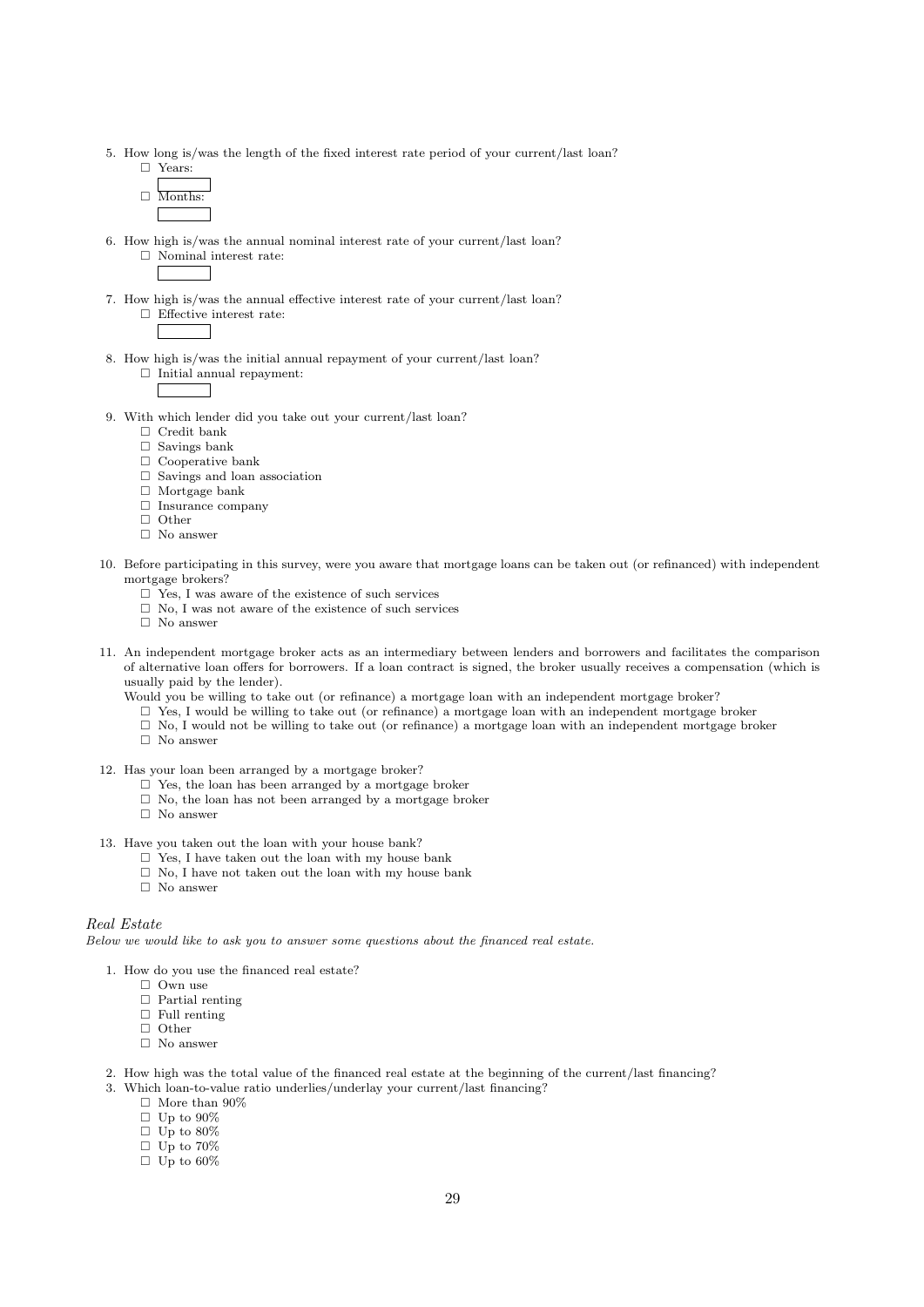- $\Box$  Up to 50%
- □ No answer
- 4. What is the zip code of the location of your real estate (if different from your residence)?
	- $\Box\,$  Zip code:  $\Box$

## Costs for Refinancing

Below we would like to ask you to provide us with some estimations regarding the costs of switching to a new lender when refinancing your mortgage.

1. How high do you assess the monetary search costs incurred when looking for outside offers when refinancing your mortgage loan?

Assumption: You are looking for a refinancing of a mortgage loan of  $\epsilon$  100,000 for the next 10 years. The residential property charge amounts to  $\in 200,\!000.$ 

- $\Box$  No search costs
- $\Box \in 1$  to  $\in 299$
- $\Box \in 300$  to  $\in 599$
- $\Box \in 600$  to  $\in 899$
- $\Box \in 900$  to  $\in 1,199$
- $\Box \in 1,200$  to  $\in 1,499$
- $\Box$  At least  $\in 1,500$
- $\hfill\Box\;$  No answer
- 2. How high do you assess the monetary costs incurred when switching to an outside lender when refinancing your mortgage loan?

Assumption: You are looking for a refinancing of a mortgage loan of  $\epsilon$  100,000 for the next 10 years. The residential property charge amounts to  $\in$  200,000.

- $\Box$  No switching costs
- $\Box \in 1$  to  $\in 299$
- $\Box~\in 300$  to  $\in 599$
- $\Box \in 600$  to  $\in 899$
- $\Box \in 900$  to  $\in 1,199$
- $\Box \in 1,200$  to  $\in 1,499$
- $\Box$  At least  $\in 1,500$
- No answer

# Personal Data

Below we would like to ask you to provide some general information regarding your person.

1. In which year were you born?

Year:

- 2. What is your gender?  $\Box$  Male  $\Box$  Female
- 3. What is your highest educational achievement?
	- $\Box$  No graduation from school
	- $\hfill\Box$  <br> Certificate of secondary education
	- $\Box$  <br> General certificate of secondary education
	- $\hfill\Box$  Higher education entrance qualification
	- Apprenticeship
	- $\Box$  Graduation from university of applied sciences
	- $\hfill\Box$ <br> <br> Graduation from university
	- PhD
	- $\Box$  No answer
- 4. What is the zip code of your current residence?

| ۰ | <br>۰, |
|---|--------|
|   |        |

- 5. How high is your aggregate annual disposable net household income?
	- $\Box$  Less than  $\in$  25,000
	- $\Box \in 25,000$  to  $\in 49,999$
	- $□ \in 50,000$  to €74,999
	- $\Box \in 75,000$  to  $\in 99,999$
	- $\Box \in 100,000$  to  $\in 149,999$
	- $\Box \in 150,000$  to  $\in 199,999$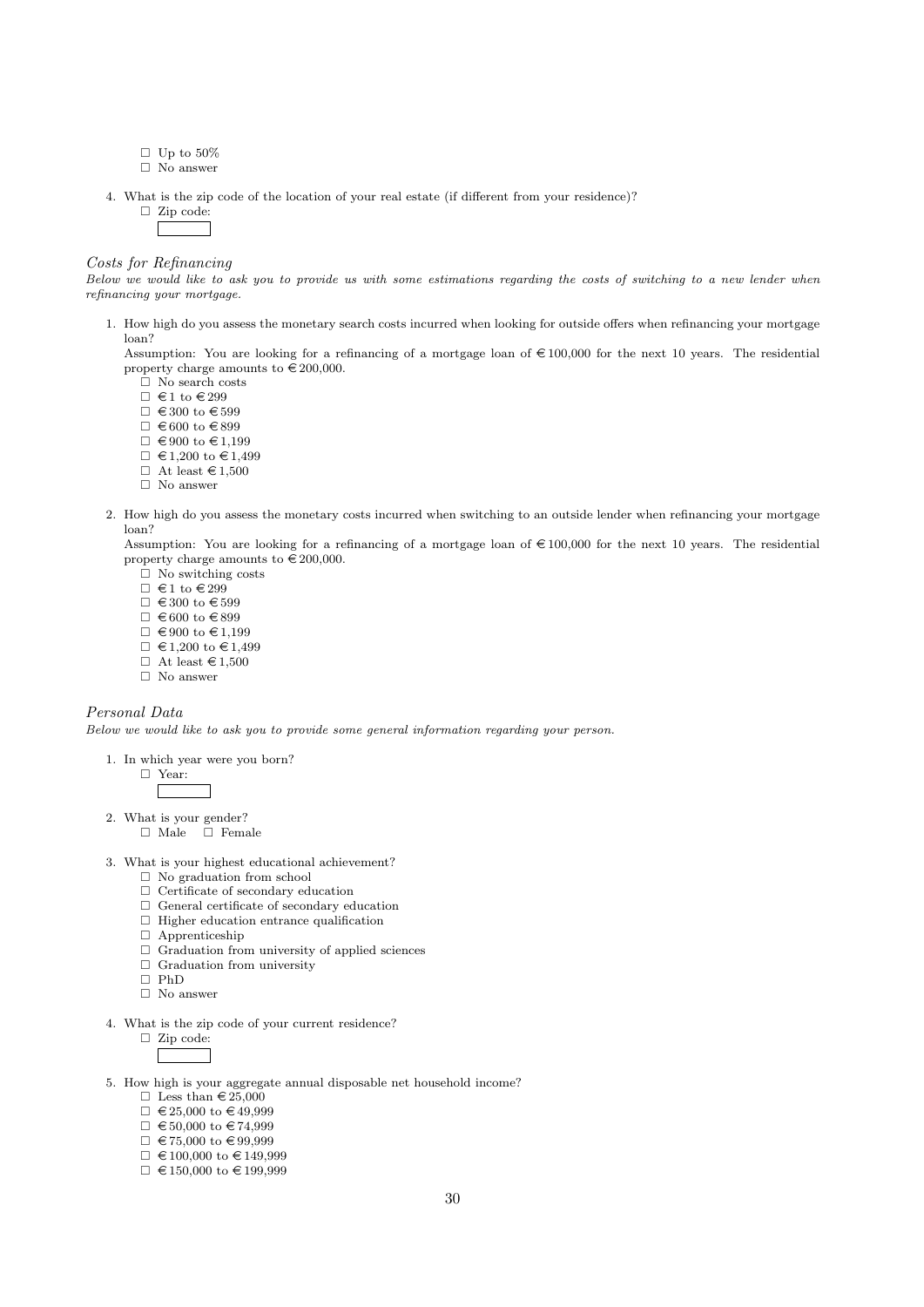$\Box \in 200,000$  to  $\in 249,999$ 

 $\Box$  At least  $\in$  250,000

 $\Box$  No answer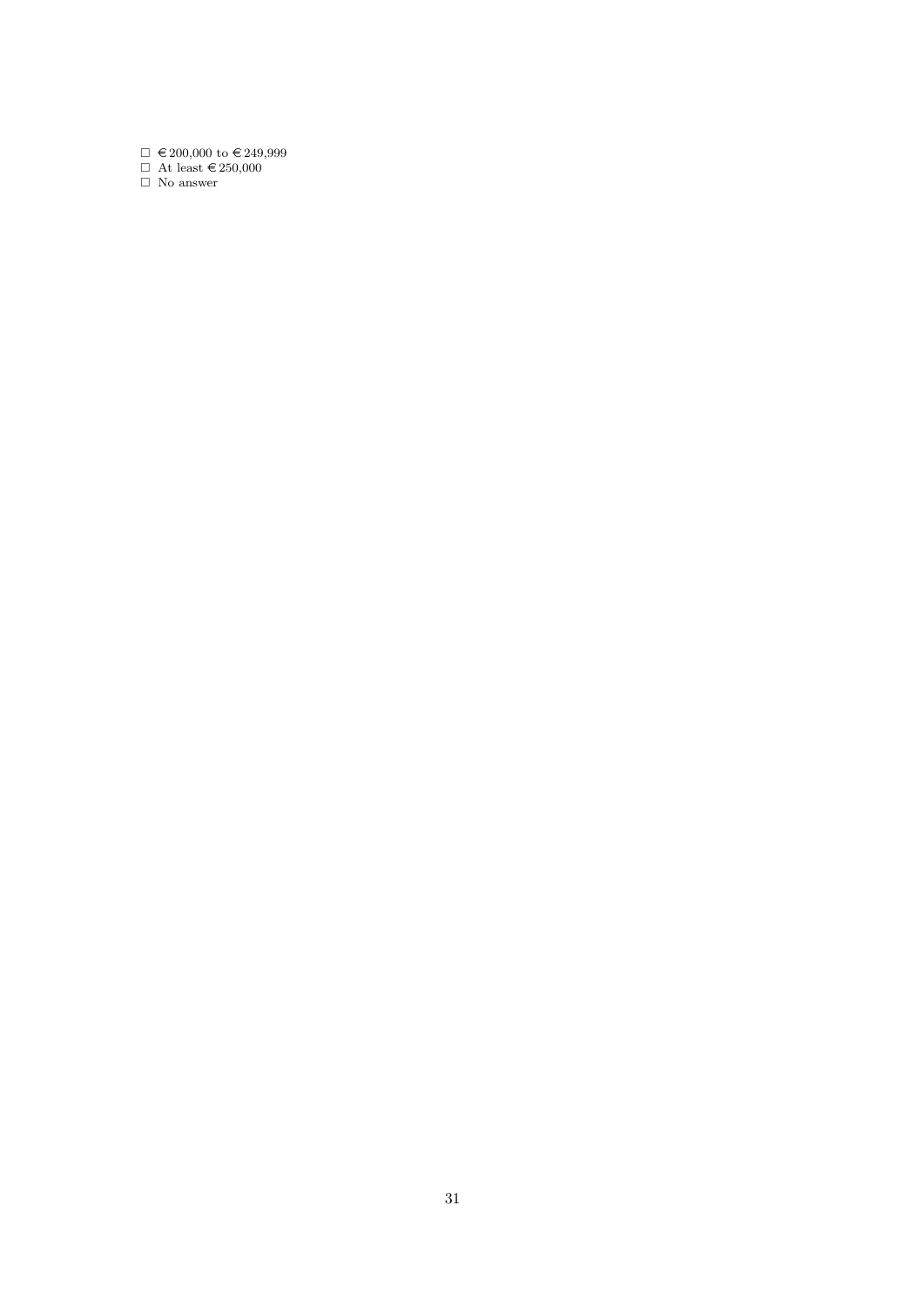## <span id="page-31-0"></span>B. Survey: The Cost Impact of Lender Switches (Nominal Interest Rates)

This table replicates the analysis presented in Table [2](#page-11-0) but uses the nominal interest rate as the dependent variable.

Our results are very similar to the findings obtained when using the effective interest rate as the dependent variable.

|                                  | $\left  \right $        | (2)                      | (3)                      | $\left(4\right)$         | (5)                      | (6)                     | (7)                     | (8)                      |
|----------------------------------|-------------------------|--------------------------|--------------------------|--------------------------|--------------------------|-------------------------|-------------------------|--------------------------|
| Switch                           | $-0.246**$<br>$(-2.55)$ | $-0.226$ **<br>$(-2.33)$ | $-0.256***$<br>$(-2.89)$ | $-0.302***$<br>$(-3.34)$ | $-0.256***$<br>$(-2.49)$ | $-0.242**$<br>$(-2.34)$ | $-0.259**$<br>$(-2.47)$ | $-0.281***$<br>$(-2.62)$ |
| Financial literacy               |                         |                          |                          |                          |                          | $-0.130*$<br>$(-1.68)$  | $-0.127$<br>$(-1.63)$   | $-0.142*$<br>$(-1.81)$   |
| Mortgage literacy                |                         |                          |                          |                          |                          | 0.074<br>(0.97)         | 0.069                   | 0.092                    |
| Number of refinancings completed |                         |                          |                          |                          |                          | $-0.079$                | (0.90)<br>$-0.065$      | (1.19)<br>$-0.059$       |

Number of refinancings completed  $\begin{array}{ccc} -0.079 & -0.065 & -0.059 \\ (-1.34) & (-1.10) & (-0.99) \end{array}$ 

Intermediary 0.141

Fixed interest rate period  $\begin{array}{cccc}\nN_O & \gamma_{\rm es} & \gamma_{\rm es} & \gamma_{\rm es} & \gamma_{\rm es} & \gamma_{\rm es} & \gamma_{\rm es} & \gamma_{\rm es} & \gamma_{\rm es} & \gamma_{\rm es} & \gamma_{\rm es} & \gamma_{\rm es} & \gamma_{\rm es} & \gamma_{\rm es} & \gamma_{\rm es} & \gamma_{\rm es} & \gamma_{\rm es} & \gamma_{\rm es} & \gamma_{\rm es} & \gamma_{\rm es} & \gamma_{\rm es} & \gamma_{\rm es} & \gamma_{\rm es} & \gamma_{\rm es}$ Volume No Yes Yes Yes Yes Yes Yes Yes LTV No Yes Yes Yes Yes Yes Yes Yes Date of loan contract conclusion No No Yes Yes Yes Yes Yes Yes Loan type No No No Yes Yes Yes Yes Yes Zip code No No No No Yes Yes Yes Yes Bank type No No No No No No Yes Yes N 742 742 742 742 742 742 742 736

 $R^2$ 

Constant 2.984∗∗∗ 2.428∗∗∗ 3.851∗∗∗ 4.755∗∗∗ 4.365∗∗∗ 4.688∗∗∗ 3.973∗∗∗ 3.958∗∗∗

(52.19) (14.37) (3.77) (4.17) (3.26) (3.48) (2.84) (2.83)

0.01 0.06 0.56 0.57 0.65 0.65 0.66 0.66

 $(-1.34)$   $(-1.10)$   $(-0.99)$ 

 $(1.03)$ <br> $3.958*$ 

| Table B.1: Survey: The Cost Impact of Lender Switches (Nominal Interest Rates) |
|--------------------------------------------------------------------------------|
|--------------------------------------------------------------------------------|

This table contains the coefficients of an OLS regression (t-statistics in parentheses) in which the dependent variable is the annual nominal interest rate, measured in %. Standard errors are calculated based on the standard OLS variance estimator. Switch is a dummy variable equal to one if a borrower has switched to a new lender when refinancing the current or last mortgage loan; Financial literacy and Mortgage literacy are respondents' self-assessments of their knowledge in general financial matters and in the mortgage domain, measured on a scale from 0 to 5 where 0 denotes very little and 5 represents very high knowledge; Number of refinancings completed is the number of mortgage refinancings that a borrower has conducted; Intermediary is the share of respondents whose latest loan was taken out with support by a mortgage broker; Fixed interest rate period is the maturity, expressed in months; Volume is the amount of the latest mortgage loan, expressed in thousand  $\epsilon$  (response options specified as ranges); LTV is the loan-to-value ratio, expressed in % (response options specified as ranges); Date of loan contract conclusion represents the date of the loan contract conclusion on a monthly basis; Loan type denotes the type of credit; Zip code represents the first two digits of the 5-digit zip code of the area in which the estate financed with the reported mortgage loan is located; Bank type denotes the type of lender. \*, \*\*, and \*\*\* denote significance at the 10%, the 5%, and the 1% level, respectively. \*, \*\*, and \*\*\* denote significance at the 10%, the 5%, and the 1% level, respectively.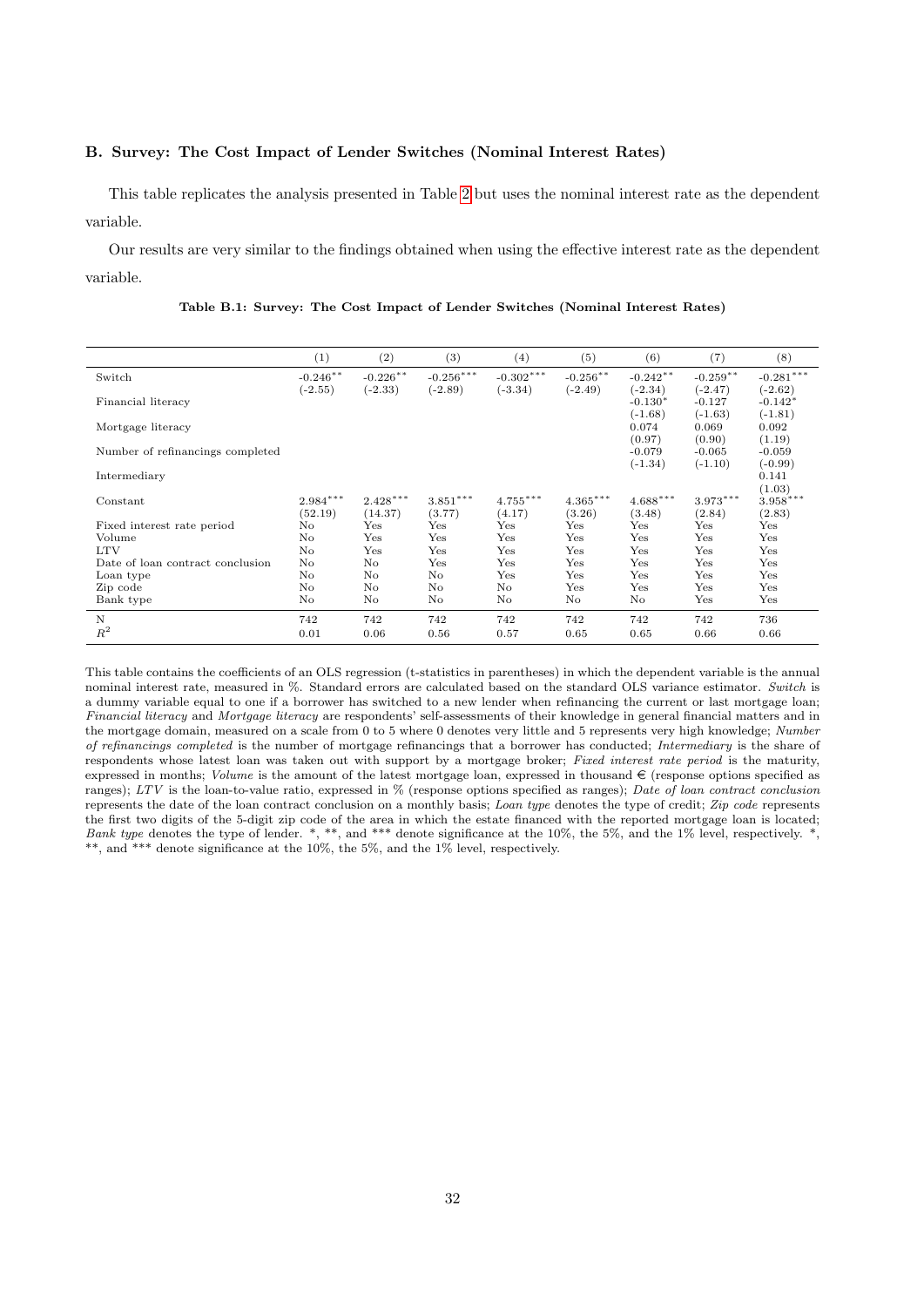#### <span id="page-32-0"></span>C. Survey: The Cost Impact of Lender Switches (With Control Variables Reported)

This table replicates the analysis presented in Table [2](#page-11-0) but contains the coefficients of the key control variables used.

|  |  | Table C.1: Survey: The Cost Impact of Lender Switches (With Control Variables Reported) |  |
|--|--|-----------------------------------------------------------------------------------------|--|
|--|--|-----------------------------------------------------------------------------------------|--|

|                                                 | (1)           | (2)                       | (3)                   | (4)                   | (5)                   | (6)                   | (7)                   | (8)                   |
|-------------------------------------------------|---------------|---------------------------|-----------------------|-----------------------|-----------------------|-----------------------|-----------------------|-----------------------|
| Switch                                          | $-0.393***$   | $-0.367***$               | $-0.390***$           | $-0.457***$           | $-0.397***$           | $-0.377***$           | $-0.398***$           | $-0.419***$           |
|                                                 | $(-3.82)$     | $(-3.55)$                 | $(-4.11)$             | $(-4.73)$             | $(-3.59)$             | $(-3.41)$             | $(-3.55)$             | $(-3.63)$             |
| Loan volume: up to $\in 50,000$                 |               | 0.085<br>(0.53)           | 0.036<br>(0.24)       | 0.037<br>(0.24)       | 0.056<br>(0.34)       | 0.022<br>(0.13)       | 0.034<br>(0.20)       | 0.019<br>(0.11)       |
| Loan volume: $\in 50,001$ to $\in 75,000$       |               | $-0.175$                  | $-0.159$              | $-0.135$              | $-0.164$              | $-0.165$              | $-0.121$              | $-0.124$              |
|                                                 |               | $(-1.15)$                 | $(-1.13)$             | $(-0.95)$             | $(-1.05)$             | $(-1.06)$             | $(-0.78)$             | $(-0.79)$             |
| Loan volume: $\in 75,001$ to $\in 100,000$      |               | 0.057<br>(0.37)           | 0.011<br>(0.08)       | 0.017<br>(0.12)       | $-0.058$<br>$(-0.38)$ | $-0.065$<br>$(-0.43)$ | $-0.086$<br>$(-0.57)$ | $-0.093$<br>$(-0.61)$ |
| Loan volume: $\in 150,001$ to $\in 200,000$     |               | 0.020                     | $-0.127$              | $-0.113$              | $-0.148$              | $-0.144$              | $-0.137$              | $-0.146$              |
|                                                 |               | (0.11)                    | $(-0.80)$             | $(-0.71)$             | $(-0.83)$             | $(-0.81)$             | $(-0.77)$             | $(-0.82)$             |
| Loan volume: €200,001 to €500,000               |               | $-0.512$ ***<br>$(-2.70)$ | $-0.231$<br>$(-1.33)$ | $-0.189$<br>$(-1.09)$ | $-0.201$<br>$(-1.02)$ | $-0.201$<br>$(-1.02)$ | $-0.201$<br>$(-1.02)$ | $-0.241$<br>$(-1.21)$ |
| Loan volume: €500,001 to €750,000               |               | 0.084                     | $-0.348$              | $-0.502$              | $-0.762$              | $-0.675$              | $-0.599$              | $-0.621$              |
|                                                 |               | (0.19)                    | $(-0.72)$             | $(-1.04)$             | $(-1.41)$             | $(-1.25)$             | $(-1.09)$             | $(-1.13)$             |
| Loan volume: €750,001 to €1,000,000             |               | $-0.909$<br>$(-0.97)$     | $-0.268$<br>$(-0.25)$ | $-0.210$<br>$(-0.19)$ | 0.236<br>(0.17)       | $-0.183$<br>$(-0.13)$ | $-0.152$<br>$(-0.11)$ | $-0.202$<br>$(-0.14)$ |
| Loan volume: more than $\in 1,000,000$          |               | 0.467                     | 0.851                 | 0.685                 | 0.582                 | 0.671                 | 0.655                 | 0.663                 |
|                                                 |               | (0.61)                    | (1.27)                | (0.99)                | (0.75)                | (0.87)                | (0.85)                | (0.85)                |
| LTV: up to $60\%$                               |               | 0.209<br>(1.49)           | 0.191<br>(1.46)       | 0.144<br>(1.10)       | 0.128<br>(0.88)       | 0.097<br>(0.67)       | 0.074<br>(0.51)       | 0.054<br>(0.36)       |
| LTV: up to 70%                                  |               | $0.398***$                | 0.182                 | 0.165                 | 0.210                 | 0.195                 | 0.192                 | 0.184                 |
|                                                 |               | (2.73)                    | (1.37)                | (1.24)                | (1.42)                | (1.32)                | (1.30)                | (1.23)                |
| LTV: up to $80\%$                               |               | $0.595***$                | $0.520***$<br>(3.64)  | $0.497***$<br>(3.47)  | $0.526***$<br>(3.25)  | $0.482***$<br>(2.97)  | $0.475***$<br>(2.93)  | $0.455***$<br>(2.79)  |
| LTV: up to $90\%$                               |               | (3.84)<br>0.393           | 0.354                 | 0.327                 | 0.329                 | 0.258                 | 0.277                 | 0.236                 |
|                                                 |               | (1.64)                    | (1.63)                | (1.52)                | (1.37)                | (1.07)                | (1.15)                | (0.97)                |
| LTV: more than $90\%$                           |               | $0.590***$                | $0.296*$              | 0.233                 | 0.114                 | 0.075                 | 0.084                 | 0.072                 |
| Fixed interest rate period                      |               | (3.24)<br>$0.003***$      | (1.78)<br>$0.003***$  | (1.40)<br>$0.002***$  | (0.61)<br>$0.002**$   | (0.40)<br>$0.002**$   | (0.45)<br>$0.002**$   | (0.38)<br>$0.002**$   |
|                                                 |               | (3.48)                    | (3.07)                | (2.66)                | (2.47)                | (2.09)                | (2.02)                | (2.24)                |
| Loan type: loan by savings and loan association |               |                           |                       | 0.173                 | 0.148                 | 0.129                 | 0.235                 | 0.219                 |
| Loan type: fixed loan                           |               |                           |                       | (1.40)<br>0.082       | (1.07)<br>0.069       | (0.93)<br>0.024       | (1.51)<br>0.024       | (1.40)<br>0.035       |
|                                                 |               |                           |                       | (0.51)                | (0.39)                | (0.13)                | (0.13)                | (0.19)                |
| Loan type: forward loan                         |               |                           |                       | $0.264*$              | $0.336**$             | $0.327**$             | $0.313*$              | $0.338**$             |
| Loan type: loan in foreign currency             |               |                           |                       | (1.76)<br>0.143       | (2.04)<br>$-0.157$    | (1.98)<br>0.040       | (1.90)<br>0.261       | (2.02)<br>0.167       |
|                                                 |               |                           |                       | (0.13)                | $(-0.14)$             | (0.04)                | (0.23)                | (0.15)                |
| Loan type: full repayment loan                  |               |                           |                       | $-0.428**$            | $-0.356$ <sup>*</sup> | $-0.345*$             | $-0.386*$             | $-0.390*$             |
| Loan type: loan with variable interest rate     |               |                           |                       | $(-2.44)$<br>$-0.013$ | $(-1.80)$<br>0.099    | $(-1.75)$<br>0.080    | $(-1.94)$<br>0.098    | $(-1.96)$<br>0.105    |
|                                                 |               |                           |                       | $(-0.05)$             | (0.35)                | (0.29)                | (0.35)                | (0.37)                |
| Loan type: other                                |               |                           |                       | $-0.761$              | $-0.965*$             | $-0.982*$             | $-1.077*$             | $-1.056$ <sup>*</sup> |
| Loan type: no answer                            |               |                           |                       | $(-1.47)$<br>$-1.188$ | $(-1.67)$<br>$-0.767$ | $(-1.70)$<br>$-0.901$ | $(-1.84)$<br>$-0.940$ | $(-1.80)$<br>0.000    |
|                                                 |               |                           |                       | $(-0.90)$             | $(-0.51)$             | $(-0.61)$             | $(-0.61)$             | (.)                   |
| Financial literacy                              |               |                           |                       |                       |                       | $-0.122$              | $-0.118$              | $-0.132$              |
| Mortgage literacy                               |               |                           |                       |                       |                       | $(-1.47)$<br>0.041    | $(-1.41)$<br>0.033    | $(-1.56)$<br>0.054    |
|                                                 |               |                           |                       |                       |                       | (0.50)                | (0.40)                | (0.65)                |
| Number of refinancings completed                |               |                           |                       |                       |                       | $-0.088$              | $-0.073$              | $-0.066$              |
| Intermediary                                    |               |                           |                       |                       |                       | $(-1.40)$             | $(-1.16)$             | $(-1.04)$             |
|                                                 |               |                           |                       |                       |                       |                       |                       | 0.136<br>(0.92)       |
| Constant                                        | $3.246***$    | $2.635***$                | $4.897***$            | $5.819***$            | $5.560***$            | $5.933***$            | $5.144***$            | $5.126***$            |
|                                                 | (53.04)<br>No | (14.60)                   | (4.47)                | (4.77)                | (3.87)                | (4.12)                | (3.44)                | (3.42)                |
| Date of loan contract conclusion<br>Zip code    | No            | No<br>No                  | $_{\rm Yes}$<br>No    | Yes<br>No             | Yes<br>Yes            | Yes<br>Yes            | Yes<br>Yes            | Yes<br>Yes            |
| Bank type                                       | No            | No                        | No                    | No                    | No                    | No                    | Yes                   | Yes                   |
| Ν                                               | 742           | 742                       | 742                   | 742                   | 742                   | 742                   | 742                   | 736                   |
| $R^2$                                           | 0.02          | 0.08                      | 0.56                  | 0.58                  | 0.65                  | 0.65                  | 0.66                  | 0.66                  |
|                                                 |               |                           |                       |                       |                       |                       |                       |                       |

This table contains the coefficients of an OLS regression (t-statistics in parentheses) in which the dependent variable is the annual effective interest rate, measured in %. Standard errors are calculated based on the standard OLS variance estimator. Switch is a dummy variable equal to one if a borrower has switched to a new lender when refinancing the current or last mortgage loan; Loan volume is the amount of the latest mortgage loan, expressed in thousand  $\in$  (response options specified as ranges); LTV is the loan-to-value ratio, expressed in % (response options specified as ranges); Fixed interest rate period is the maturity, expressed in months; Loan type denotes the type of credit; Financial literacy and Mortgage literacy are respondents' self-assessments of their knowledge in general financial matters and in the mortgage domain, measured on a scale from 0 to 5 where 0 denotes very little and 5 represents very high knowledge; Number of refinancings completed is the number of mortgage refinancings that a borrower has conducted; Intermediary is the share of respondents whose latest loan was taken out with support by a mortgage broker; Date of loan contract conclusion represents the date of the loan contract conclusion on a monthly basis; Zip code represents the first two digits of the 5-digit zip code of the area in which the estate financed with the reported mortgage loan is located; Bank type denotes the type of lender. \*, \*\*, and \*\*\* denote significance at the 10%, the 5%, and the 1% level, respectively. \*, \*\*, and \*\*\* denote significance at the 10%, the 5%, and the 1% level, respectively.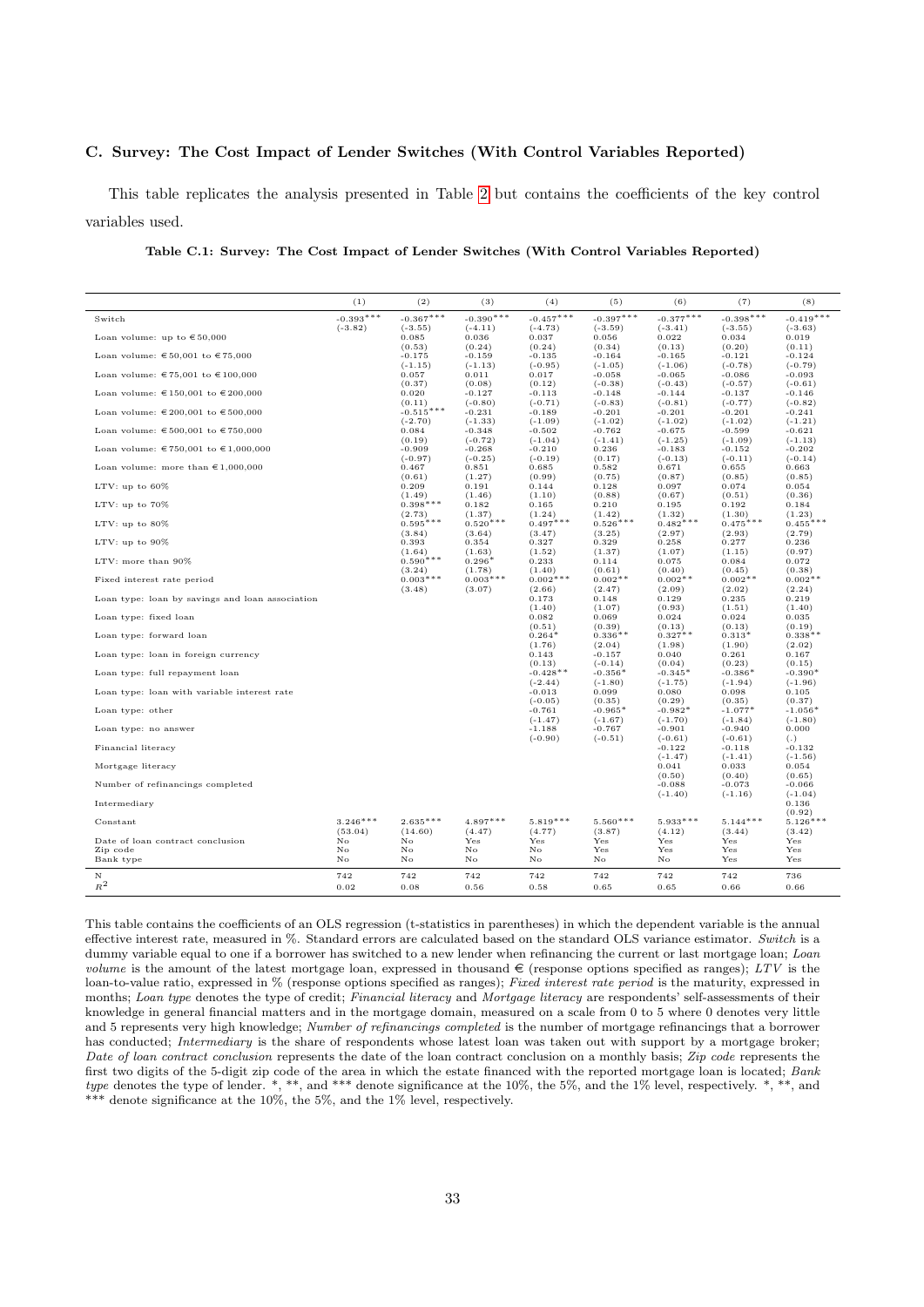## <span id="page-33-0"></span>D. Survey: Propensity Score Matching

This section outlines the details of the propensity score matching [\(Rosenbaum and Rubin, 1983\)](#page-25-20) of loans of switching and non-switching borrowers in our survey dataset. We first describe the calculation of the propensity score and then show how the matching is performed. The calculations are based on similar procedures used in [Drucker and Puri](#page-25-39) [\(2005\)](#page-25-39) or [Saunders and Steffen](#page-25-40) [\(2011\)](#page-25-40).

## Calculation of the Propensity Score

In order to calculate the propensity score, we first estimate a probit model and then calculate the propensity score for each observation; i.e., for each loan of a switching and a non-switching borrower, a propensity score is calculated. Equation [\(D.1\)](#page-33-1) is the basis for the calculation of the propensity score.

<span id="page-33-1"></span>
$$
P(x_i) = P(T_i = 1|x_i) \tag{D.1}
$$

In the first step, we estimate the following probit model:

$$
S = \beta_0 + \beta_1 \text{volume} + \beta_2 \text{ltv} + \beta_3 \text{maturity} + \beta_4 \text{type}
$$
 (D.2)

where S is a dummy variable which is equal to 1 (equivalent to  $T_i = 1$  in the equation above) if a lender switch has been conducted and 0 ( $T_i = 0$ ) otherwise and *volume, ltv, maturity,* and *type,* represent the (vectors of) covariates described in Section [4.1.](#page-6-2) The treatment group is the group of switching borrowers; the untreated or control group contains borrowers remaining loyal to their incumbent lenders.

In the second step, we estimate the propensity score based on the outcome of the probit regression. The propensity score can be interpreted as the probability that a borrower switches to a new lender when refinancing, taking into account all matching variables.

#### Matching

We employ the nearest neighbor matching method with  $n$  loans as nearest neighbors. I.e., each loan of a switching borrower is matched with  $n$  loans of non-switching borrowers which exhibit the lowest difference in propensity scores. Since we use the specification with replacement in our main specification, a loan of a non-switching borrower can be included in the matched group of more than one loan of a switcher, which is accounted for by using weights in our regressions. We vary  $n$  between 1, 3, and 5. The outcomes are reported in Table [3.](#page-12-1)

We refrain from applying alternative matching specifications such as kernel matching or local linear matching. While both specifications have the potential to lower the variance of the estimates, the fact that all control observations are included in the estimation amplifies the danger of obtaining poor matches; this concern is of prime importance in our context. As our number of control observations is sufficiently large, we thus rely on the nearest neighbor algorithm, thereby presumably reducing the estimation bias.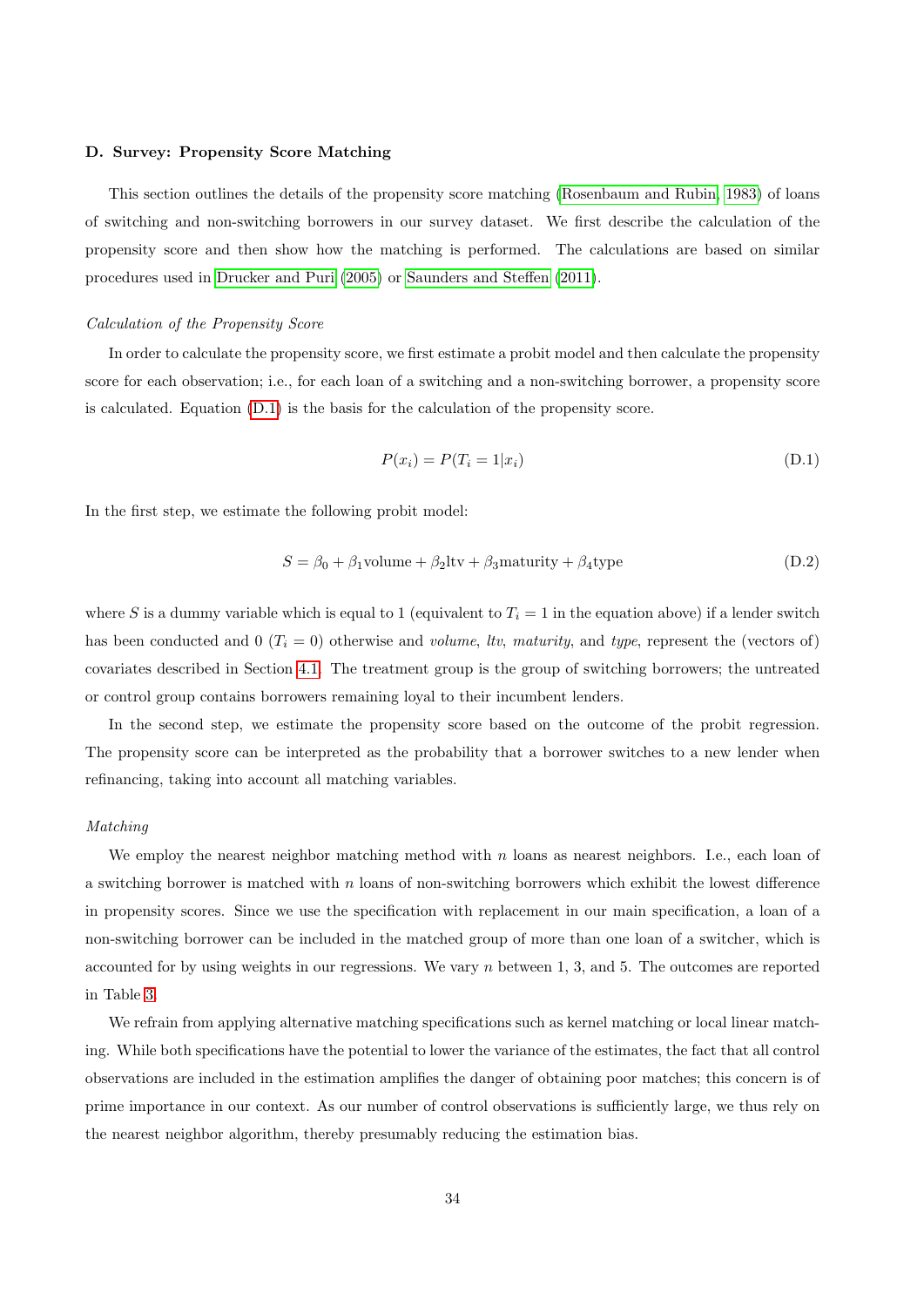## <span id="page-34-0"></span>E. Experiment: Instructions

(translated from German)

# Experiment on Credit Decisions

#### Introduction

You are going to participate in an experiment on credit decisions which consists of 5 periods. One period is equal to 5 experimental years. The experiment therefore lasts for 25 experimental years.

The experiment will take 10 to 15 minutes. Please do not use the Back or Refresh buttons of your browser. Should you leave the experiment early, you will not be able to receive any payments. Repeated participation is not possible.

#### Compensation

The currency in this experiment is Experimental Currency Units (ECU) with an exchange rate of ECU  $10,000 = \epsilon$ 1. After the experiment, about 10% of all participants will be randomly selected to receive a payment. The amount paid depends on your final wealth at the end of the experiment. You will receive your final wealth, converted into  $\epsilon$ . The expected value of the payment – should you be chosen for a payment – is about  $\in 20$ . Your actual payment can be higher or lower – depending on your decisions in the experiment. Final wealth can never fall below ECU 0.

#### Experimental Procedure

Imagine you took out a loan some time ago (Period 1) as high as ECU 300,000. In each of the following periods you can refinance your loan. This means that the yearly interest rate that you pay on your loan is determined in each period (i.e., for 5 years). You will decide, period by period, how to refinance your loan. At the end of Period 5, the loan will be fully repaid out of your account. Before that, no repayment will be made.

In each period, you have to pay the interest rate and you receive an income which is the same in each period. The interest payment is a result of the currently valid yearly interest rate and the loan amount and is calculated over 5 years (i.e., 1 period). Your income minus your interest payment equals your wealth.

In each period, you first receive the offer of one lender  $(Lender 1)$ . Compared to the offer of the previous period, this can be higher or lower by 1 percentage point with equal probability. For example, if Lender 1 offers an interest rate of 10% in Period 1, Lender 1 will offer either 11% or 9% in Period 2, each with equal probability.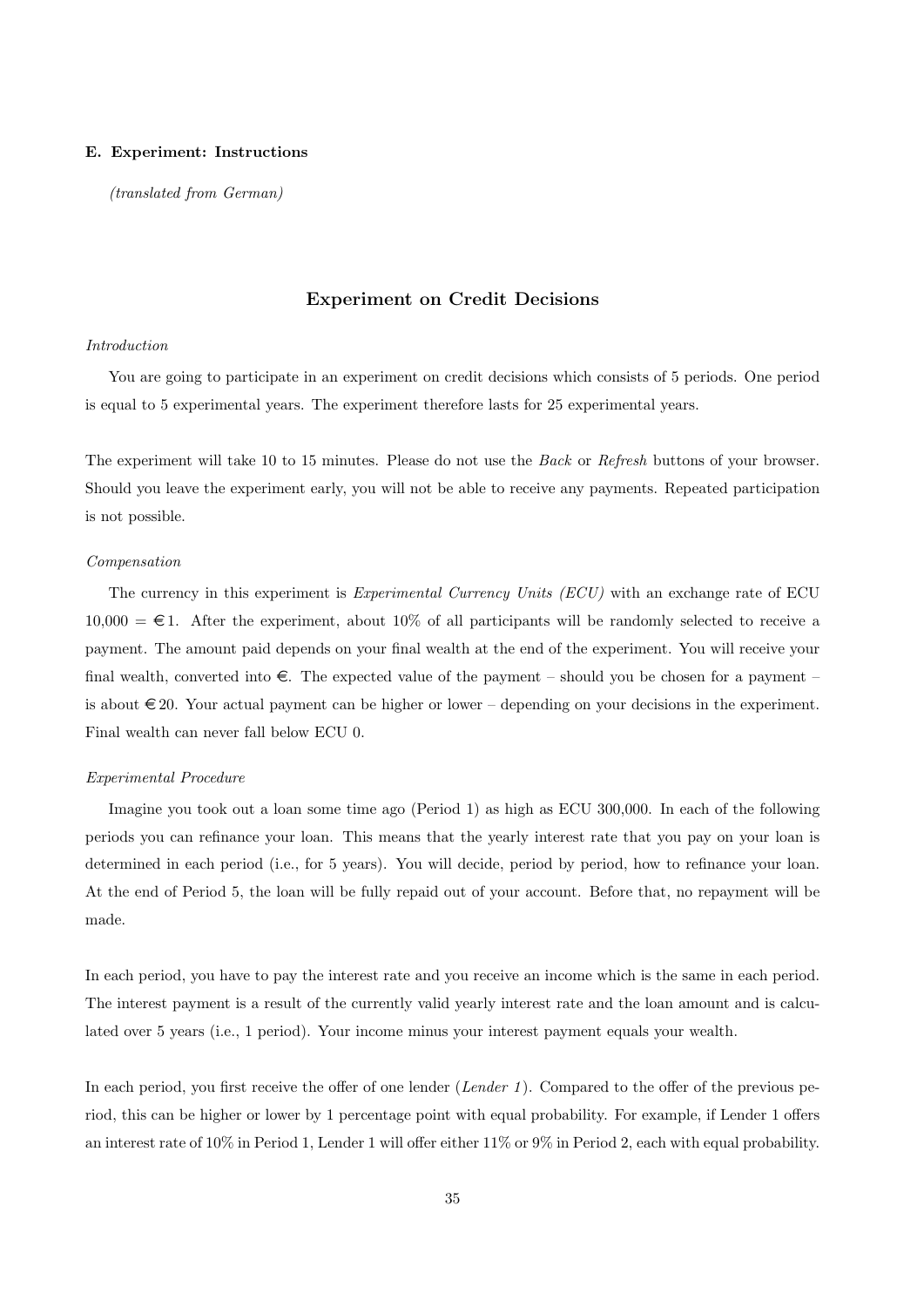In addition to the offer of Lender 1, you can contact a further lender (Lender 2) in each period. The offer of Lender 2 is either 1 percentage point higher or lower than the current offer of Lender 1, each with equal probability; you can still accept the offer of Lender 1. You incur costs of ECU 3,000 if you decide to contact Lender 2. If you contact Lender 2, these costs have to be paid in any case, even if you accept the offer of Lender 1 in the end.

Example 1: Lender 1 offers an interest rate of 10% for the current period. You decide to contact Lender 2. The offer of Lender 2 is 11%. You accept the offer of Lender 1. For this period, you pay 10% interest and ECU 3,000 for contacting Lender 2.

Example 2: Lender 1 offers an interest rate of 10% for the current period. You decide to contact Lender 2. The offer of Lender 2 is 9%. You accept the offer of Lender 2. For this period, you pay 9% interest and ECU 3,000 for contacting Lender 2.

Example 3: Lender 1 offers an interest rate of 10% for the current period. You decide to accept this offer immediately. For this period, you pay 10% interest and incur no further costs.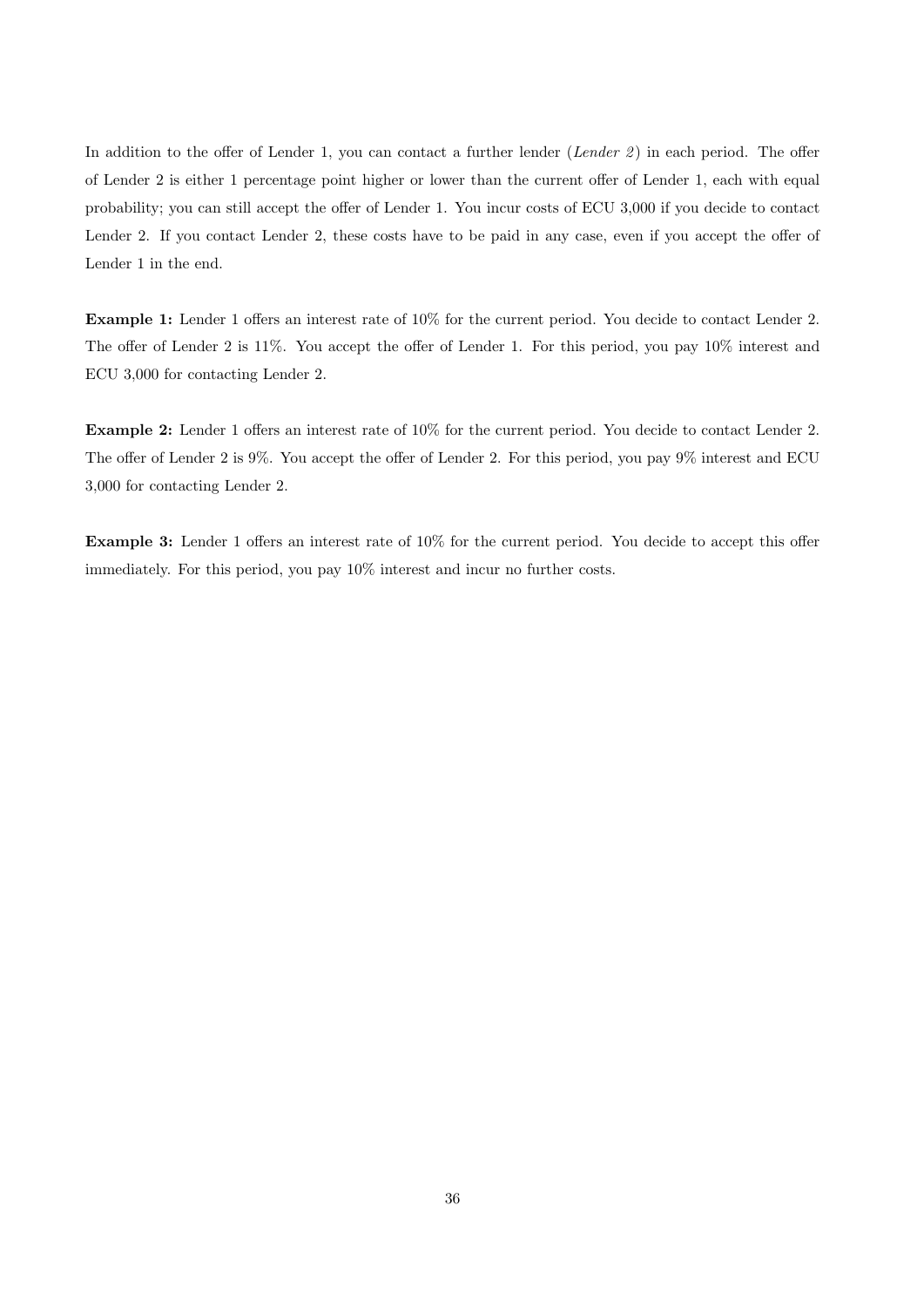# <span id="page-36-0"></span>F. Experiment: Cognitive Reflection Test

The questions used for the cognitive reflection test follow [Frederick](#page-25-26) [\(2005\)](#page-25-26). For the purpose of our experiment, the questions were translated into German. The distribution of the total score and the share of correct answers for each question are shown in Appendix [I.](#page-39-0)

- 1. A bat and a ball cost  $\in 1.10$  in total. The bat costs  $\in 1.00$  more than the ball. How much does the ball cost?
- 2. If it takes 5 machines 5 minutes to make 5 widgets, how long would it take 100 machines to make 100 widgets?
- 3. In a lake, there is a patch of lily pads. Every day, the patch doubles in size. If it takes 48 days for the patch to cover the entire lake, how long would it take for the patch to cover half of the lake?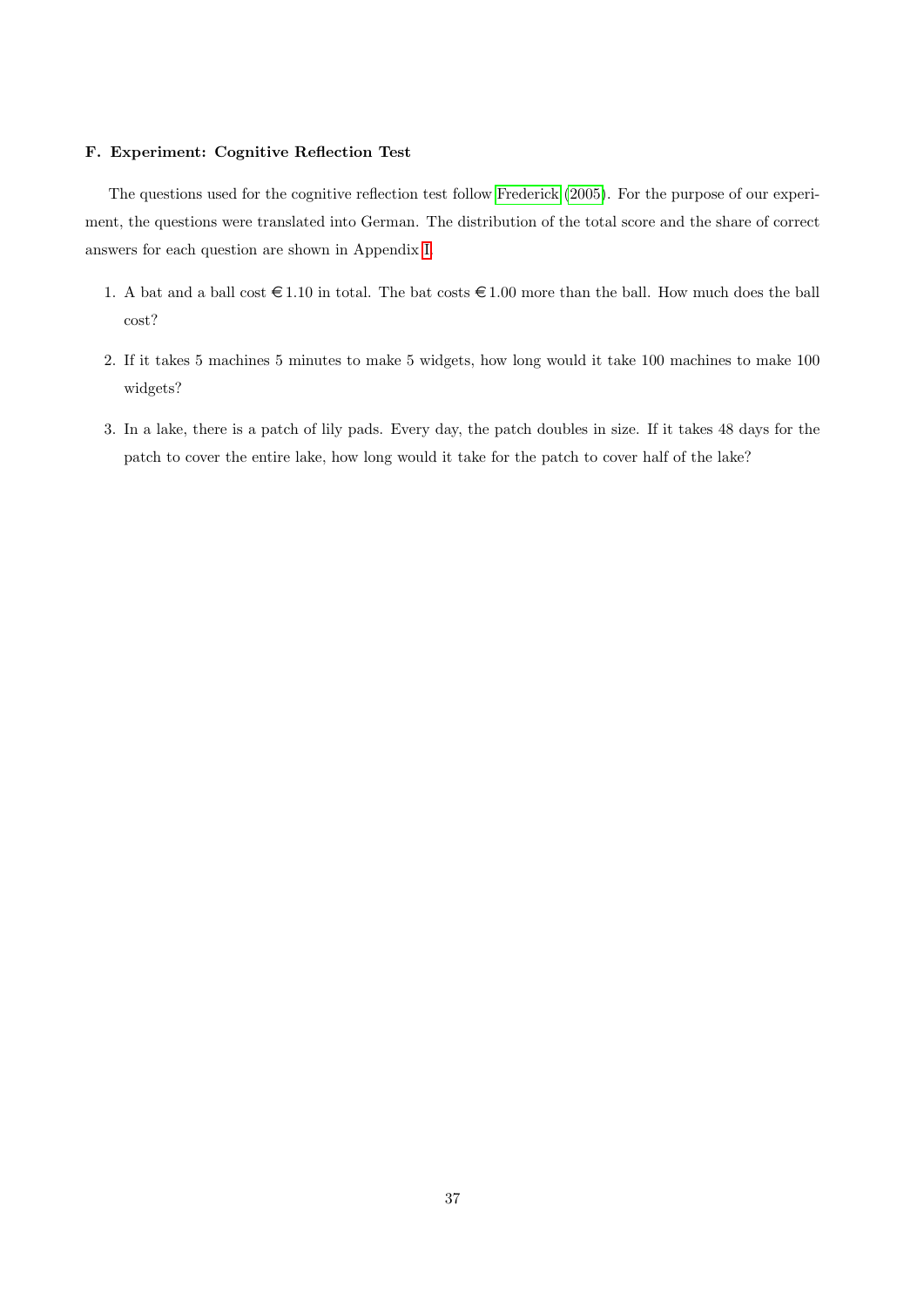# <span id="page-37-0"></span>G. Experiment: Questionnaire

# (translated from German)

- 1. Which decision criterion have you used when choosing whether to contact Lender 2 or not?
- 2. Please rate your general financial literacy on a scale from 0 to 10 where 0 indicates very low general financial literacy and 10 represents very high financial literacy.
- 3. Please rate your risk tolerance in general matters on a scale from 0 to 10 where 0 indicates no risk tolerance and 10 represents high risk tolerance.
- 4. Please rate your risk tolerance in financial matters on a scale from 0 to 10 where 0 indicates no risk tolerance and 10 represents high risk tolerance.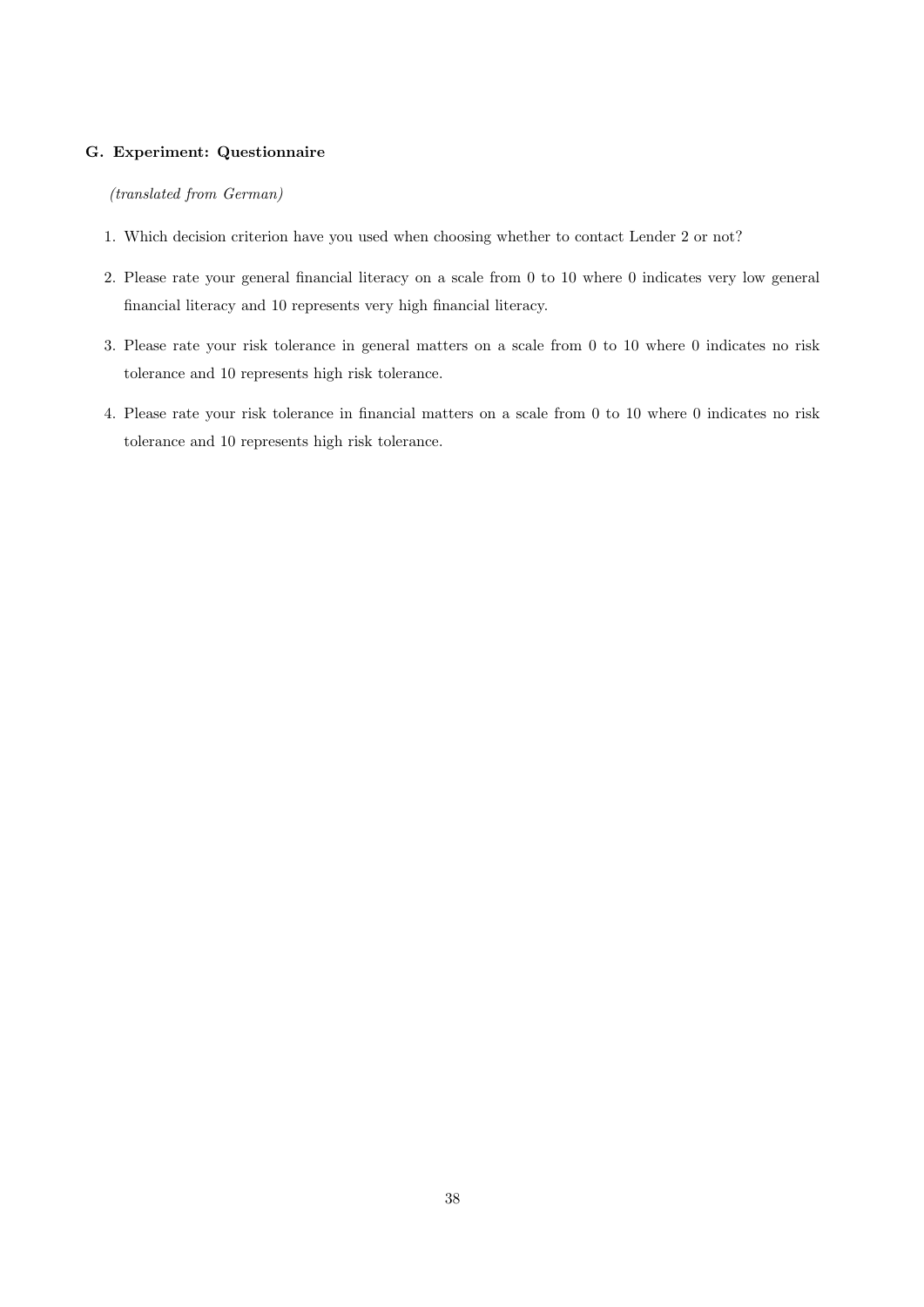# <span id="page-38-0"></span>H. Experiment: Screenshot

(translated from German)

Figure H.1: Experiment: Screenshot

| <b>Experiment on Credit Decisions</b>                                             |                                                                  |                                                                    |  |  |
|-----------------------------------------------------------------------------------|------------------------------------------------------------------|--------------------------------------------------------------------|--|--|
| Period 3/5                                                                        |                                                                  |                                                                    |  |  |
| Interest rate from previous<br>period:                                            | Interest rate currently<br>offered by Lender 1:                  | Difference between current<br>offer and previous interest<br>rate: |  |  |
| 13%                                                                               | 14 %                                                             | $1$ Ppt.                                                           |  |  |
| Current income:                                                                   | Current interest payment<br>with current interest rate<br>offer: | Wealth after this period with<br>current interest rate offer:      |  |  |
| 315,000 ECU                                                                       | 210,000 ECU                                                      | 330,000 ECU                                                        |  |  |
| Previously contracted interest rates and current interest rate offer by Lender 1: |                                                                  |                                                                    |  |  |
|                                                                                   |                                                                  |                                                                    |  |  |
| 20.00%                                                                            |                                                                  | Interest<br>rate                                                   |  |  |
| 15.00%                                                                            |                                                                  |                                                                    |  |  |
| 10.00%                                                                            |                                                                  |                                                                    |  |  |
| 5.00%                                                                             |                                                                  |                                                                    |  |  |
| 0%<br>1                                                                           | $\overline{2}$<br>3                                              | 4                                                                  |  |  |
| Solicit an offer from Lender 2 (Cost: 3,000 ECU)                                  |                                                                  |                                                                    |  |  |
| Accept offer from Lender 1                                                        |                                                                  |                                                                    |  |  |
| OK                                                                                |                                                                  |                                                                    |  |  |
|                                                                                   |                                                                  |                                                                    |  |  |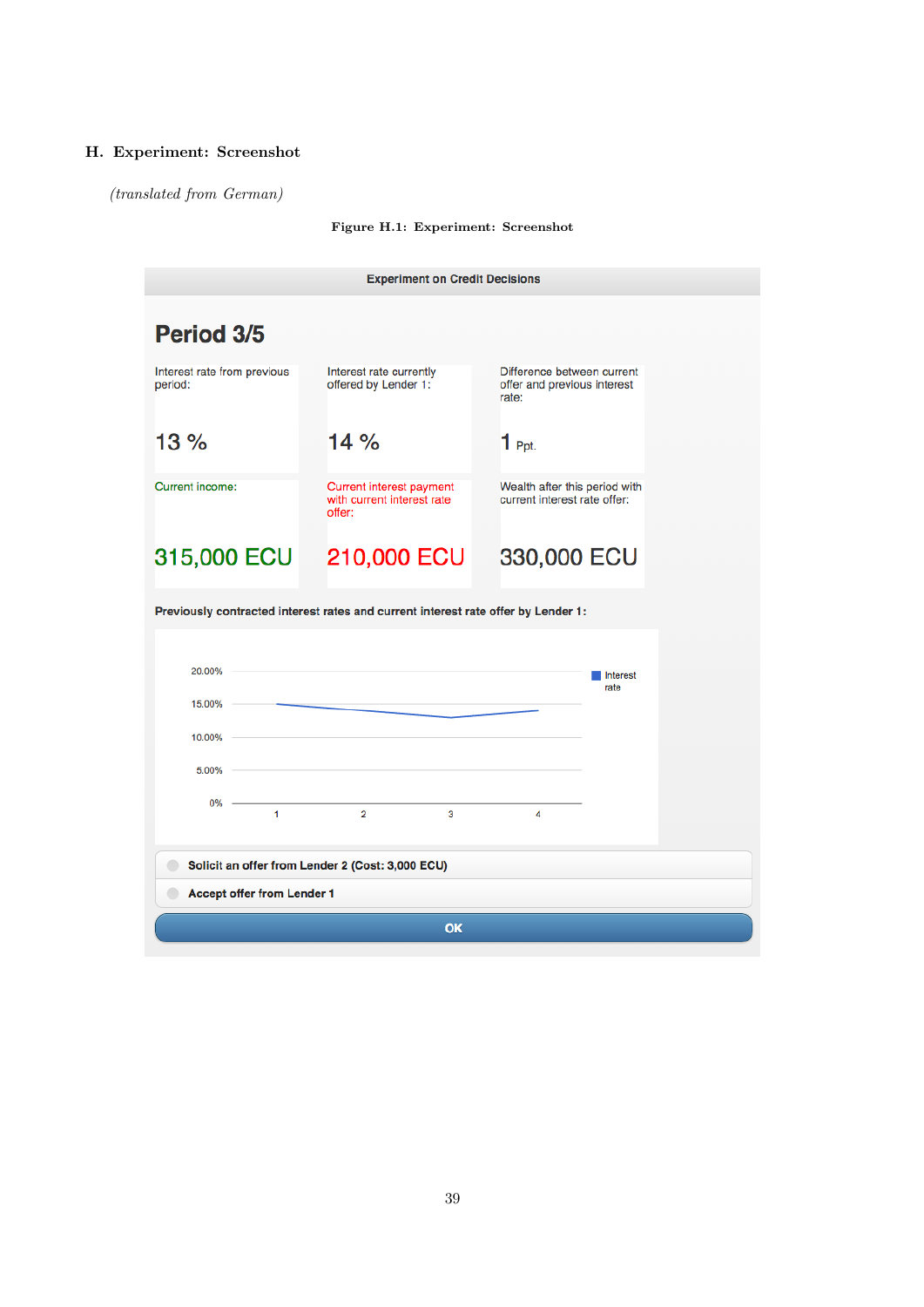# <span id="page-39-0"></span>I. Experiment: Additional Statistics

## Figure I.1: Experiment: Further Statistics

Further descriptive statistics regarding the laboratory experiment (250 subjects). Financial literacy denotes the self-assessed financial literacy, measured on a scale where 0 is lowest and 10 is highest; Cognitive reflection test score is the total score of the three cognitive reflection tasks, ranging from 0 to 3; Cognitive reflection test: share of correct answers by question shows the share of correct answers for each of the three questions of the test; General risk preferences and Financial risk preferences are the self-assessed risk preferences in general and in financial matters, measured on a scale where 0 is no risk tolerance and 10 is high risk tolerance.

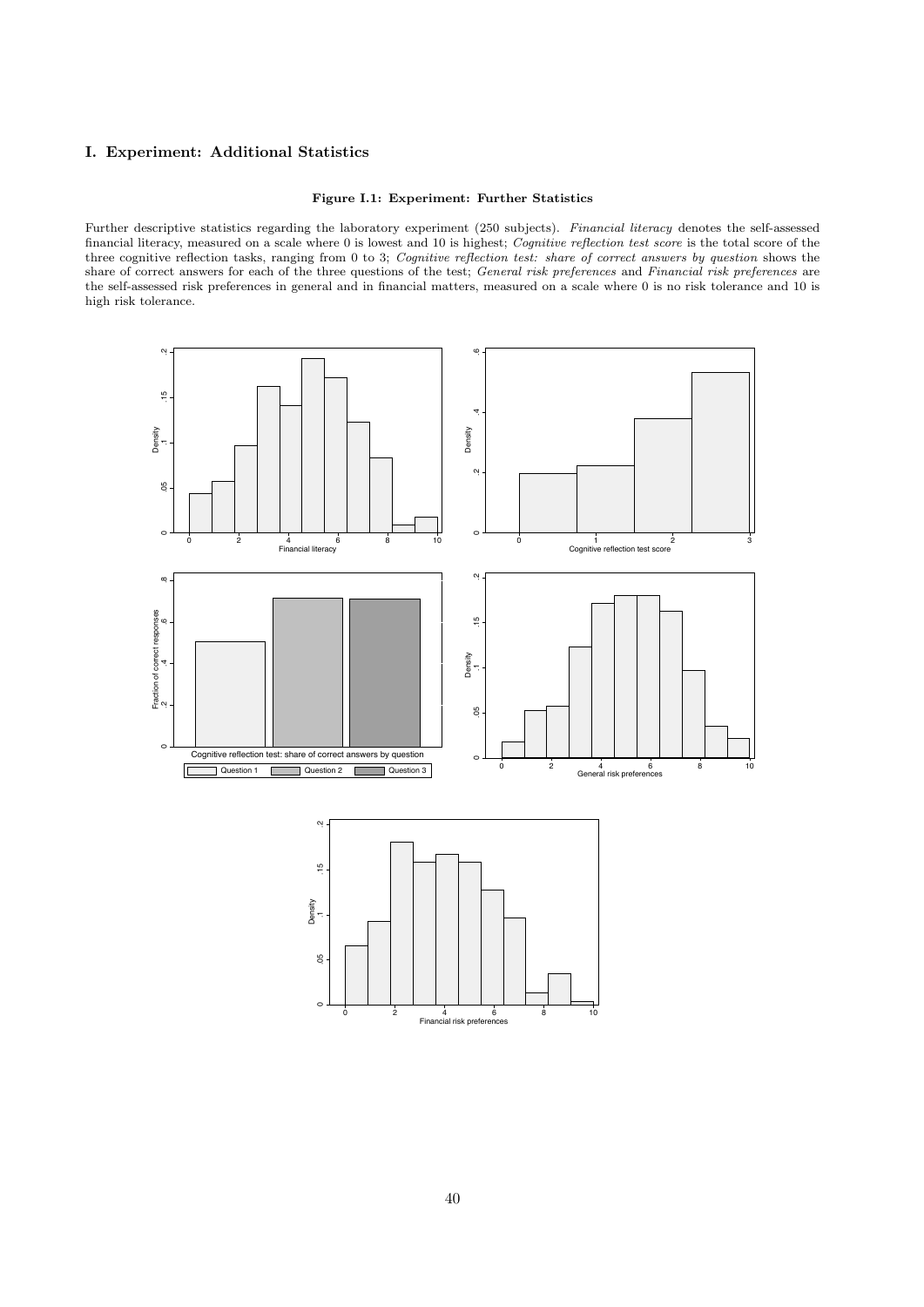#### <span id="page-40-0"></span>J. Experiment: Robustness (First Period Only)

Table [J.1](#page-40-1) is based on the analysis presented in Table [6](#page-20-1) but focuses on the first decision of each subject only. This corresponds to a between-subjects experimental design in which the within-subjects component is eliminated. The number of observations equals 250 (i.e., one decision for each of the 250 subjects).

By definition, compared to Table [6,](#page-20-1) previous experience is excluded since the first decision of each subject is included and previous experience does not exist at this stage of the experiment (i.e., no positive previous experience has been made). For the same reason, the separation between  $\Delta r_{t,t-1} > 0$  and  $\Delta r_{t,1} > 0$  is not necessary.

<span id="page-40-1"></span>Our results are qualitatively similar to those in Table [6.](#page-20-1) We conclude that our findings are not driven by our choice of a within-subjects design.

|                                 | (1)                  |
|---------------------------------|----------------------|
| $\Delta r_{t,t-1} > 0$          | $0.252$ <sup>*</sup> |
| Current interest rate           | (3.83)<br>$0.017*$   |
| Financial literacy              | (1.69)<br>0.004      |
| General risk preferences        | (0.24)<br>0.004      |
|                                 | (0.26)               |
| Cognitive reflection test score | 0.019<br>(0.59)      |
| All further controls            | Yes                  |
| N                               | 250                  |
| Pseudo $R^2$                    | 0.15                 |

Table J.1: Experiment: Probit Regression Results (First Period Only)

This table shows the marginal effects of a probit regression of the decision to solicit an offer from L2 (z-statistics in parentheses) in Period 2 of the experiment (i.e., the first period in which subjects make a decision). Standard errors are clustered at the subject level. The dependent dummy variable is equal to 1 if L2 is contacted in Period 2.  $\Delta r_{t,t-1} > 0$  is a dummy variable which is equal to 1 if the interest rate difference between the current offer made by L1 and the preceding period's final rate is positive; Current interest rate is the interest rate of L1, offered in the current period t; Financial literacy is the self-assessed financial literacy of the subjects, measured on a scale from 0 to 10 (with 10 being highest); General risk preferences represents the self-assessed risk tolerance of the subjects, measured on a scale from 0 to 10 (with 10 denoting the highest level of risk tolerance); Cognitive reflection test score is the score achieved in the CRT section, measured on a scale from 0 to 3; All further controls include subjects' age, gender, field of study, and the version of the experiment  $(1-12)$ . \*, \*\*, and \*\*\* denote significance at the 10%, the 5%, and the 1% level, respectively.